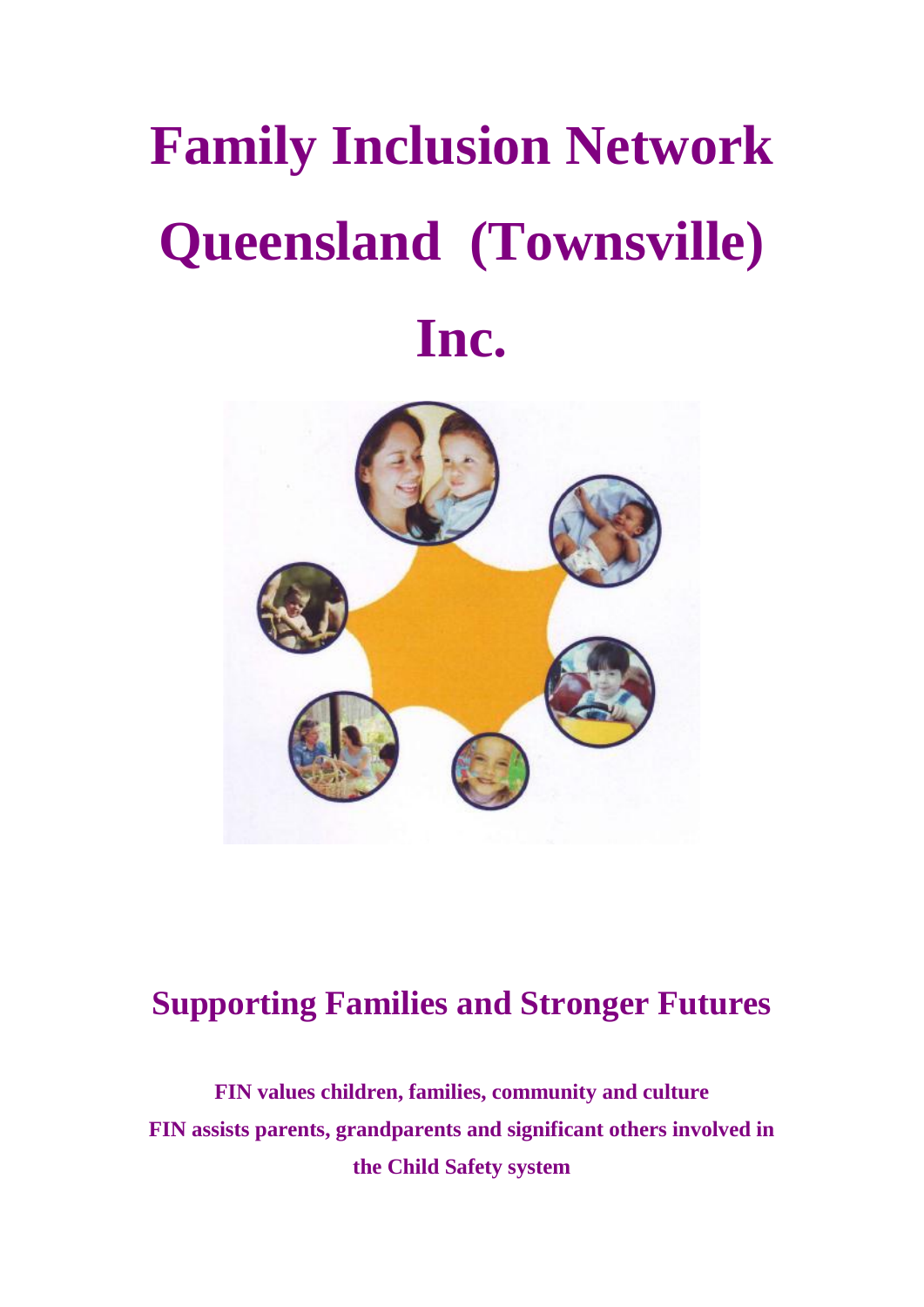

## **Townsville Queensland**

# Submission by the Family Inclusion Network Queensland (Townsville) Inc.

To the

# Queensland Child Protection Commission of Inquiry 2012

#### **CONTACT:**

Family Inclusion Network Queensland (Townsville) Inc. PO Box 1839, Townsville OLD 4810 Phone: 0488 715 964 E-mail: [finqldtsv@gmail.com](mailto:finqldtsv@gmail.com) www: fin-qldtsv.org.au

> R. Thorpe – President G. Tama – Secretary K. Ramsden – Treasurer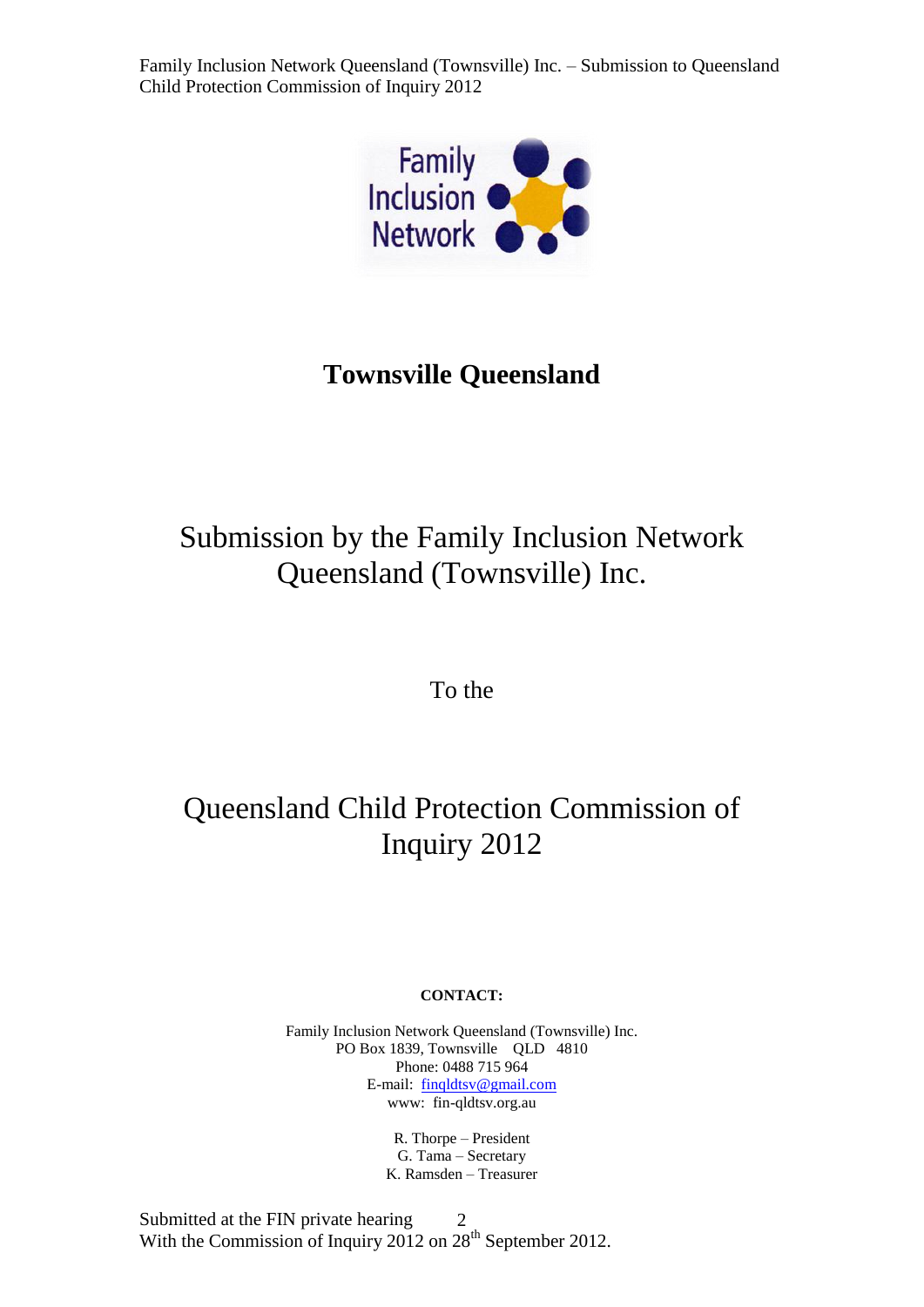## **TABLE OF CONTENTS**

|              | Adequacy of the Current Child Protection System in Australia9-11     |
|--------------|----------------------------------------------------------------------|
|              |                                                                      |
|              |                                                                      |
|              |                                                                      |
|              |                                                                      |
|              |                                                                      |
|              |                                                                      |
|              |                                                                      |
|              |                                                                      |
|              |                                                                      |
|              |                                                                      |
|              | <b>Hardcopy readings</b>                                             |
|              | 1. A comparison of systems and outcomes for safeguarding children in |
| 2.           | Child Maltreatment 2 – Recognising and responding to child<br>66-80  |
| $\mathbf{r}$ | FIN (Family Inclusion Network) (2007) Supporting Families            |

**3. FIN (Family Inclusion Network) (2007). Supporting Families, Stronger Futures: Ensuring the Safety and Wellbeing of Children and Young People in the Queensland Child Protection System: Report to the Queensland Department of Child Safety: Brisbane Family Inclusion Network………………………………………………….81-121**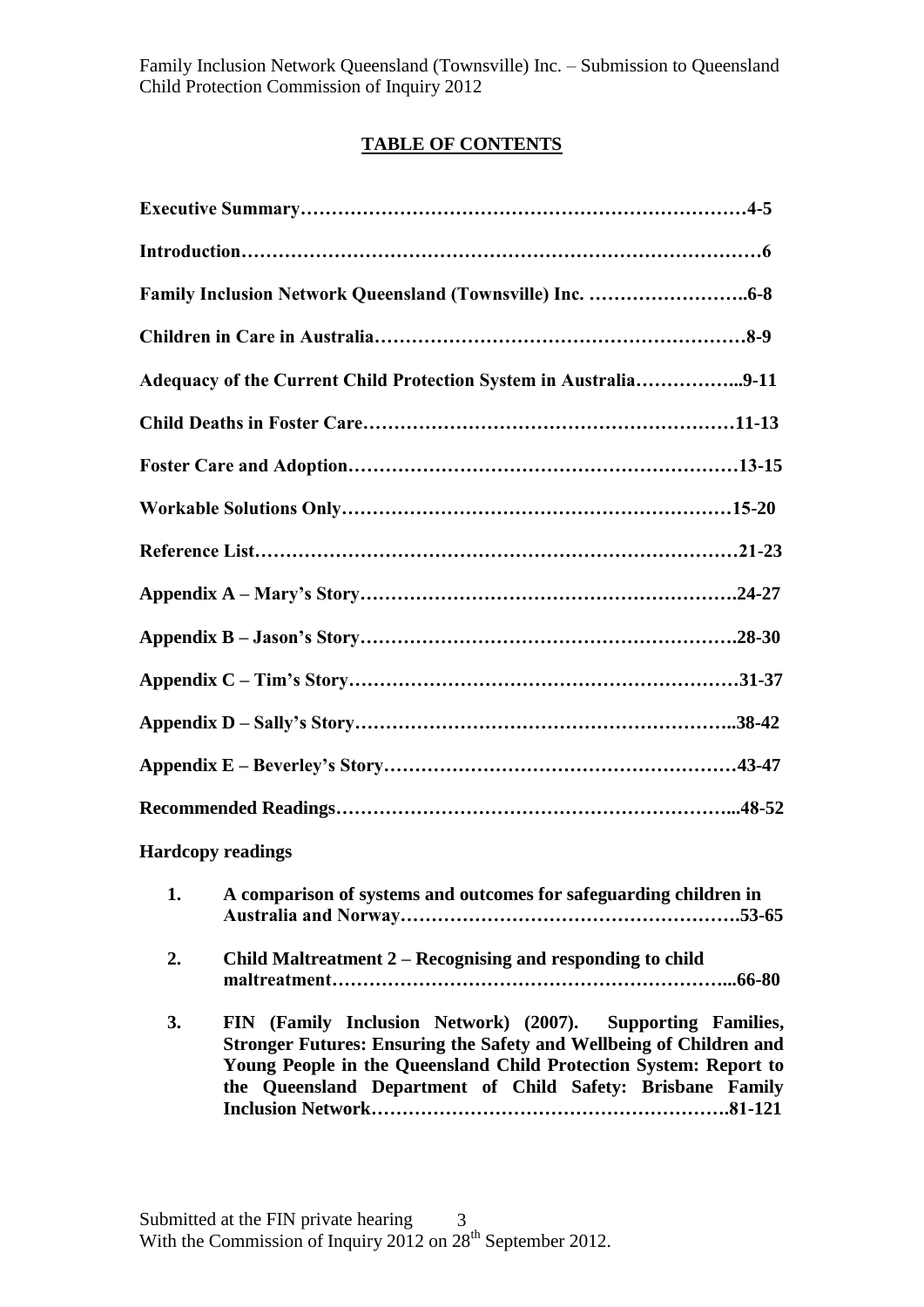#### **Executive Summary**

The Family Inclusion Network Queensland (Townsville) Inc. (FIN) is an incorporated charity which operates as a grass roots community based organisation. FIN aims to provide support and advocacy to parents, grandparents and significant others whose children have been taken into care or are at risk of being taken into care of Child Safety Services, Queensland Department of Communities. FIN supporters include parents, grandparents, and interested community members, including some professionals.

FIN Qld Townsville acknowledges that not all children are able to live with their families and receive "good enough" care, and FIN asserts that the Queensland community has an obligation to ensure that all children and families are protected and supported from harm within and beyond the family. On  $30<sup>th</sup>$  June 2010, 7 809 children were living away from home in Queensland, and by  $31<sup>st</sup>$  March 2011, children living away from home totalled  $8025<sup>1</sup>$ . It is estimated that child abuse and neglect costs Australian taxpayers \$5 billion per year<sup>2</sup> and, Australia wide, reported numbers increased from 107 134 in 1999-2000 to 266 745 in 2005-2006<sup>3</sup> overwhelming the capacity of child protection authorities in every state to maintain best practice standards. It is reported that to date 7600 children are now in care in Queensland, which is about 2000 more than the state's prison population<sup>4</sup>

The systemic failure of child protection systems has been well documented by many authors. Evidence suggests that the vast majority of children removed from families into care are dissimilar to the few extreme cases which provoke dramatic headlines and which prompt politicians and governments to make continual incremental changes to already failed policies and procedures.

FIN Qld Townsville asserts that taxpayer's money would be better spent and more effective for children and their families through providing support for prevention of

 $\frac{1}{1}$ Department of Communities (2011). Table SS.IQ:Child Protection Summary Statistics Queensland.

<sup>2</sup> Lonne, B., Parton, N., Thomson, J. & Harries, M. (2009). Reforming Child Protection. Routledge. London & New York

<sup>3</sup> AIHW (2012). Child Protection Australia 2010-2011. Child welfare series no. 53. Cat No. CWS 41, Canberrra: AIHW.

<sup>4</sup> Madigan, M. (2012). Child study finds family help crucial. *The Courier Mail,* 13 August 2012.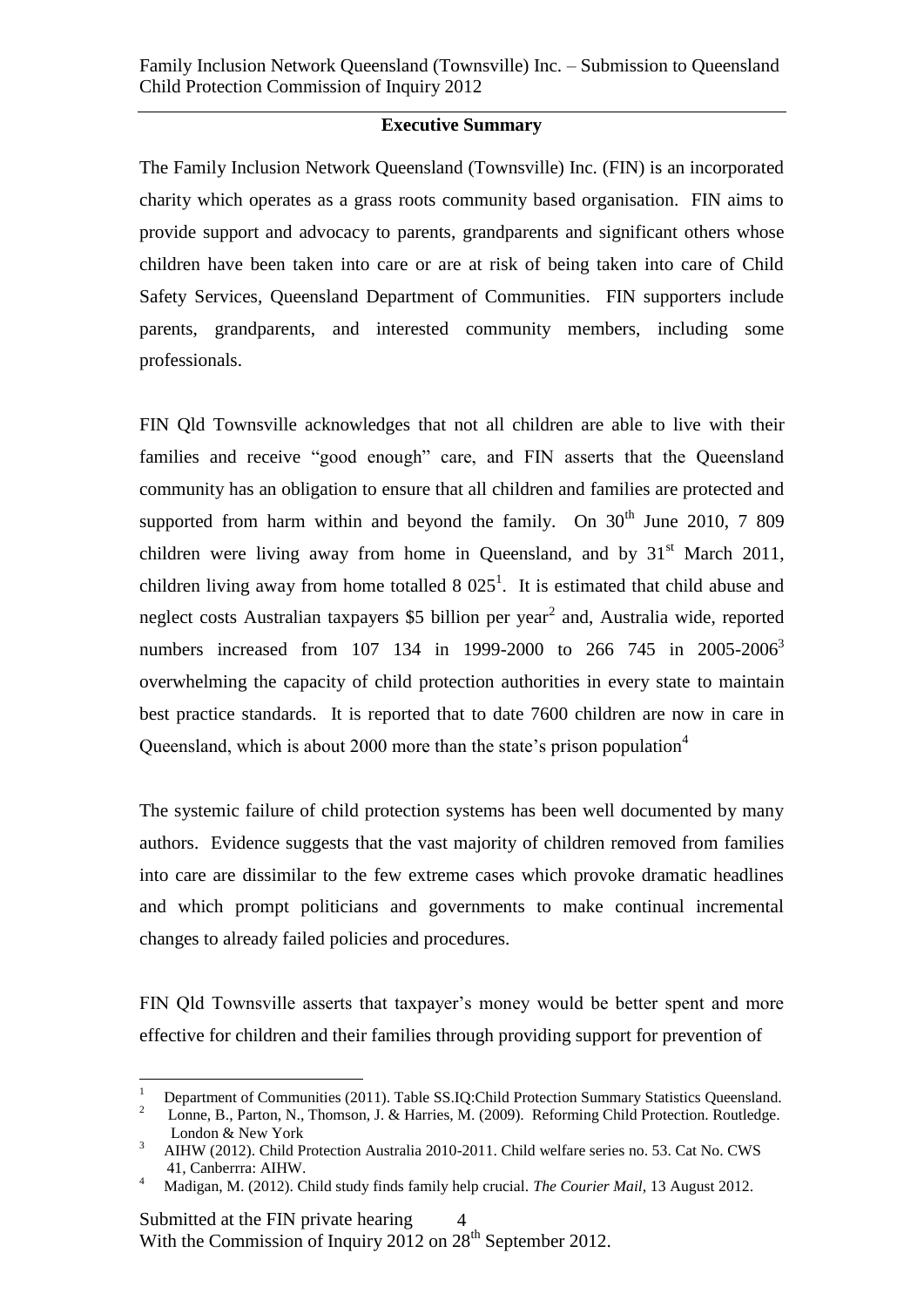the need to remove many children into care, and to support family reunification as speedily as possible. FIN believes that this is the only way that the "best interests of the child" can be achieved effectively. Moreover, research with children in care consistently has found that, regardless of the reasons for removal, children wish to have contact with their parents and know that they belong to someone, somewhere.<sup>5</sup>

It is hoped that lessons can be learned from social policy failures of the past, such as the British child migrants to Australia, the Stolen Generations, the Forgotten Children, Abused children in institutions and foster care, the Heinner Affair and the coercive removal of newborn babies for adoption. It is vital such mistakes are not repeated, as the trauma they have wrought on children and their families is horrendous.

FIN Qld Townsville greatly encourages the Queensland State Government to be instigators in developing a whole family innovative approach which works towards keeping families together and not apart. Such an approach would ensure that the Queensland government may be emulated by other states, and held in high esteem by all families and communities. FIN invites the Child Protection Commission of Inquiry 2012, to engage with the findings of the report by the Family Inclusion Network 2007, and to listen to the stories of parents, grandparents and significant others who still are being affected by the present policies and procedures which have continued to fail them.<sup>6</sup> In FIN's view, it is only when the State is able to listen to families and trust them that the best interests of vulnerable children can be protected and promoted.

 $\overline{a}$ 

<sup>5</sup> FIN (Family Inclusion Network) (2007). Supporting Families, Stronger Futures: Ensuring the Safety and Wellbeing of Children and Young People in the Queensland Child Protection System: Report to the Queensland Department of Child Safety: Brisbane Family Inclusion Network.

<sup>&</sup>lt;sup>6</sup> FIN (2012). Ask Don't Tell, Listen, Don't Judge. DVD. fin-qldtsv.org.au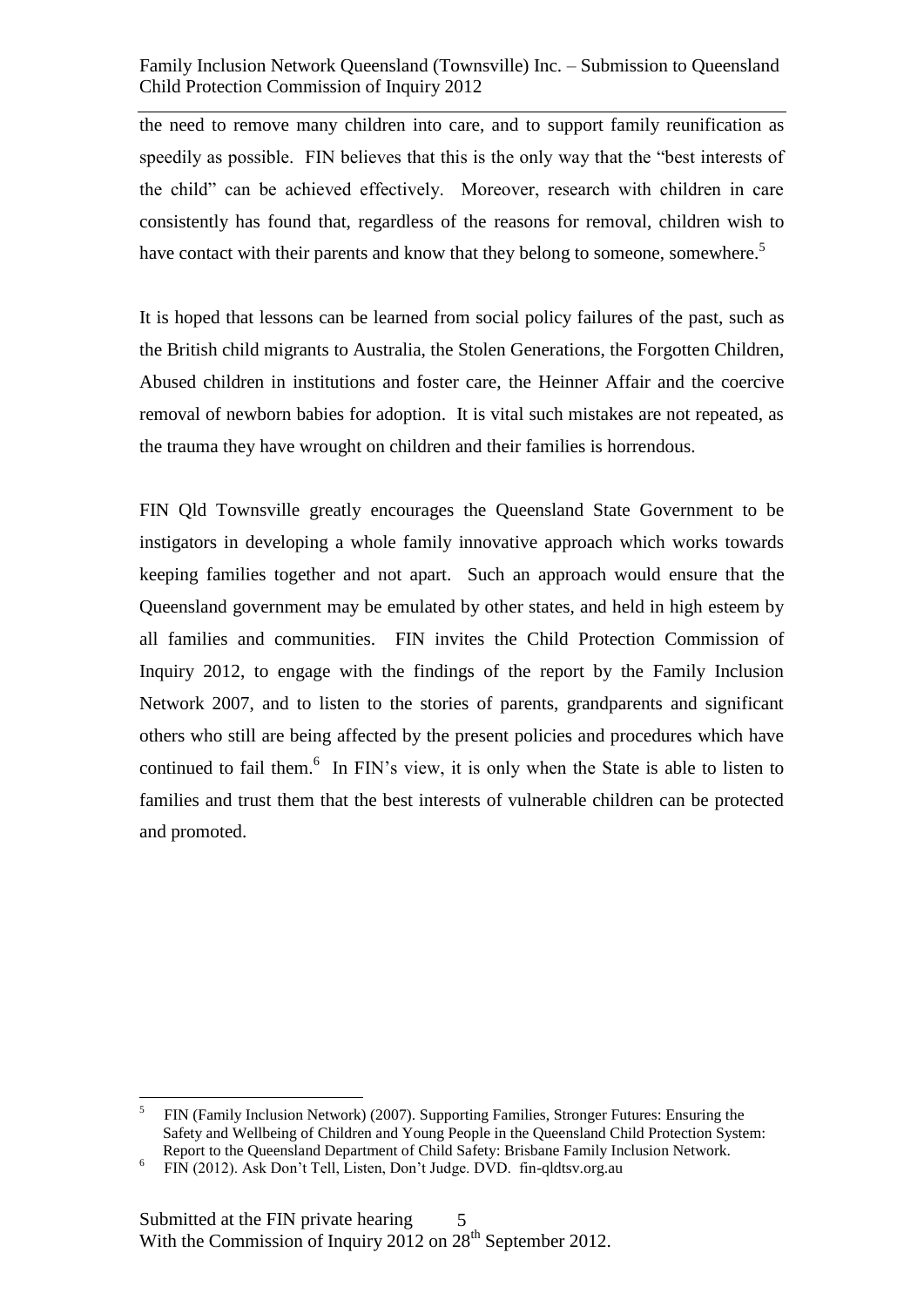#### **Introduction**

The Family Inclusion Network (Queensland) Townsville Inc. makes a submission to the Queensland Child Protection Commission of Inquiry 2012. This submission provides a general response rather than addressing individual terms of reference. Specific terms of reference have already been addressed in key research findings and recommendations for future strategies and tools in a report funded by the then Minister for Child Safety, Hon. Mike Reynolds to FIN in 2005-2006. These findings and recommendations were for the purpose of working in greater partnership with parents and families for the safety and wellbeing of children and young persons in the Queensland Child Protection System. All members of the Family Inclusion Network Queensland (Townsville) Inc. believe that **THE FAMILY**, is one of the most important institutions in the world, and because of this it is important for parents, grandparents and significant others to continually express their real life situations and have their voices heard by those who are willing to listen, take note and not judge them.

#### **Family Inclusion Network Queensland (Townsville) Inc.**

The Family Inclusion Network Queensland (Townsville) Inc. (FIN) is a charitable organisation which aims to provide a range of services to parents, grandparents and significant others whose children have been and are still involved in the Queensland Child Protection System. FIN supporters include some professionals, grandparents, parents and interested community members. FIN provides a range of services in a number of different areas including child protection, mental health, education, skills training, court support and social advocacy.

FIN acknowledges that not all children are able to live with their families, and as communities we have an obligation to ensure that all children and families are protected and supported from harm in all areas, families and all systems. The systemic failure of the child protection systems has been documented by many authors. Evidence suggests that the vast majority of children removed from families into care are dissimilar to the few that create headlines. These headlines then create moral panic in communities and directs politicians and governments to make continual incremental changes to already failed policies and procedures. Parton et. al (1997)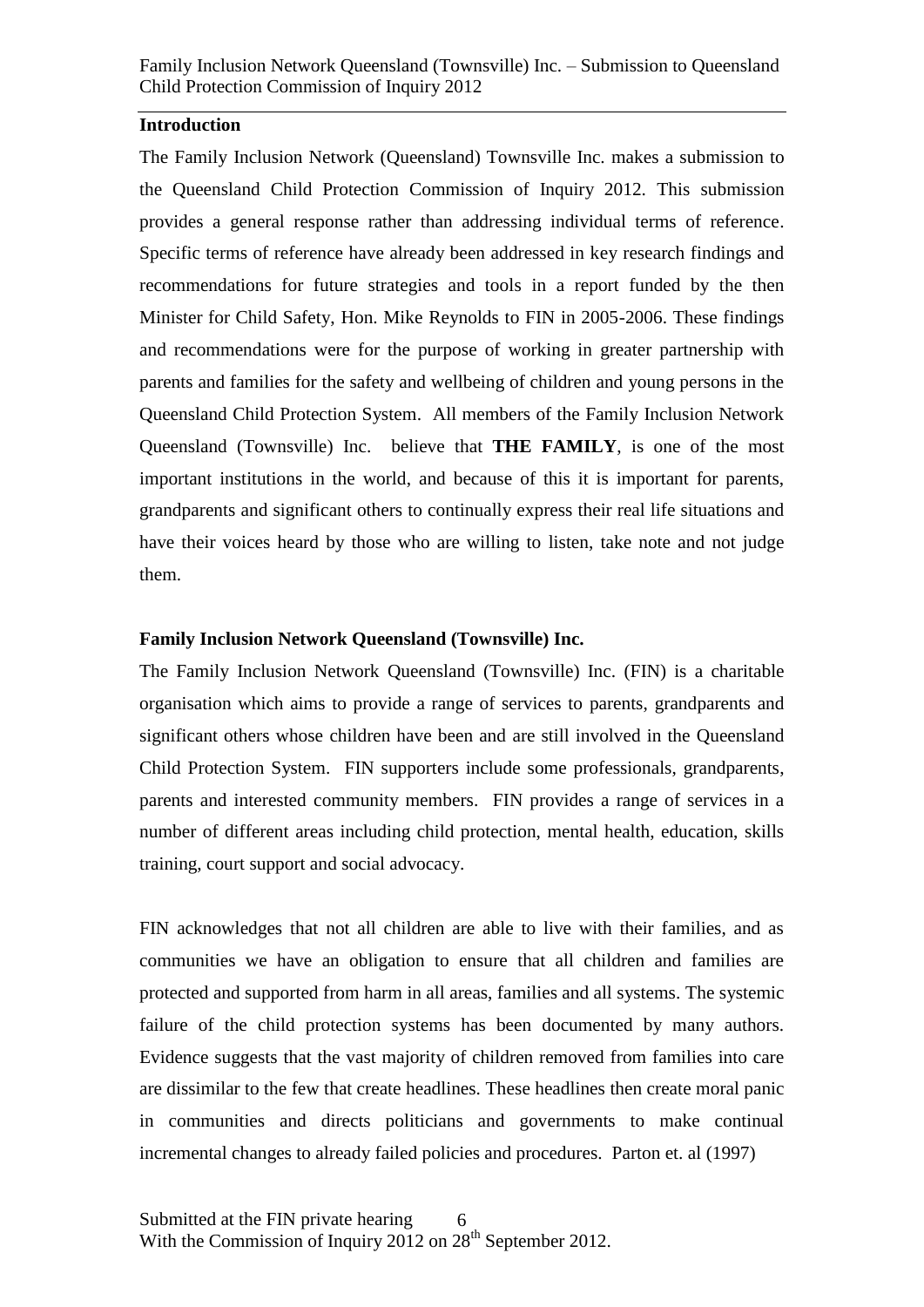reports on adults who are alumni of the care system and that their dislocation, trauma and further abuse experiences were assisted by well-intentioned people who removed them from their families supposedly in the "best interests of the child" (Ibid 2)

Many children enter care as a result of neglect and minor instances instead of severe abuse. Such neglect aligns with poverty, ill health, disability, domestic violence, indigeneity, young parenthood or problematic substance use which may be improved through investing in preventative measures such as social policy and providing much needed support for families in distress (Ibid 5). It is estimated that child abuse and neglect costs Australian taxpayers \$5 billion per year (Ibid 2). In 2009 -10 the number of children in out-of-home care increased from 37 730 to 39 058. In 2010 number of children in out-of-home care increased from 35 895 to 37 648 in 2011. Since 2007 the number of children in out-of-home care rose from 28379 to 37648. Compared with non-indigenous children, Aboriginal and Torres Strait Islander children were 8 times as likely to be subject of substantiated child abuse and neglect. Aboriginal and Torres Strait Islander children on care and protection orders were over 9 times the rate of non-Indigenous children as at 30 June 2011, and over 10 times in out-of-home care (Ibid 3).

The terms "emotional abuse, abuse or neglect, harm and exposure to domestic violence" have different meanings in all Australian states.<sup>7</sup> These differences create confusion and mayhem evident by the above numbers of children in out-of-home care. Present inefficient departmental policies and procedures as identified by FIN 2007, greatly contribute to the removal of children from their families into foster care. The Child Protection Act 1999 in Queensland defines a child 'in need of protection' as 'a child who has suffered harm, is suffering harm or is at unacceptable risk of suffering harm; and does not have a parent able and willing to protect the child from the harm" (Ibid 4). There are many cases where children do have a parent/parents able and willing to protect the child from the harm, but instead the Department has failed to investigate this appropriately and taken the child/children into foster care regardless. The term 'harm' is defined as any damaging effect of a considerable nature on the

 $\overline{a}$ 7 Kennedy, R. & Richards, J. (2010). Integrating Human Service Law & Practice.  $2^{nd}$  Edition. Oxford University Press. Australia & New Zealand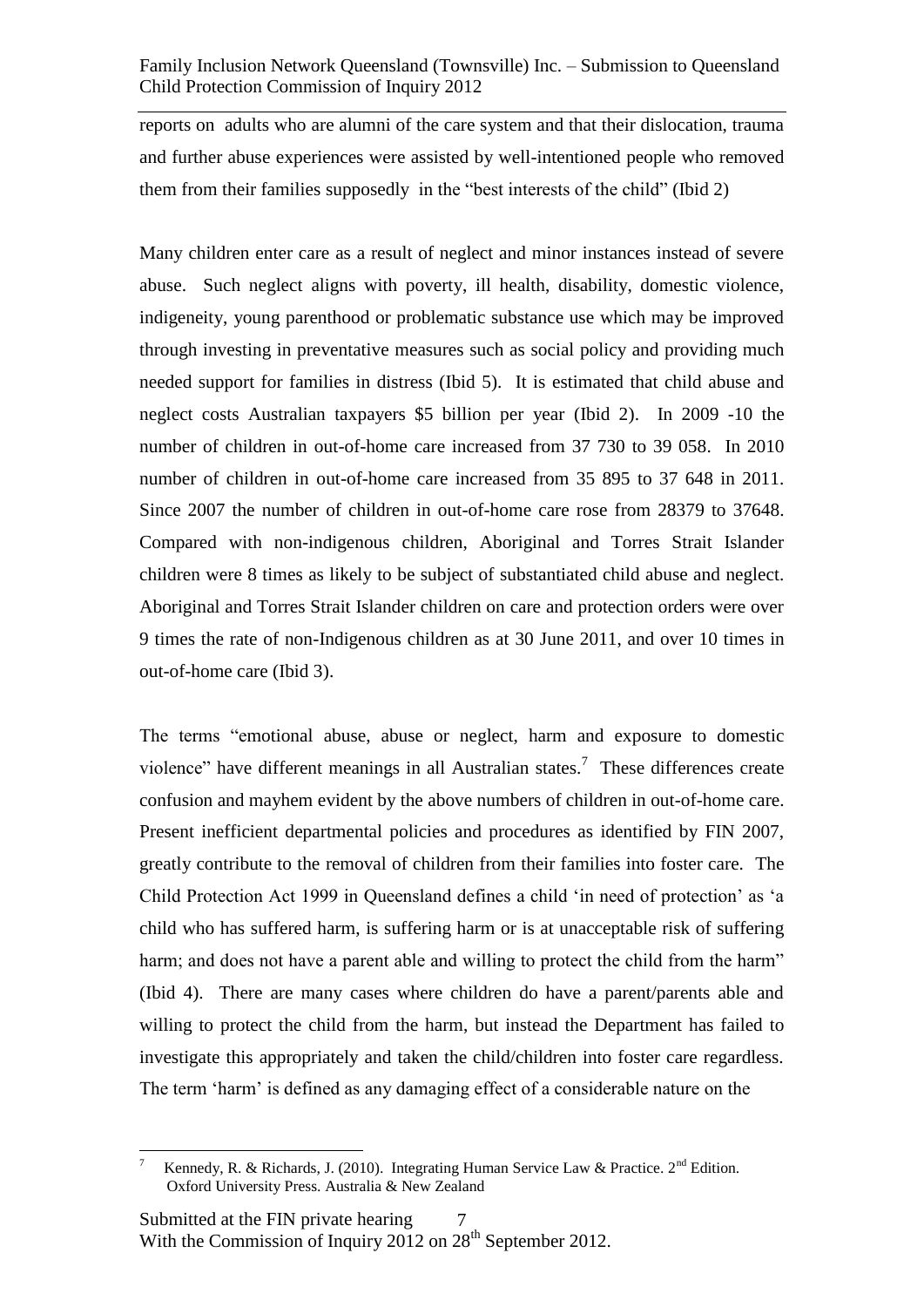child's physical, psychological or emotional wellbeing (Ibid 4). FIN parents have reported that the harm done to the children whilst in foster care is far greater than the harm originally perceived by the Department. Over reporting contributes to understaffing thereby ensuring that the children in need of urgent care are neglected for longer periods of time. The fact that some notifications are made of a vexatious nature by some members of the public should in fact be made to be held accountable for telling lies. This supports the notion that the present Department's working style of "one size fits all" is problematic and resonates in that the Department is not working efficiently to ensure that appropriate outcomes are achieved for each individual case.

The implementation of restorative justice and a responsive regulatory approach could result in enormous benefits of honesty, genuine and useful support and a holistic inclusive understanding of the families lived experiences.<sup>8</sup> The importance of demonstrating courtesy and respect, providing information about processes and procedures about legal rights, legal assistance and advocacy and including parents in decision making are important factors when working towards workable solutions.<sup>9</sup> These important factors are evidently missing in the stories by parents in the FIN DVD (Ibid 6) and the case studies attached as appendices.

#### **Children in Care in Australia**

 $\overline{a}$ 

In 2006, the Australian Bureau of Statistics (ABS) identified 11 506 children in foster care Australia wide. At that time the highest number of children in foster care in Australia was in the state of New South Wales at 3 925 and the lowest was recorded in the Australian Capital Territory at 103. The city recording the highest number of children in foster care at 1 653 was Sydney and the lowest was Darwin at 92. In Queensland alone there were 3 328 foster children in care with 1 337 in Brisbane, and the remainder dispersed throughout the rest of the state.<sup>10</sup> More recent figures show that as at the year ending  $30<sup>th</sup>$  June 2010, children living away from home in

<sup>8</sup> Ivec, M., Braithwaite, V. & Harris, N. (2012). "Resetting the Relationship" in Indigenous Child Protection: Public Hope and Private Reality. *Law & Policy,* Vol 34, No 1, January 2012.

<sup>&</sup>lt;sup>9</sup> Thorpe, R. (2007). Family Inclusion in Child Protection Practice: Building Bridges in Working With (not against) Families. *Communities, Children and Families Australia, 3 (1), December 2007.*

<sup>10</sup> Australian Bureau of Statistics (2006): Census of Population and Housing Australia. Cat. No. 2068.0.2006 – Census Table.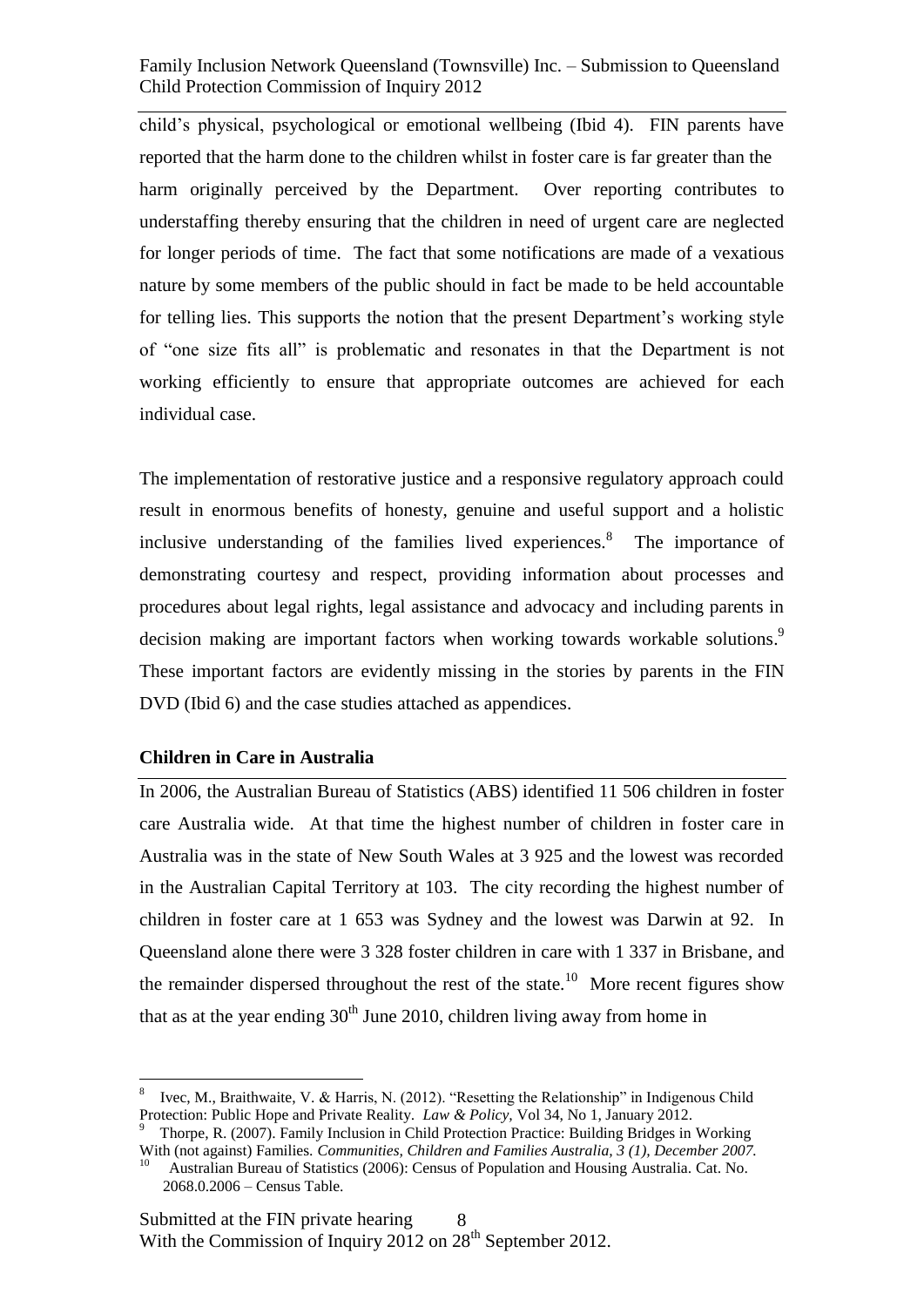Queensland totalled 7 809, and as at  $31<sup>st</sup>$  March 2011, children living away from home totalled 8 025 (Ibid 1). Despite the reasons for removal, children wish to have contact with their parents and know that they belong to someone, somewhere. Children need to know where their roots lay and have connections with their kin (Ibid 7). This sentiment was expressed by an ex- Child Safety Officer, who had been called to speak to a 16 year old boy who continually truanted from foster carers and school:

*This child questioned me, "Why did you take me away from my home? I would have preferred to stay there than put up with the abuse from foster carers and the shelters. None of them care cos they only want the cute kids. I don't care if my stepfather hit me sometimes. I miss my family." I knew then that I could not change a culture hell bent on destroying families under the banner of protecting "the child's best interests." I left my job as I could no longer work in a Department who failed children such as this one.* (Appendix A).

#### **Adequacy of the current Child Protection System in Australia**

The rights of the child are well documented in the Convention on the Rights of the Child, including:

- 1. States Parties shall use their best efforts to ensure recognition of the principle that **both parents** have common responsibilities for the upbringing and development of the child. Parents or, as the case may be, legal guardians, have
- 2. the primary responsibility for the upbringing and development of the child. **The best interests of the child will be their basic concern.**
- 3. For the purpose of guaranteeing and promoting the rights set forth in the present Convention, **States Parties shall render appropriate assistance to parents** and legal guardians in the performance of their child-rearing responsibilities and shall ensure the development of institutions, facilities and services for the care of children.
- 4. States Parties shall take all appropriate measures to ensure that children of working parents have the right to benefit from the child-care services and facilities for which they are eligible.<sup>11</sup>

<sup>|&</sup>lt;br>|<br>| 11 Convention on the Rights of the Child 1990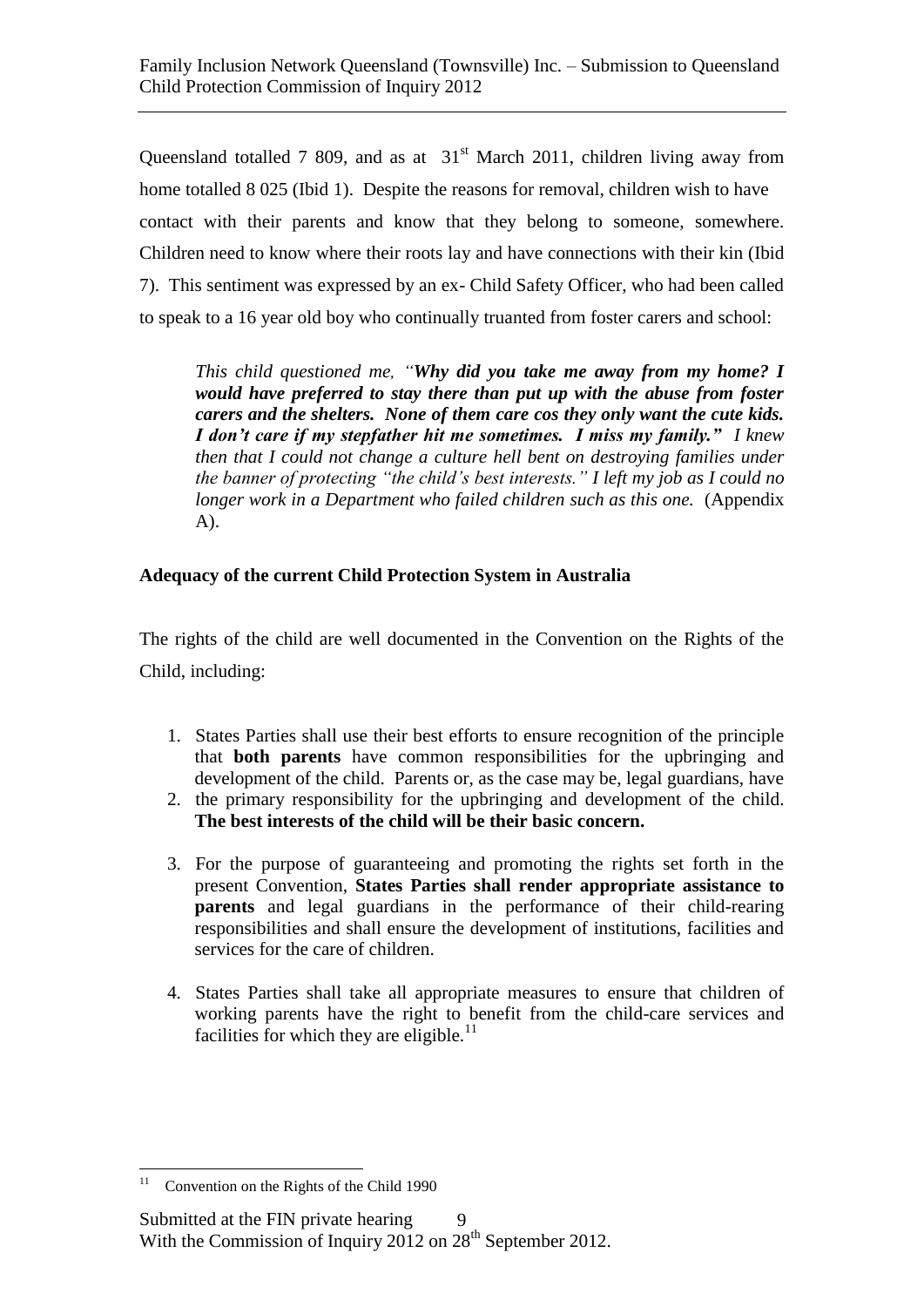Appropriate assistance has not always been granted to parents whose children are involved with the Department of Child Safety. A father involved with FIN, recounts the following:

*Since they took my daughter away, I have had endless sleepless nights, worrying if she is OK. I feel very irritable and it is hard for me to focus. This has greatly affected my employment. During a supervised visit, I told the Child Safety Officer, that my daughter and I would forever remember their intrusion into our lives. At this, the CSO, set back the date of the return of my daughter to me. How was this "in the best interests of my daughter?" and "where does it state that CSO's can do this to me in the Act?"* (Appendix B).

Another father who lives with unfinished business day in and day out of his life:

*After the birth of our baby, they told my partner that I was a convicted paedophile and that if she did not leave me, they would take the baby and put him into alternative care. The police told me that they did not know what the* 

*Department was talking about. Later, upon accessing documents from the Freedom of Information, it was noted that I was referred as a "convicted paedophile" in SCAN meetings. They say Departmental records cannot be changed, but isn't this telling lies? And how can they call this substantiated when it is not?* (Appendix C).

A young mother recounts her nightmare of an experience:

*First they took my two sons and put them in kinship care with my mother, because of domestic violence. Four months later when my baby was 7 days old they took her away too. I will never forget the CSO's words to me when she took my baby "You've had her for 7 days isn't that enough?" Six weeks later the Department handed back to my ex-partner two children from a previous relationship. My mother tells terrible lies about me all the time, but more so before the orders are ready to expire so that the Department does not give me my kids back. I miss my kids and I want them to be a part of my life. I am caught up in a Web of Nightmares.* (Appendix D).

And of a grandmother who desperately tried to make contact with her grandson and was denied repeatedly for four months:

*I felt powerless with no voice, especially at child safety meetings. I found FIN and together we attended Child Safety Meetings. The CSO's conduct left much to be desired with their so called knowledge of the Act. After that, I directed my questions to the top level and within a few days I was able to see my grandson. Why can't these people do their job right? Why do we have to suffer so much?* (Appendix E)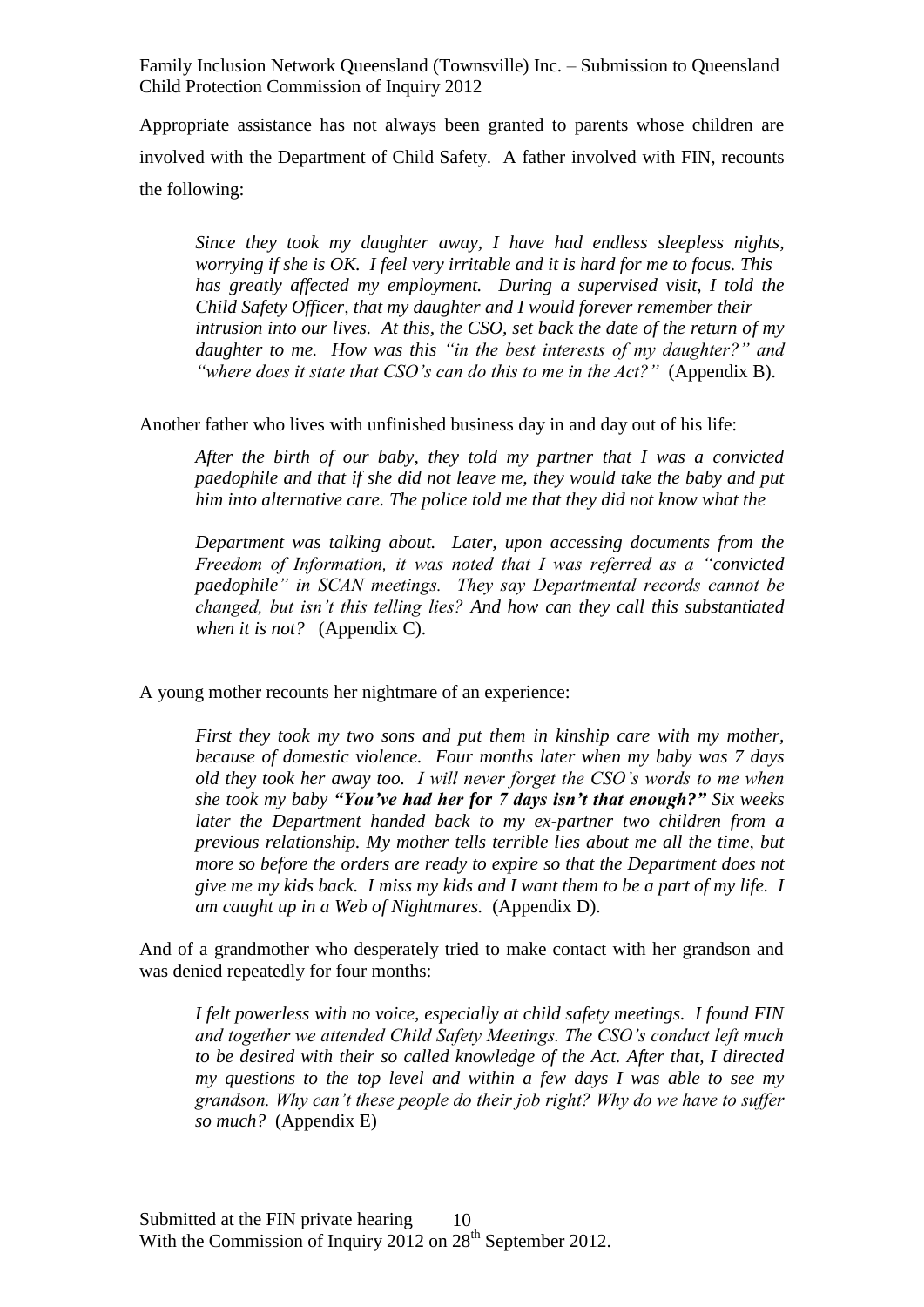The Commission of Inquiry into Abuse of Children in Queensland Institutions, 1999, reported the emotional, physical, sexual and systems abuse of children in government and non-government care.<sup>12</sup> An inquiry into abuse of children in foster care identified that many stakeholders perceive the Department incapable of responding appropriately to child protection issues and that it is in a state of crisis. The Commission acknowledged that the child protection system has failed Queensland children in multiple important respects, especially keeping them safe once they enter foster care.<sup>13</sup> The only way that the public hear of the above systemic failures is via the media. It has been reported that unqualified staff care for at-risk kids.<sup>14</sup> These atrisk kids then abscond from the unqualified staff and become involved in criminal activity.<sup>15</sup> Issues have been raised by young people in foster care, such as wanting to stay in touch with family, friends and community, to do the same things as other young people, and to have a say and be heard.<sup>16</sup>

#### **Child deaths in foster care**

A death of any child in foster care is a death that should never have happened. They were removed from the families because the family was not deemed to be safe, suitable or good enough, and yet their children still end up dying in foster care. Section 9 of the Coroners Act 2003 states, that a death in care occurs when the person who has died "...was a child in foster care or under the guardianship of the Department of Communities,"<sup>17</sup> and yet the Annual Report of Deaths of children and young people Queensland 2010-2011 and previous yearly reports, fail to record deaths in foster care in their reports. The same report stated that a genuine researcher can access detailed information that the Commission holds in order to undertake research that will help reduce the likelihood of child deaths. The non-admission of accurate details of child deaths in foster care helps to mask the problems that exist and helps to

<sup>&</sup>lt;sup>12</sup> Forde (1998). Queensland Government Response to the Commission of Inquiry into Abuse of Children in Queensland Institutions 1999.

<sup>13</sup> Crime and Misconduct Commission Queensland (2004). Protecting Children: An Inquiry into Abuse of Children in Foster Care. [www.cmc.qld.gov.au](http://www.cmc.qld.gov.au/) 14

Madigan, M. (2012). Unqualified staff care for at-risk kids. *The Courier Mail.* http://www.couriermail.com.au/ipod/unqualified-child-safety-workers-force-to-deal

<sup>15</sup> Johnston, J. (2012). Teen girls charged with torture of 12-year-old-boy. *Townsville Bulletin.* July 21, 2012. http"www.townsvillebulletin.com.au/article/2012/07/21/348761\_print.html

<sup>16</sup> Commission for Children and Young People and Child Guardian: Annual Report 2007-2008. www.ccypcg.qld.gov.au

<sup>17</sup> Commission for Children and Young People and Child Guardian (2011). Annual Report: Deaths of children and young people. Queensland 2010-11.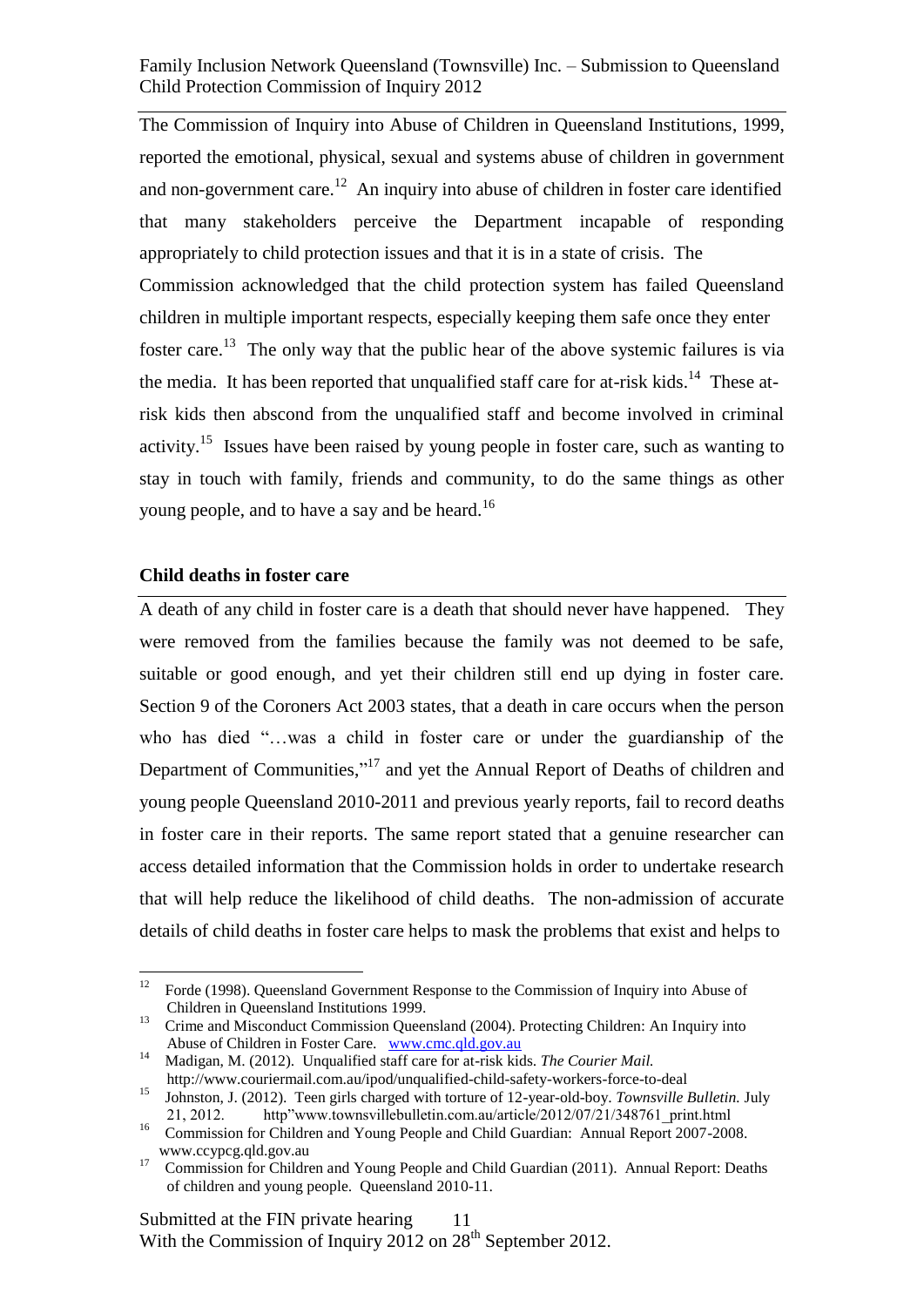keep the criminal activities of some carers under the radar. Child deaths in foster care indicate that these children are still not having a say and being heard, and that the Department of Child Safety may be in breach of the Child Protection Act 1999 as follows:

- Section  $51G$  Family group meetings (a) and (b)
- Section 51ZC Working with the child and parents (a) and (b)
- Section 51ZF Requirements of an Agreement (1) and (2)
- Section  $86$  Chief executive to notify parents of placing child in care child protection order (2)
- Section  $129$  Refusal of application (1) and (2)
- Section  $136$  Refusal of application (1) and (2)
- Section  $159C What$  is relevant information  $-1$  (a), (b) and (c)
- Section 246 A chief executive to review department's involvement with particular children  $- (1)$  and  $(2)$
- Section  $246B$  Terms of reference and extent of review (1), (2) and (3)
- Section 246 C Chief executive may seek information from entities
- Section  $246D$  Report to be prepared and given to CDCRC.<sup>18</sup>

If Annual reports are to be viewed as accountable, transparent and ethical by the public, it is important that the reviewing, registering, analysing and reporting on trends and patterns in child deaths aligns with the principles of the United Nations Convention on the Rights of the Child (Ibid 12) and include all circumstances of child deaths, including those in foster care in the Child Death Register.

Some of these deaths include that of a 10-year-od runaway girl killed by a car and who had been in care for two years;<sup>19</sup> A 12 year old girl in foster care died outside her Darwin home because of failure in receiving medical treatment for a broken leg.<sup>20</sup> This child's carers were initially charged with manslaughter following her 2007 death but were acquitted in the Northern Territory Supreme Court in 2008, even though Coroner Greg Cavanagh stated that this child's death was "appalling" and

<sup>|&</sup>lt;br>|<br>| 18 Child Protection Act 1999

<sup>19</sup> Barrett, R. (2012). Killed runaway failed by state. *The Australian*. May 28, 2012. http://www.theaustralian.com.au/national-affairs/state-politics/killed-runaway-failed 20

Ravens, T. (2007). Women face court over foster child death. *The Sydney Morning Herald*. <http://news.smh.com.au/action/printArticle?id=64117>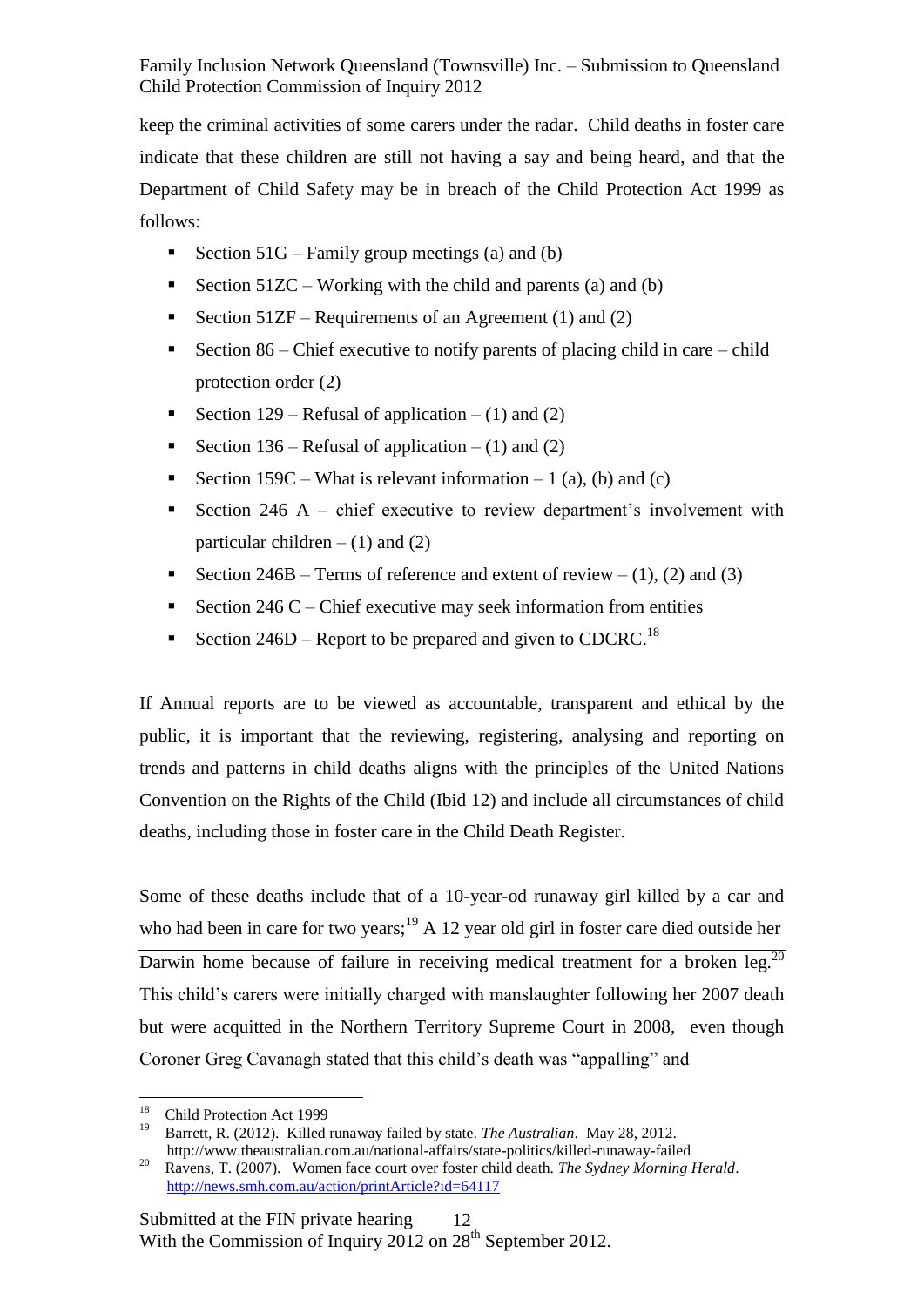"needless."<sup>21</sup> Michael Borusiewicz recounts the death of his son, Luke, in foster care and of three other parent's losses.<sup>22</sup> At Luke's Inquest the Department of Child Safety's barrister said "…the elderly woman was a 'magnificent carer' and the incident was a 'tragic accident' that could have happened anywhere.<sup>23</sup>

Comments such as this would be in stark contrast if the child had died in his parents care, and that they, the parents would have been scrutinised to the maximum degree, labelled as bad parents and publically shamed. Yet many children have died in foster care, whilst under the protection of the State, for which no definite figures are available. Such inherent secrecy is kept firmly in place by the Child Protection Act 1999, which O'Gorman (2009) says makes the Department of Child Safety totally unaccountable by maintaining the mantra of "the secrecy provisions are there for the protection of the child."<sup>24</sup> In this instance, it is not clear how such provisions can protect a child when a child is dead.

#### **Foster Care and Adoption**

 $\overline{a}$ 

Children need to know where their roots lay and continue to have connections with their kin. Children in foster care experience much emotional reaction when contact occurs with parents and family. Such reaction is not always viewed as a positive or managed appropriately by Departmental workers and is misused to justify limiting or ending the contact time (Ibid 4). Intense stresses and disturbances expressed by persons who live with the

knowledge of not knowing where their children are, their condition and missing their loved one is identified as chronic sorrow.<sup>25</sup> Regardless of how good or bad parents are perceived by the public a child's perspective remains the most pertinent as recounted by Raimond Gaita:

<sup>21</sup> Murdoch, L. (2010). Sick Northern Territory girl 'left to die in dirt.' *WA today com.au* http://www.watoday.com.au/action/print/Article?id=1052273

<sup>&</sup>lt;sup>22</sup> Alternative News Network. (2011). Four Children's Stories – How They Died in Foster Care due to the direct negligence of the Child Safety Department in Australia.

http://forums.altnews.com.au/print/forums/lukes-dad/four-childrens-stories-how <sup>23</sup> Petrinec, M. (2012). Father's call for change after harrowing inquest into death of two-year-old-son *Cairns.com.au.* [http://www.cairns.com.au/article/2012/07/28/230525\\_local-news.html](http://www.cairns.com.au/article/2012/07/28/230525_local-news.html)

<sup>24</sup> Law Report (2011). Restrictions on media coverage of child protection and family court matters. <http://www.abc.net.au/radionational/programs/lawreport/restrictions-on-media-coverage>

<sup>&</sup>lt;sup>25</sup> Roos, S. (2002). Chronic Loss A Living Loss. Brunner-Routledge: New York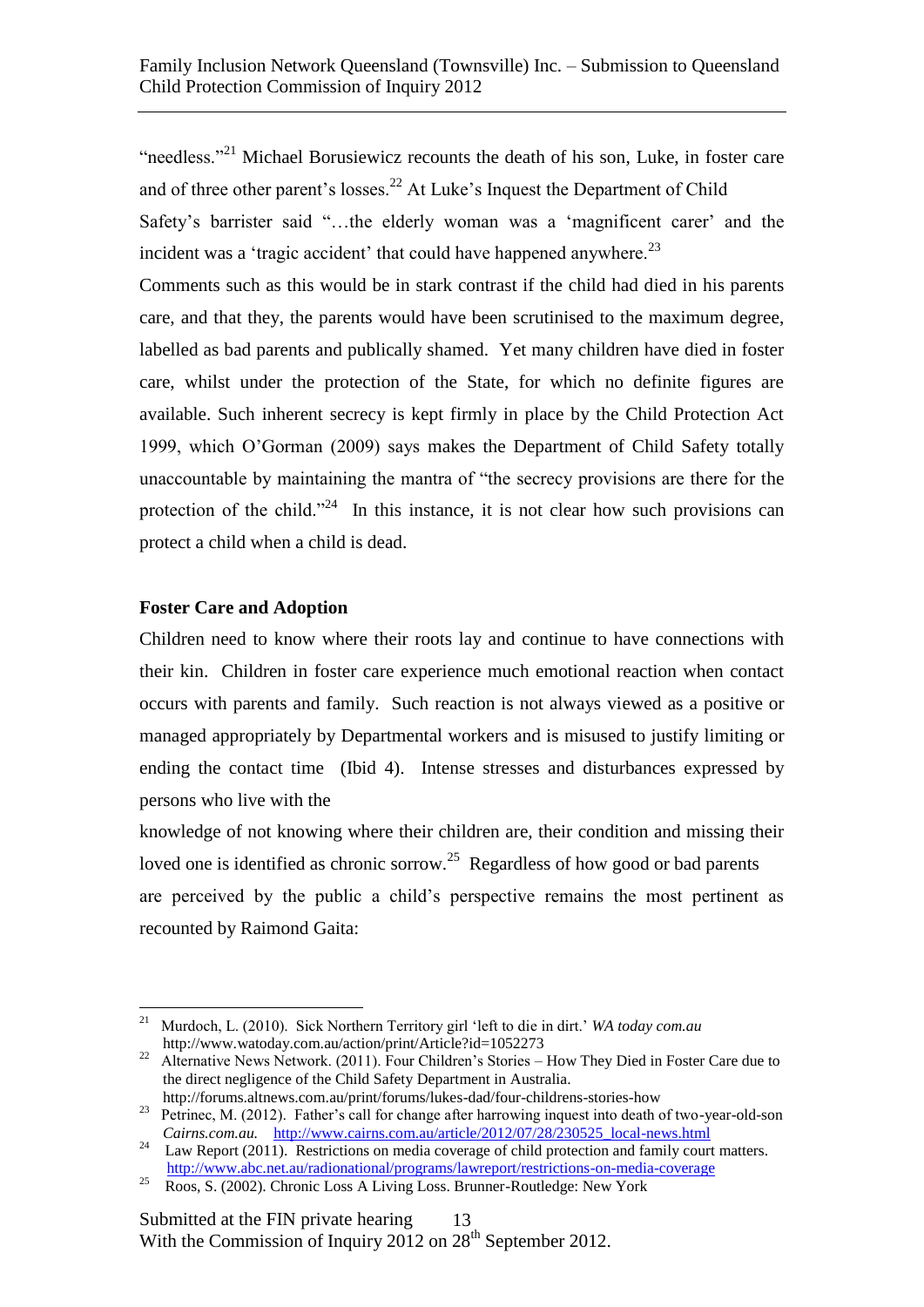*As much as, perhaps more than, the love I received as a child, it was the fact I came to see the world in the light that my father's goodness cast upon it, that prevented the pain of my childhood from becoming bitterness. It is bitterness rather than pain that corrodes the soul, that deforms personality and character and that tempts one is misanthropy. My father's goodness also enabled me to love my mother without shame. To be enabled to love, is as important as to be loved, a fact that we must constantly hold before our minds when we deal with children who have been seriously abused. Some of the barriers to loving are, or course, psychological barriers. But they can also be moral, or rather what my father taught me – not by his words, but by his example – is a moralistic distortion of morality. I learnt from him that the aspiration to be morally clear-sighted, which sometimes requires a morally severe assessment of what someone has done, is never inconsistent with the need to love clear-sightedly. Some people find incoherent the idea that love could be morally severe and yet not be judgmental or resentful. The roots of that incredulity go deep in our culture. As a child I was conscious of the disdain many people showed to my mother because of the way she treated my father…and because she did not properly care for me…Now as an adult, I read the same disdain for her in the many reviews of the film…This pains me deeply. Very often the hostility presents as a concern for her victims, me primarily. The concern is I think sincere, but it is pernicious because it suggests that my mother was such a bad mother and wife that she was not deserving of my fathers love and kindness or even the lover of her son. Such concern is no kindness to a child on behalf of whom it is expressed, because it can never be a kindness to a child to undermine its love for its parents by suggesting its parents are not deserving of its love. No one is undeserving of love, not because every one really is deserving of it, but, because unlike admiration or esteem, love, deeper than both, has nothing to do with merit or desert."<sup>26</sup>*

Evidence suggests that literature on child maltreatment and fatalities may assist in identifying the risks associated with deaths of children who are or have been under the Department's supervision. A study conducted by Daly & Wilson (1994), reported that **children living with a foster carer or adopted parent were 100 times more likely to be victims of fatal abuse than those who lived with their biological parents**. **An Australian study by** Tooley, Karakis, Stokes and Ozanne-Smith (2006) **confirmed an association between a child's living with a stepparent and an increased risk of filicide.** They reported that **children in single-parent households were not found to be at significant risk, but children under 5 years of age who lived with neither their biological parents were at greatest overall risk for fatal injury of any type**. 27

 26 Gaita, R. (2011). For Love of our Children and For Love of the World: Reflections on Rights, Needs and Hope.

<sup>27</sup> Barth, R. & Hodorowicz, M. (2011). Foster and Adopted Children Who Die From Filicide: What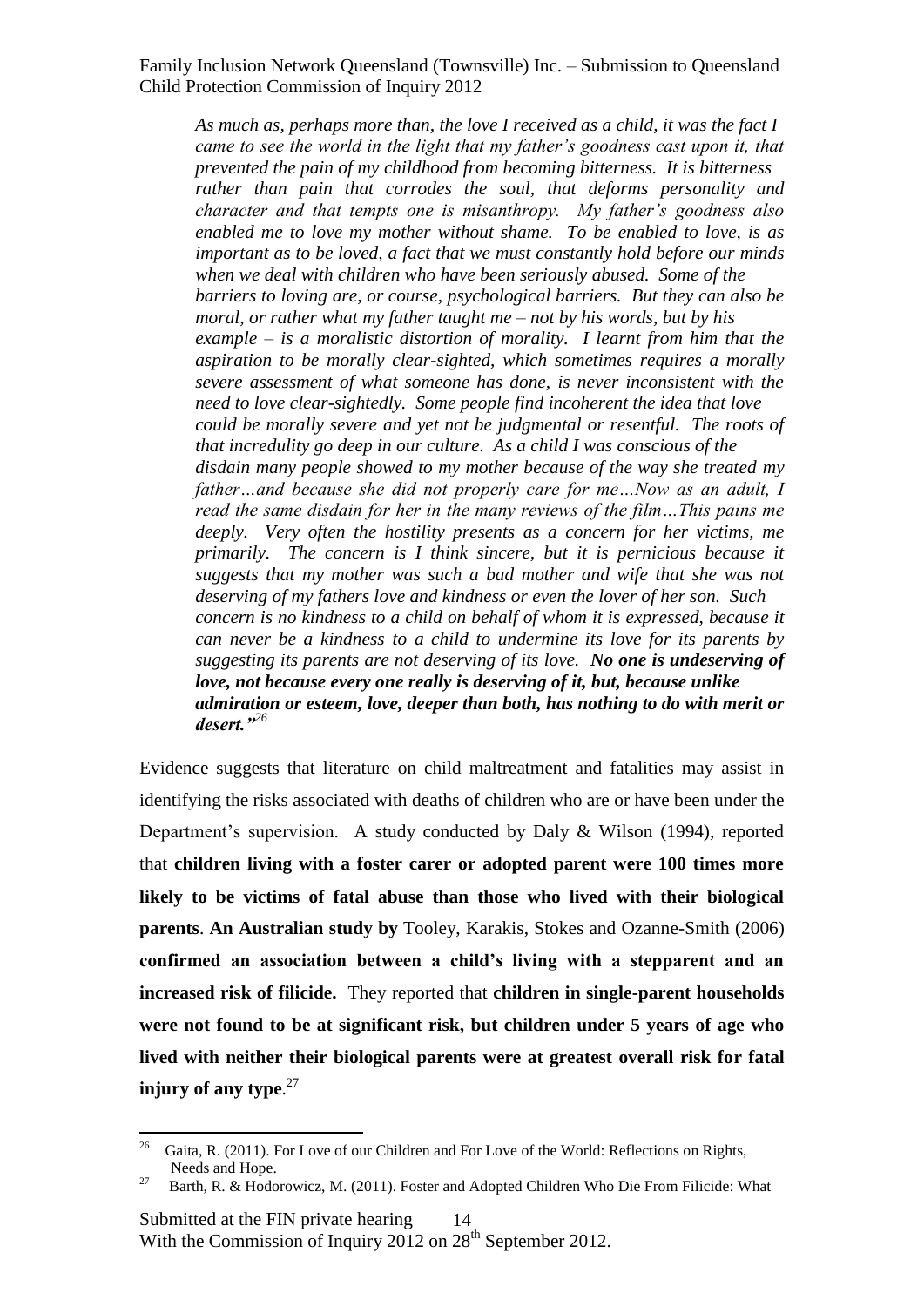The statistics cited in this submission show that a huge number of children live away from their parents and families. Substantiated risks of harm are categorised under the same heading which fails to address the level of harm that is deemed as a substantiation. These substantiations are solely decided by the Department and any changes thereto are then decided by the courts. Postponement of any court procedures by the Department in order to present their affidavits causes added distress to parents and children in care. Thorpe and Thomson (2004) argue that parents suffer immense powerlessness in their dealings with the child protection system and experience enormous loss when they lose their children into care (Ibid 5). A recent study revealed that 54% of parents did not feel that the investigative process had helped them and 51% stated it did not assist them in ay way at all and not all parents felt that they had been treated fairly. $^{28}$ 

Another area identified by FIN members, which needs urgent attention, refers to the investigative process undertaken by Departmental staff:

*My complaint to the Crime and Misconduct Commission was referred by them to the Department of Child Safety for investigation and reporting back to the CMC. How is this ethical or even transparent to the community? Now I know why I can never get any straight or truthful answers, because a Department who investigates itself must have plenty to hide.* (Appendix C).

## **Workable Solutions Only**

1

It is evident from the above that a **community inclusive holistic approach** should be undertaken to assist tomorrow's leaders [our children] to reach their capacity. This approach depends greatly on the work capacity of each professional and their commitment to being agents of change, their personal and professional values and that of their organisations they represent. Drury-Hudson (1997) proposes that knowledge is obtained by theoretical knowledge (theories that explain phenomena); personal knowledge (intuition, common sense, cultural knowledge); procedural knowledge (organisational, legislative and policy context where practice occurs); professional knowledge (theory, research and experience that guide practice); and practice wisdom

Can we Learn and What Can we Do? *Adoption Quarterly 14:85-106*

<sup>28</sup> Harris, N & Gosnell, L. (2012). From the Perspective of Parents: Interviews Following a Child Protection Investigation. Regulatory Institutions Network (RegNet). Occasional Paper No: 18 Canberra: Australian National University.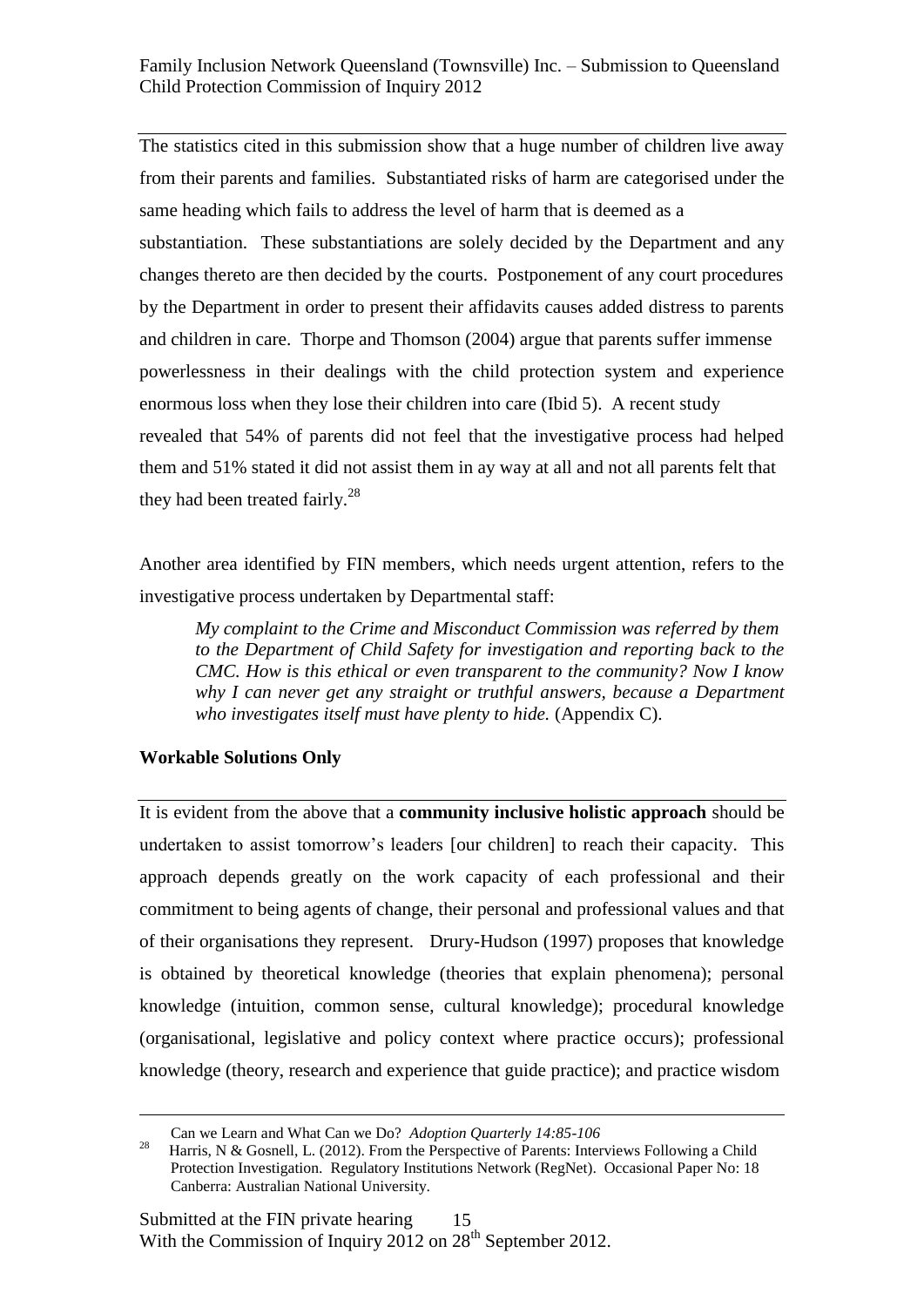(knowledge from similar cases or issues that can be applied to the current situation). $^{29}$ It is imperative that professionals' successful understanding of various forms of professional knowledge may result in positive or negative outcomes and that the tools for such knowledge are derived from:

- Psychodynamic Perspectives such as Howe's attachment theory and Goldstein's ego psychology
- Crisis Intervention and Task-centred Models
- Cognitive-behavioural Theories
- Systems and Ecological Perspectives
- Social psychology and social construction
- Humanism, Existentialism and Spirituality
- Social and Community Development
- From Radical to Critical Perspectives
- **Feminist Perspectives**
- Anti-discrimination and Cultural and Ethnic Sensitivity
- **Empowerment and Advocacy**<sup>30</sup>

Integrative Life Planning (ILP), Hansen (1997) argues are important to the human existence and includes the multiple dimensions of lives (body, mind, spirit), life roles (love, learning, labour, leisure, and citizenship), cultures (individualistic and communal), gender (self-sufficiency and connectedness for both women and men), communities (global and local) ways of thinking (rational and intuitive), ways of knowing (qualitative and quantitative).<sup>31</sup> Democratic values and a concern for social justice are strong elements of the ILP which resonates with Friere's work of consciousness raising. Friere also stressed the importance of "learning to perceive social, political, and economic contradictions and to take action against oppressive elements of reality" and "one of the purposes of education is to liberate people to awareness of themselves in social context" and that this liberation for people is about "reflecting upon their world in order to transform it" (Ibid 32). Knowledge based practice including, method of intervention, practice approaches, practice perspectives,

 $\frac{1}{29}$  Chenoweth, L. & McAuliffe, D. (2005). The Road to Social Work & Human Service Practice: An Introductory Text. Thomson. Australia

<sup>30</sup> Payne, M. (2005). Modern Social Work Theory. 3<sup>rd</sup> Edition. Palgrave Macmillan. Great Britain

<sup>31</sup> Hansen, L.S. (2001). Integrating Work, Family, and Community Through Holistic Life Planning.  *The Career Development Quarterly:* March 2011, 49:3.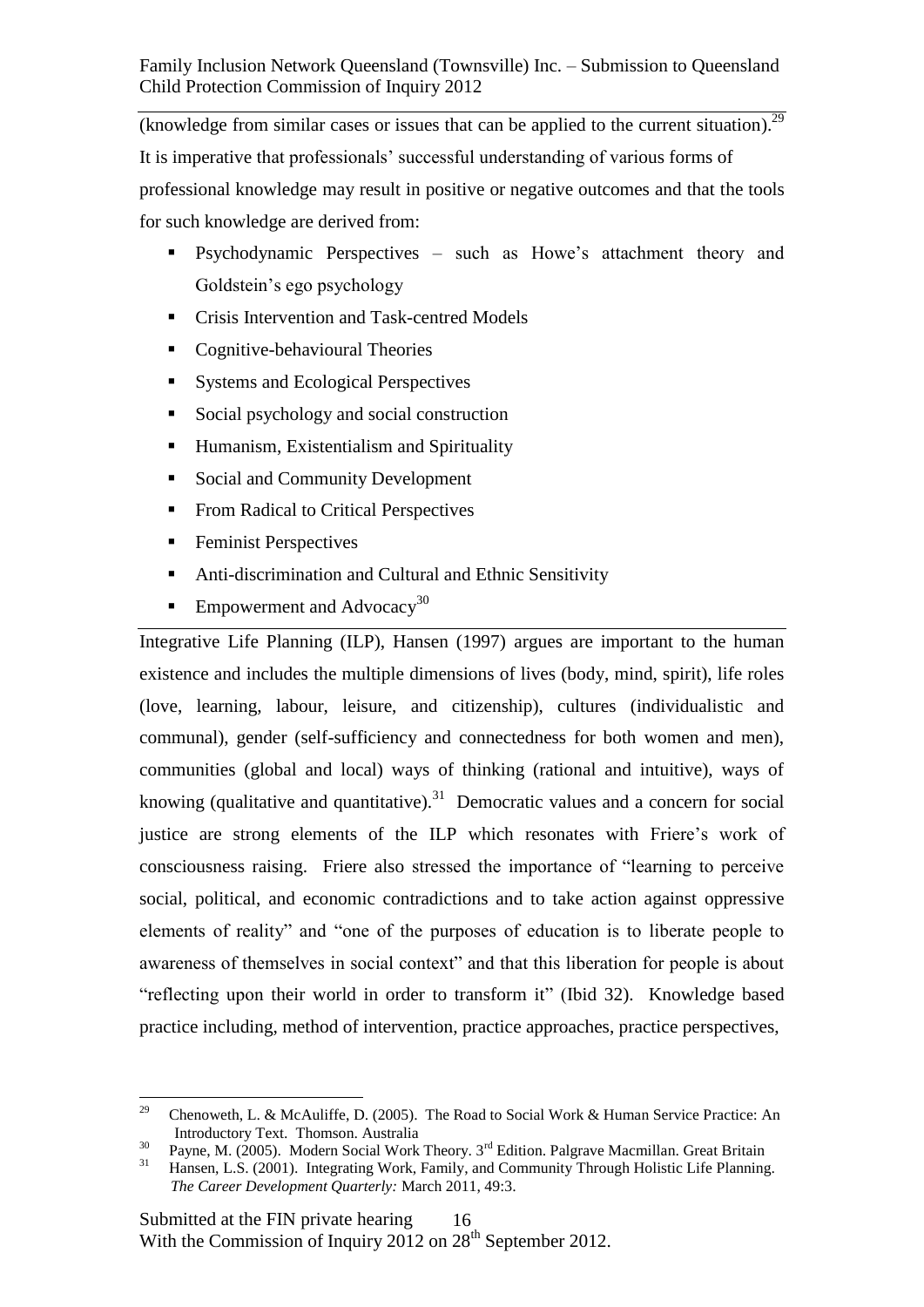skills and interventions, level and type of skill, duration, level of intensity, practice setting and supervision are extremely important for professionals to succeed in their daily work.<sup>32</sup> Undertaking a strengths approach<sup>33</sup> views people with strengths where professionals work with them and not over them. Every human being has strengths and any deficits are viewed as elements waiting to be transformed. This can only be achieved when the Department accepts that they cannot and do not have all the knowledge and skills to deal with families and that working with families is a better option that working against them.

Taxpayers money would be best spent and more effective to children and their families through prevention, ongoing contact and reunification. FIN believes that this is the only way that the "best interests of the child" can be achieved effectively.

Politicians and government departments, who go to the families, listen to the families and trust the families encourage workable relationships with families during the difficulties they sometimes experience. It is better to invest money into assisting families in times of financial crisis than taking the children and paying foster carers to do the caring. Foster carers would not look after children if they were not compensated for doing it. Reports suggest that foster care does not work in the long term, and that by the age of eight or ten, many of these children are so traumatised they can no longer stay in foster homes. They further spend a few years bouncing around in the system before ending up in prison.<sup>34</sup> FIN anticipates that investing time and money into families would greatly **PREVENT** children being taken from their families and putting them into foster care. It is hoped that many tragic stories such as the British child migrants to Australia, the Stolen Generation, abused children in institutions and foster care, are valuable lessons that have been learned which will greatly assist departmental workers in not repeating the same mistakes again.

 32 Trevithick, P. (2005). Social Work Skills: a practice handbook. 2<sup>nd</sup> Edition. Open University Press New York, USA.

<sup>33</sup> McCashen, W. (2005). The Stengths Approach: A strengths-based resource for sharing power and Creating change. St Luke's Innovative Resources

<sup>34</sup> Overington, C. (2008). Foster care in response to child abuse harmful. *The Australian.*  November 17, 2008. [http://www.theaustralian.com.au/news/features/fostering-trouble/story](http://www.theaustralian.com.au/news/features/fostering-trouble/story-) e6frg6z6-1111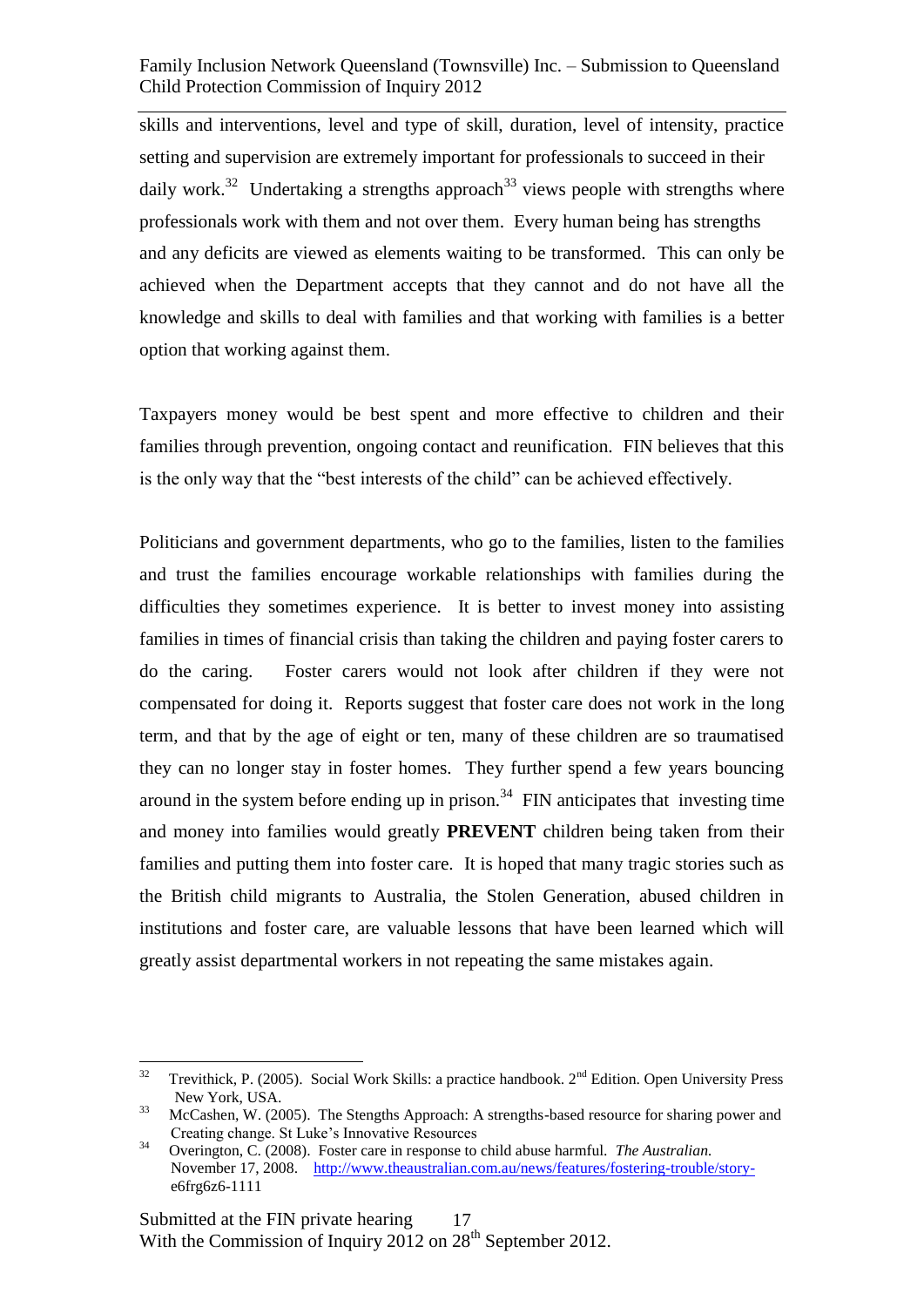**SUPPORT** to families in distress is more positive than punishing them for not being able to afford life's essentials. In a recent study 60% of parents stated that circumstances such as stress or mental health issues, financial problems, domestic violence and relationships problems, housing difficulties and alcohol or drug problems exacerbated their children's lives (Ibid 28). Support to address these issues can only be achieved with **workers who have a genuine interest in the whole of the family**. Children and adults past and present are telling us that the most important thing in life is connection with their family, and that the loss of family is one of the most traumatic events regardless of where one lives on earth (Ibid 6). "Children who go into care at a very young age end up with attachment problems. Research has shown that their brains don't develop properly. They have difficulty trusting anyone" (Ibid 35).

**Supporting** families to access the correct service providers in their distressed times assists them to recover quickly and enable them to be in control of their future. A specialist multi-disciplinary team including adult substance misuse workers, child and family social workers and adult and child psychiatrists have been attached to the Family Drug and Alcohol Court pilot programme. Team members have used motivational interviewing, reflective practice, networking and coordinating parts of plans which has assisted in promoting a clear division of responsibilities and avoid repetition of services. This programme has helped to support many families to stop misusing drugs or alcohol and work towards reunification<sup>35</sup> Such a programme may be further supported by undertaking the Habit Model which acknowledges that substance abuse is a habit and not a disease.<sup>36</sup> The Habit Model encourages a biopsychosocial approach wherein the addicts, their families, professionals and the whole of the community take on the responsibility of working together to reach positive results for all involved. Reznicek (2012) further states that unlike the present Disease Model, which has exacerbated the problem by telling substance abusers that they are not responsible for their behaviour and that they are sick and not to blame, the Habit Model identifies that habits are practiced as long as they provide pleasure but abandoned when they hit rock bottom and the consequences of abuse finally outweigh

 35 Munro, E. (2011). The Munro Review of Child Protection: Final Report – A child-centred system

<sup>36</sup> Reznicek, M.J. (2012). Blowing Smoke: Rethinking the War on Drugs without Prohibition and Rehab. Rowman & Littlefield.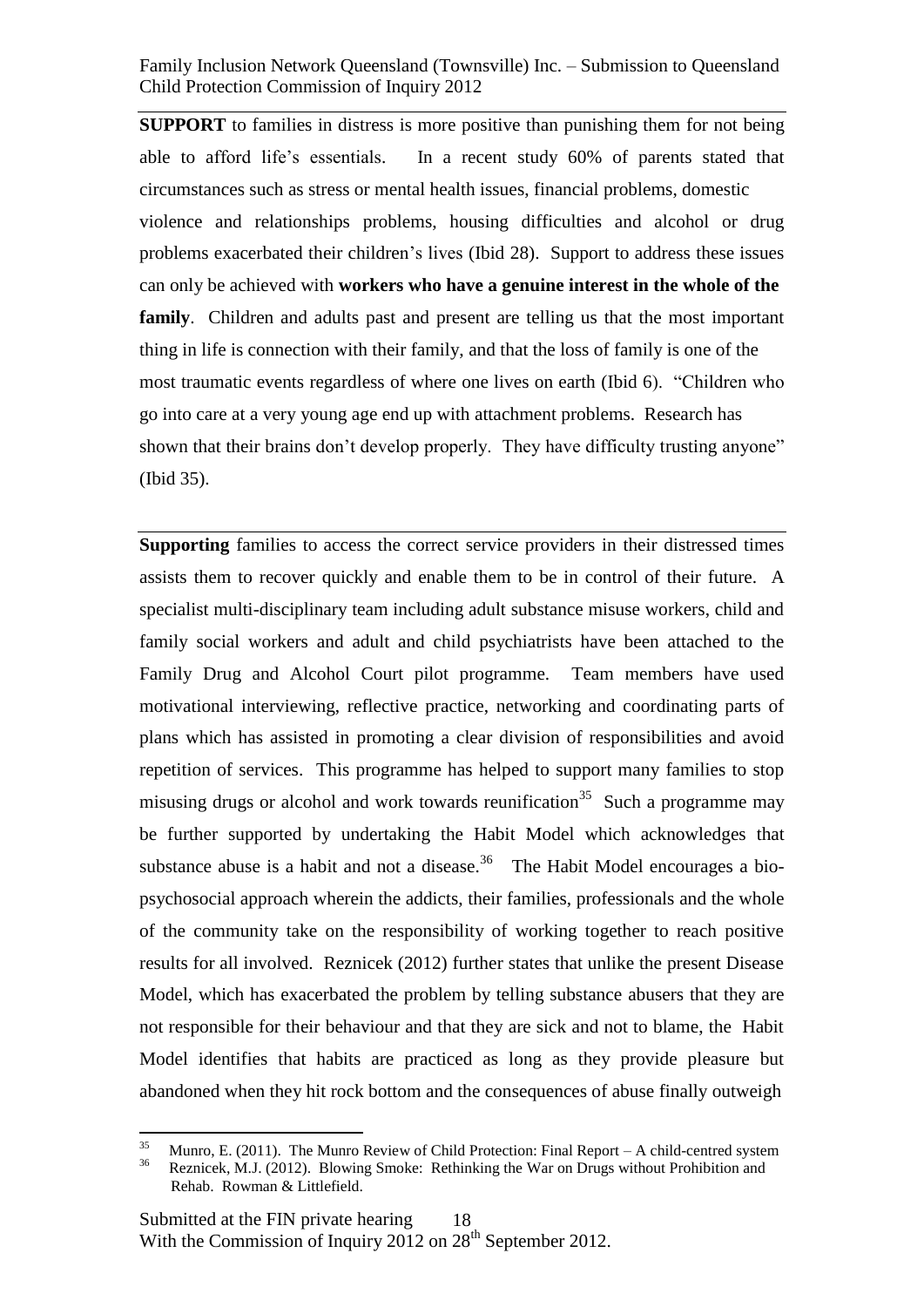the benefits (Ibid 36). Helping parents to empower themselves and their families has long-term benefits for society. These long-term benefits may include undertaking academic study and traineeship training, better employment opportunities and empowering other families in their time of need. Using such approaches would not only empower families, but also workers taking a collective approach in building

capacity for families in need, may feel greater satisfaction in their profession.

The word **REUNIFICATION** appears only once in the Child Protection Act 1999, (Ibid 16) and fails to appear altogether in the Commission for Children and Young People and Child Guardian Act  $2000$ <sup>37</sup> The word restoration fails to appear in both Acts and the word rehabilitation, evident in the latter Act refers to the rehabilitation of offender in relation to criminal law. Family focused practice incorporates the importance of the central role which family members play in supporting the safety and well being of their children whilst at the same time receiving support themselves so that this may occur. Farmer (1997) suggests that parents need support to rebuild confidence, and Thoburn, Lewis & Shemmings (1995) and Thoburn (1999) argue that this need, should be persistently pursued in engaging families participation, planning and decision-making.<sup>38</sup> Whilst these goals are explicitly explained through Manuals such as this, evidence suggests that this is not happening in the lives of some parents and grandparents (Ibid 4, 5 & 26). The Department's values/ethics such as the child's best interests, being accountable, being respectful and excellence (Ibid 5) can only ever be transparent when workers are honest and truthful in their practice and when reunification becomes part of evidence based practice. Acceptable evidence based practice is that which has high levels of validity and reliability and which is derived from expert knowledge, published research, existing research, stakeholder consultations and outcomes from consultations and which is understood by professionals qualified at tertiary level in human services.

FIN greatly encourages the Queensland Child Protection Commission of Inquiry 2012 and consequently the Queensland State Government to be the instigators in developing a whole family innovative approach which works towards keeping families together and not apart. Such an approach would ensure that the Queensland

<sup>&</sup>lt;sup>37</sup> Commission for Children and Young People and Child Guardian Act 2000.

<sup>38</sup> Child Safety Practice Framework (2010) July. Practice Framework & Maps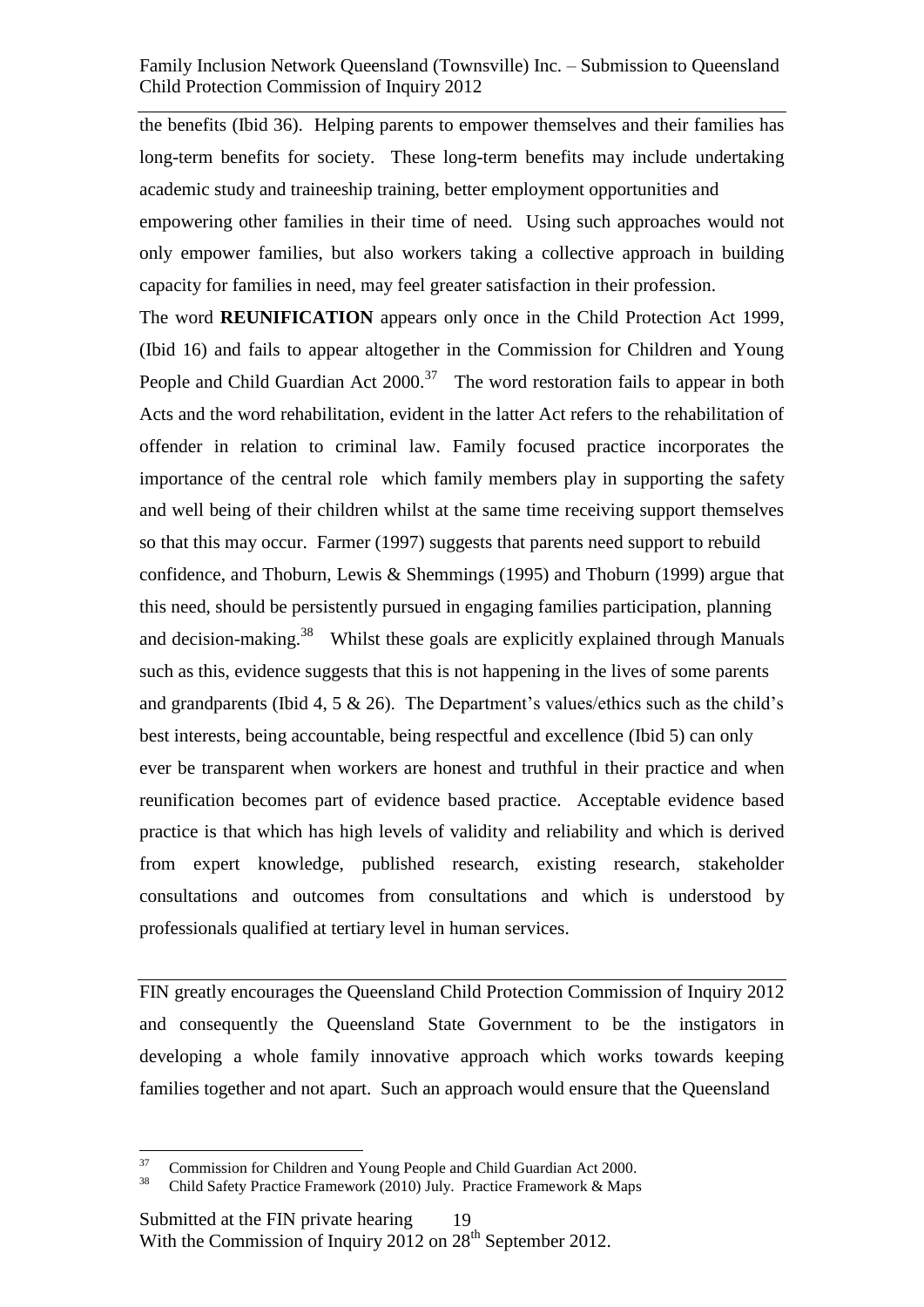government may be emulated by other states, and held in higher esteem by all families and communities.

FIN invites the Queensland Child Protection Commission of Inquiry 2012 to engage with the findings of the Family Inclusion Network (Ibid 4), and to listen to the stories of parents, grandparents and significant others who are still being affected by the present policies and procedures which have continued to fail them (Ibid 5). FIN invites the Queensland Child Protection Commission of Inquiry 2012 to listen to the families, go to the families and trust the families.

The Family Inclusion Network Queensland (Townsville) Inc. believes that the above workable solution will address the past and present difficulties experienced by children, parents, grandparents and significant others. It is imperative that the Queensland State Government incorporates a **community inclusive holistic approach** to address existing problems. All issues need to acknowledge, consider and take into account the horrendous mistakes of the past involving the separation of indigenous and non-indigenous parents and their children, and the abuse in institutions and foster care. In doing so the Queensland Child Protection Commission of Inquiry 2012 and consequently the Queensland State Government may never need to be in a position in 20 years times to make a statement of apology to parents, children and their families for getting it wrong again.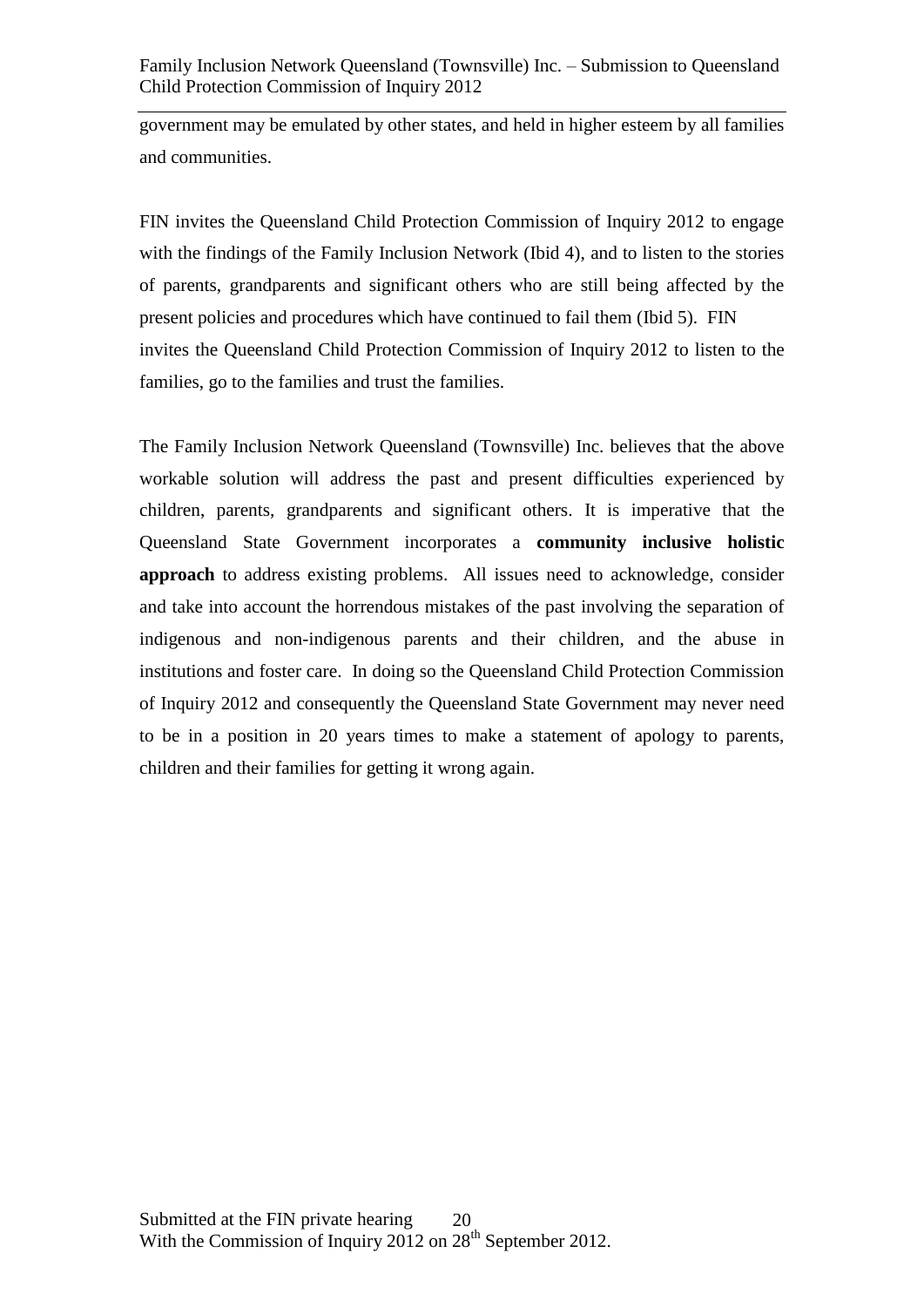### **REFERENCE LIST**

AIHW (2012). Child Protection Australia 2010-11. Child welfare series no. 53. Cat. No. CXW 41. Canberra: AIHW

Alternative News Network (2011). Four Children's Stories – How They Died in Foster Care due to the direct negligence of the Child Safety Department in Australia. [Http://sorums.altnews.com.au/print/forums/lukes-dad/four-childrens-stories-how](http://sorums.altnews.com.au/print/forums/lukes-dad/four-childrens-stories-how)

Australian Bureau of Statistics (2006). Census of Population and Housing Australia. Cat. No. 2068.0-2066 – Census Table.

Barrett, R. (2012). Killed runaway failed by State. *The Australian.* May 28, 2012. http://www.theaustralian.com.au/national-affairs/state-politics/killed-runaway-failed

Barth, R. & Hodorowicz, M. (2011). Foster and Adopted Children Who Die From Filicide: What Can we Learn and What Can we Do? *Adoption Quarterly 14:85-106.*

Chenoweth, L. & McAuliffe, D. (2005). The Road to Social Work and Human Service Practice: An Introductory Text. Thomson Australia

Child Protection Act 1999.

Child Safety Practice Framework. (2010) July. Practice Framework and Maps.

Commission for Children and Young People and Child Guardian Act 2000.

Commission for Children and Young People and Child Guardian: Annual report 2007-2008. www.ccycg.qld.gov.au

Commission for Children and Young People and Child Guardian 2011. Annual Report: Deaths of children and young people., Queensland 2010-11. www/ccycg.qld.gov.au

Convention on the Rights of the Child 1990.

Crime and Misconduct Commission Queensland (2004). Protecting Children: An Inquiry into Abuse of Children in Foster Care. [www.cmc.qld.gov.au](http://www.cmc.qld.gov.au/)

Department of Child Safety (2010). Practice Framework and Maps

Department of Child Safety (2010). Integrating and Understand the Practice Framework.

Department of Communities (2011). Table SS.IQ: Child Protection Summary Statistics Queensland.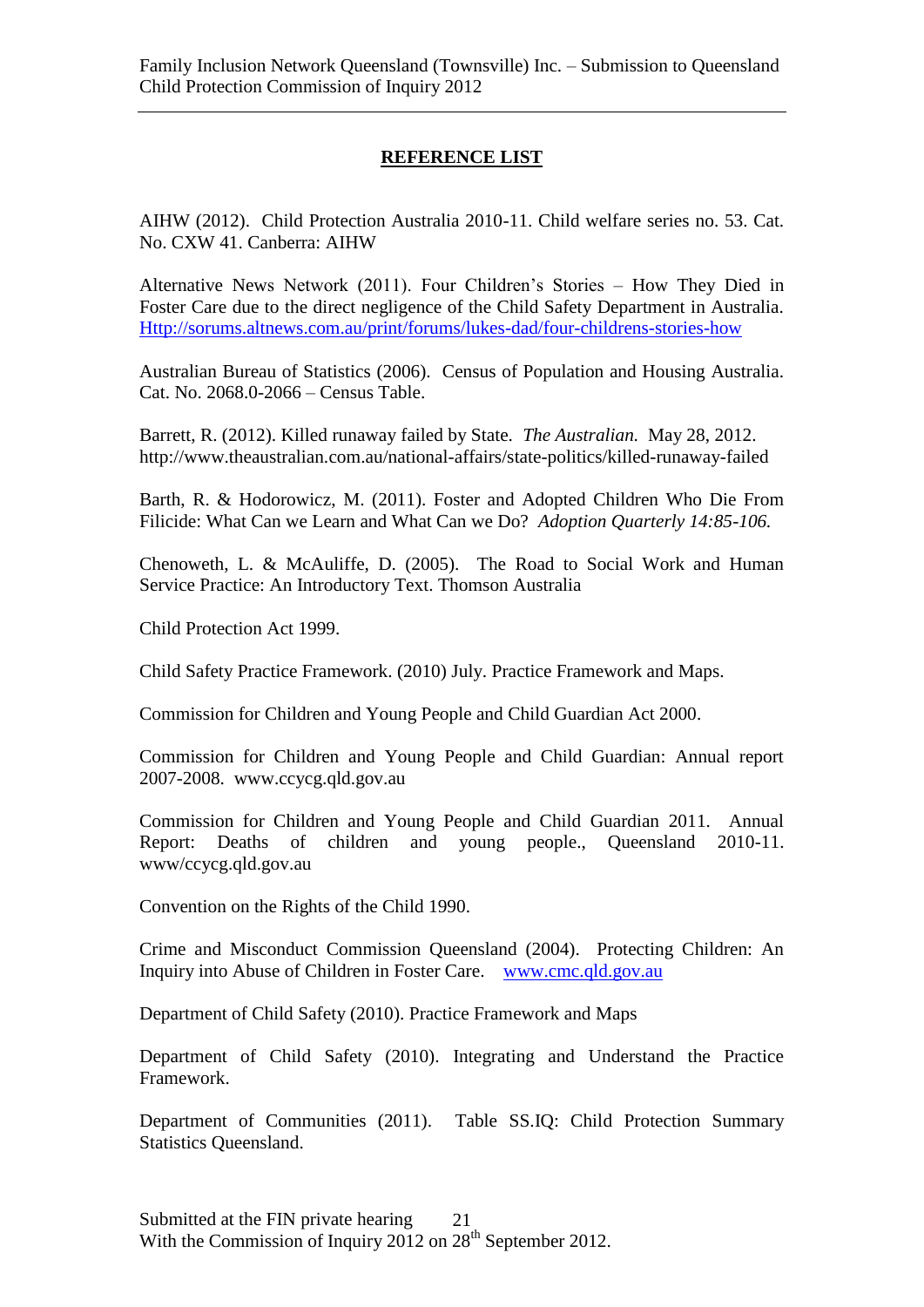FIN (Family Inclusion Network) (2007). Supporting Families, Stronger Futures: Ensuring the Safety and Wellbeing of Children and Young People in the Queensland Child Protection System: Report to the Queensland Department of Child Safety: Brisbane Family Inclusion Network.

FIN (2012. Ask Don't Tell, Listen Don't Judge. DVD. fin-qldtsv.org.au

Forde (1998). Queensland Government Response to the Commission of Inquiry into Abuse of Children in Queensland Institutions 1999.

Gaita, R. (2011). For Love of our Children and For Love of the World: Reflections on Rights, Needs and Hope. *Rights of the Child Lecture – 90th Anniversary of Save the Children* on 30 September 2009, ACT.

Hansen, L.S. (2001). Integrating Work, Family and Community Through Holistic Life Planning. *The Career Development Quarterly:* March 2011, 49:3

Harris, N & Gosnell, L. (2012). From the Perspective of Parents: Interviews Following a Child Protection Investigation. Regulatory Institutions Network (RegNet) Occasional Paper No: 18. March 2012. Canberra: Australian National University

Ivec, M., Braithwaite, V & Harris, N. (2012). "Resetting the Relationship" in Indigenous Child Protection: Public Hope and Private Reality. *Law & Policy, Vol 34, No. 1, January 2012.* 

Johnston, J. (2012). Teen girls charged with torture of 12-year-old-boy. *Townswville Bulletin.* **July 21,** 2012. [http://www.townsville.bulletin.com.au/article/2012/07/21/348761\\_print.html](http://www.townsville.bulletin.com.au/article/2012/07/21/348761_print.html)

Kennedy, R & Richard, J. (2010). Integrating Human Service Law & Practice. 2<sup>nd</sup> Edition. Oxford University Press. Australia & New Zealand.

Law Report (2011). Restrictions on media coverage of child protection and family court matters. [http://www.abc.net.au/radionational/programs/lawreport/restrictions](http://www.abc.net.au/radionational/programs/lawreport/restrictions-on-media-coverage)[on-media-coverage](http://www.abc.net.au/radionational/programs/lawreport/restrictions-on-media-coverage)

Lonne, B., Parton, N., Thomson, J. & Harries, M. (2009). Reforming Child Protection Routledge. London and New York.

Madigan, M. (2012). Child Study finds family help crucial. *The Courier Mail,* 13 August 2012

Madigan, M. (2012). Unqualified staff care for at-risk-kids. *The Courier Mail*

McCashen, W. (2005). The Strengths Approach: A strengths-based resource for sharing power and creating change. St. Luke's Innovative Resources

Munro, E. (2011). The Munro Review of Child Protection: Final Report – a childcentred system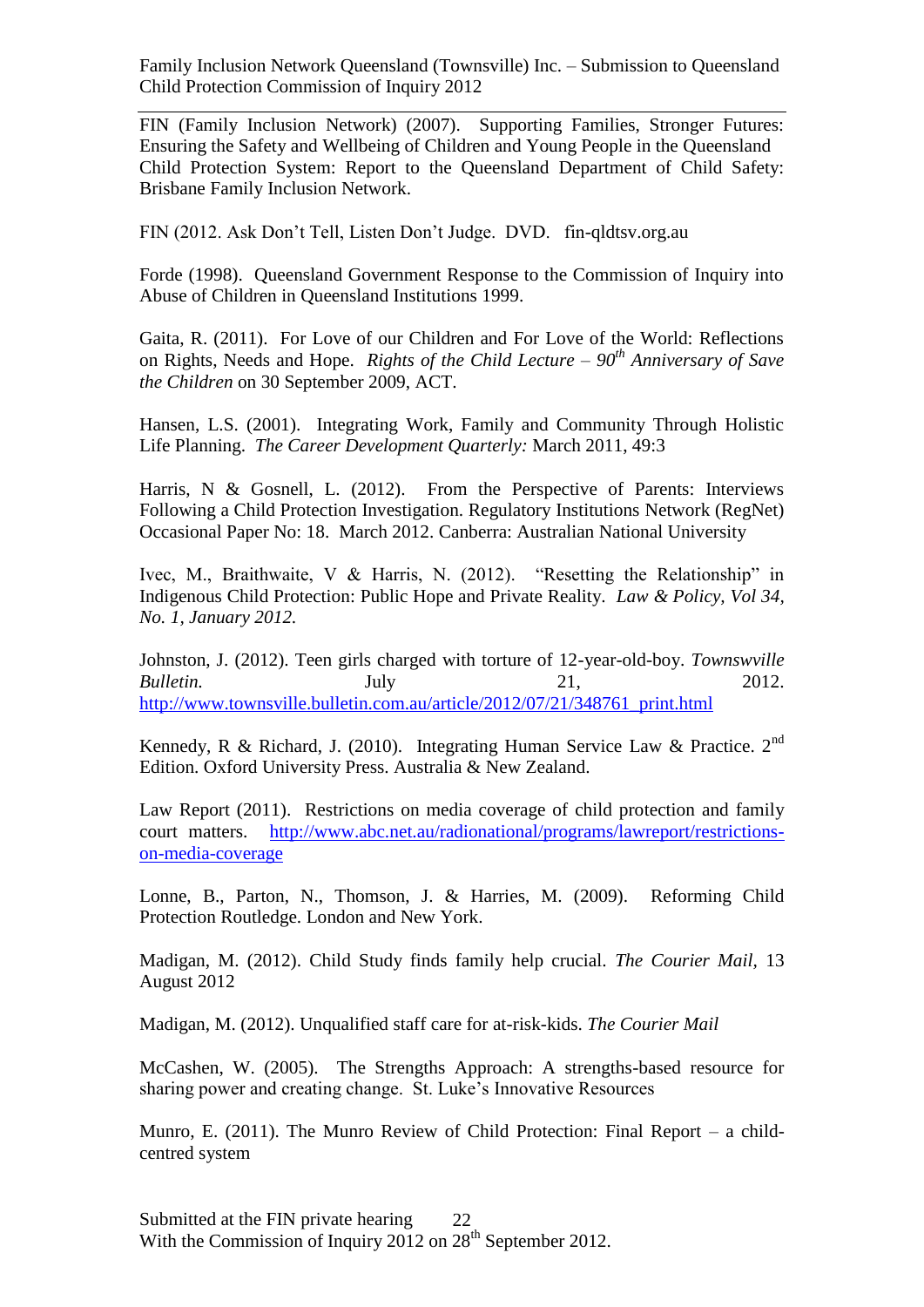Murdoch, L. (2010). Sick Northern Territory Girl Left to die in Dirt. *WAtoday.com.au.* http://www.watoday.com.au/action/print/Article?id=1052273

Overington, C. (2008). Foster care in response to child abuse harmful *The Australian* November 17 2009. [http://www.theaustralian.com.au/news/features/fostering](http://www.theaustralian.com.au/news/features/fostering-trouble/story-e6frg6z6-1111)[trouble/story-e6frg6z6-1111](http://www.theaustralian.com.au/news/features/fostering-trouble/story-e6frg6z6-1111)

Payne, M. (2005). Modern Social Work Theory.  $3<sup>rd</sup>$  Edition. Palgrave Macmillan. Great Britain

Petrinec, M. (2012). Father's call for change after harrowing inquest into death of two-year-old-son. *Cairns.com.au.*  http://www.cairns.com.au/article/2012/07/28/230525\_local-news.html

Ravens, T. (2007). Women face court over foster child death. *The Sydney Morning Herald.* <http://news.smh.com.au/action/print/Article?id=64117>

Rezineck, M.J. (2012). Blowing Smoke: Rethinking the War on Drugs without Prohibition and Rehab. Rowman & Littlefield. USA.

Roos, S. (2002) Chronic Loss A Living Loss. Brunner-Routledge: New York

The Sydney Morning Herald (2007). Women face court over frster child death. [http://www.smh.com.au/news/National/Women-face-court-over-foster-child](http://www.smh.com.au/news/National/Women-face-court-over-foster-child-death.2011)[death.2011.](http://www.smh.com.au/news/National/Women-face-court-over-foster-child-death.2011)

Thorpe, R (2007). Family Inclusion in Child Protection Practice: Building Bridges in Working With (not against) Families. *Communities, Children and Families Australian, 3 (1), December 2007*

Trevithick, P. (2005). Social Work Skills: A Practice Handbook. 2nd Edition. Open University Press. New York USA*.*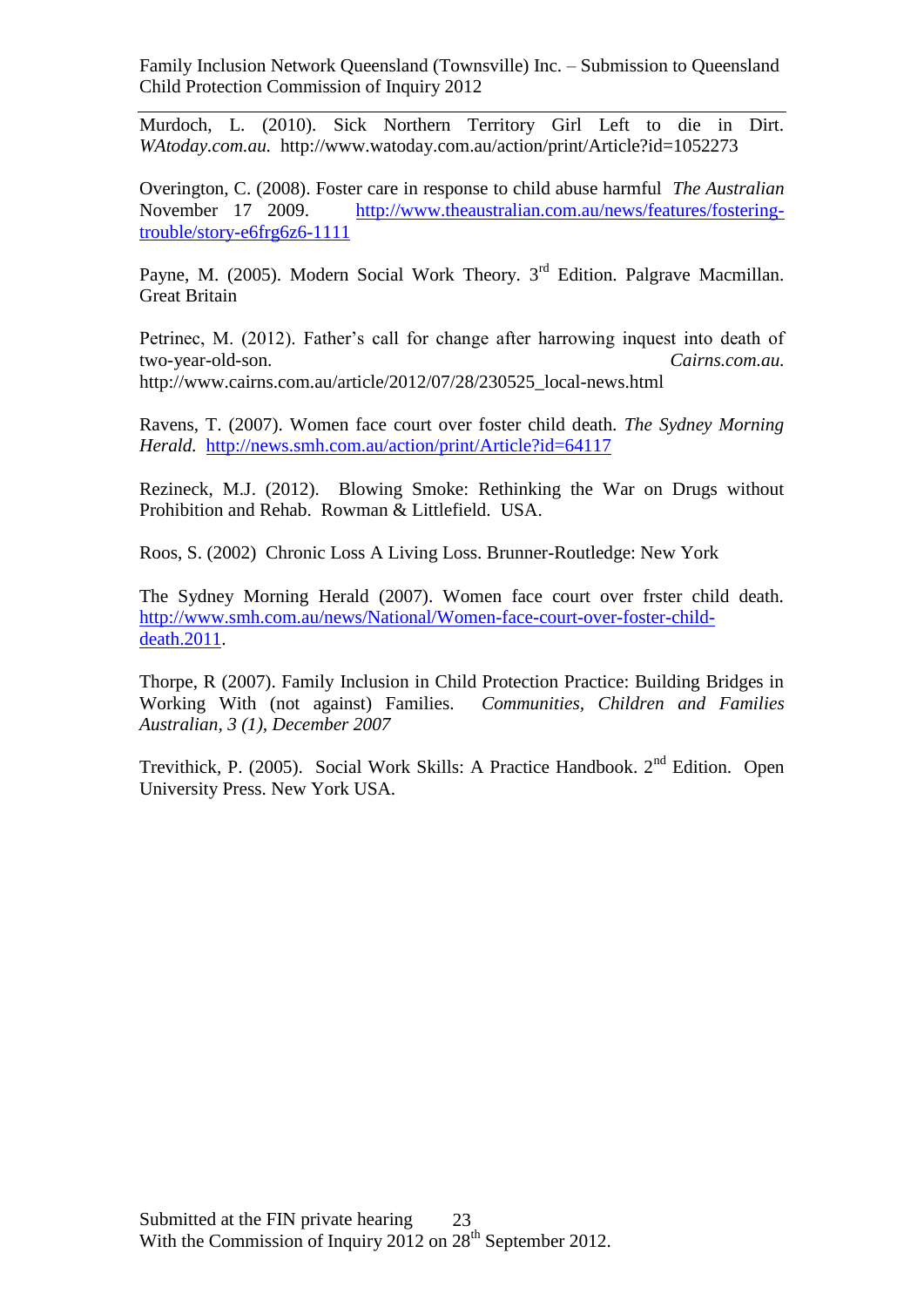The following Appendices are true accounts as told by the victims. Names have been changed to maintain confidentiality and to protect the respondents from further harm.

#### **APPENDIX A**

#### **Support Worker's Case Study**

#### **Case Context:**

Mary is a mature aged woman with tertiary education in social sciences and is currently employed in the government sector. She spent two years employed as a Child Safety Officer for the Department of Child Safety. Mary left the Department as she could no longer work in a system that was failing children, their families, foster carers and the community.

#### **Case details:**

From the beginning Mary wanted to work and help protect children from abuse in the community and spent time in the Placement area of the Department. During this time she saw some severely abused children waiting to be placed with appropriate foster carers.

Due to the daily stories of abuse that Mary was exposed to, her mindset changed from wanting to protect children from abuse to suspecting every parent she met of potentially abusing their children. **Mary stated that there was a culture within the Department that saw the parents as the 'baddies' and that parents were judged guilty before being proven innocent.** 

Occasionally Mary was asked to intervene when some children in foster care truanted from their placements and came into the Child Safety office. On one of these occasions she spoke to a troubled teenager who was very angry and broke down in tears stating **"Why did you take me away from my home? I would have preferred to stay there than put up with the abuse from foster carers and the shelters. None of them care 'cos they only want cute kids. I don't care if my stepfather hit me sometimes. I miss my family.'**

On another occasion, Mary spoke with new foster carers who told her they had contacted the Department numerous times over a six week period, leaving many messages for Child Safety Officers but unfortunately none of them were returned. They even threatened to relinquish the children if the Department did not return their calls and approve them to take the children in their care to the optometrist and dentist. They also required a Medicare card which was not provided for the siblings in their care.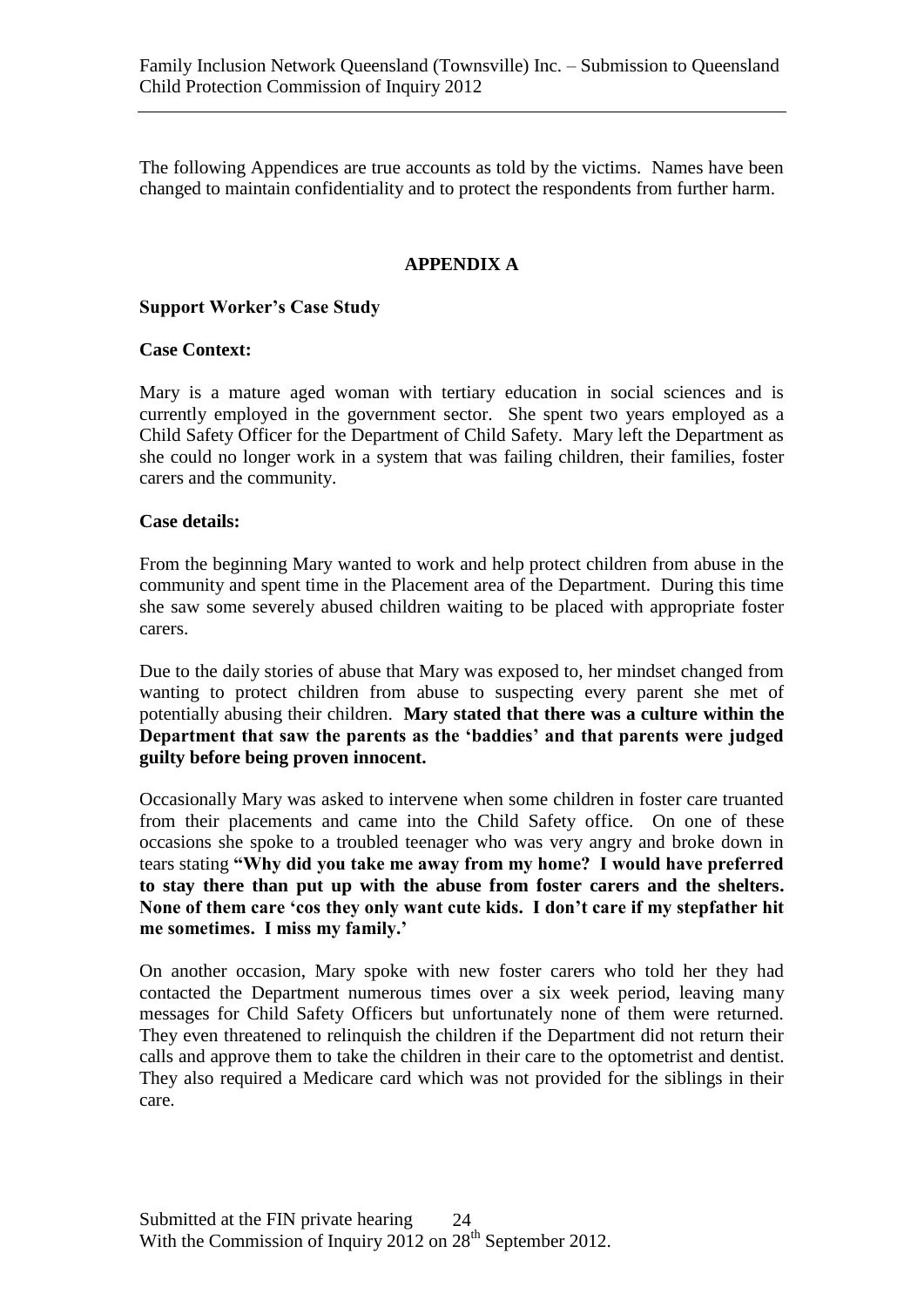Mary took it upon herself to make the necessary phone calls further up the chain in the Department. The Manager directed a Team Leader to meet with the foster carers, however this did not occur. Eventually the placement broke down and the siblings were separated as no other foster carers would take the two children. These foster carers left the Department disillusioned and very angry.

#### **Key Issues**

There is a high turnover of staff within the Department. It is said that if a worker stayed for 6 months it was a record. Some only lasted one week and others only one day. There are not enough appropriately trained foster carers to look after all of the children who come to the Department's attention.

The present investigation process does not treat each case individually. When investigating cases, the Department works towards securing its own position first, next the workers safe guard themselves and then the children. Mary noted that usually young men or women who had just graduated and had limited life experience were the worst operators. The frontline workers have a lot of responsibility placed on them, and if they get things wrong there is a lot of blaming which comes from senior officers.

The frontline workers do not have appropriate supervision given to them or adequate debriefing sessions.

#### **Concerns Identified**

Mary identified that "one size fits all" does not work for all of the children who come to the Department's attention. All situations are very different and all parents and children need the appropriate response, however due to limited staff, there is little time to devote to each specific situation.

During her time with the Department, **Mary** was under immense pressure and stress and **her mantra changed from "wanting to help abused children" to "the Department is failing these children."** Eventually she left the Department disappointed and disillusioned by the systemic abuse.

#### **Systemic Issues Identified**

The Department was not concerned about the children and their families as already stated above. It was about safeguarding their position and decisions that were made.

#### The Department **failed to engage with parents and grandparents in an appropriate manner, and they were viewed as bad people.**

Adequate support for families in need was not contemplated, as the preference is to remove the children and place them into foster care on a long term basis.

Foster carers do not always understand what they are taking on and often placements breakdown which causes more distress for already abused children.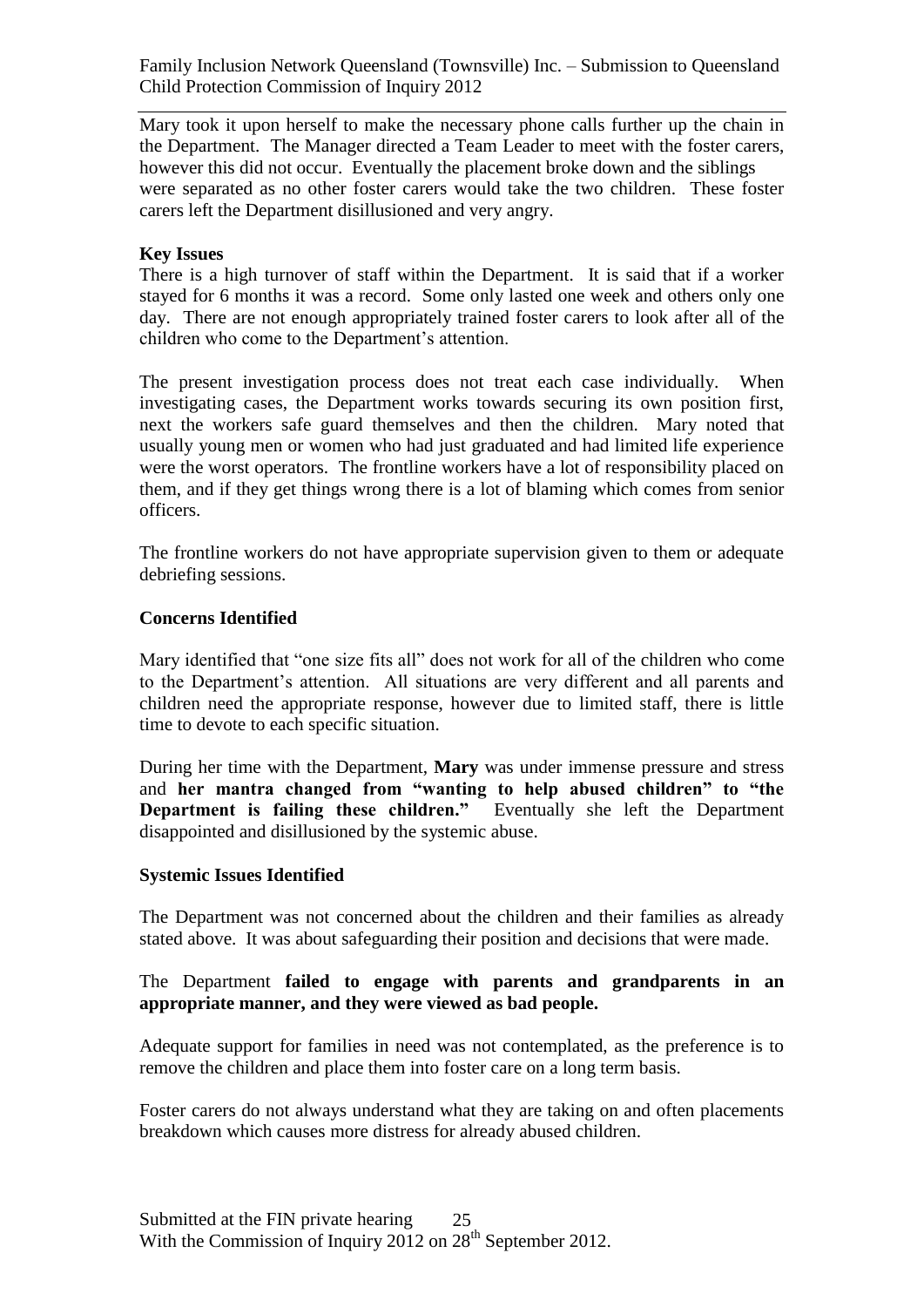Inadequate support and advocacy for parents was not available to help them through the child protection system.

#### **Support Worker's reflections**

The children who come into care need to be treated as individuals who need love and care. Upon receiving a notification, it is imperative that the Department conduct an urgent investigation to see if the children are in imminent danger or a "perceived risk of harm." This first meeting should include the children's parents, grandparents or significant others. This may eliminate the process of placing a child into care which may be more harmful than staying with the family.

If the children remain with the family, it is the duty of the CSO's to discover what supports are needed to keep the children within the family unit. The family needs to be supported with follow up visits and from a strengths based perspective. Working with the families is far better than working against the families. Families who feel respected by the CSO's will engage a lot more positively and feel worthy, instead of having deficits and feeling downtrodden.

In their role as support workers to the family, CSO's in turn need to be supported by their Team Leaders and the Department as a whole. How can CSO's know if the work they are doing is appropriate, transparent and ethically just if they do not receive feedback from their supervisors? CSO's who do not receive this necessary training are doomed to continually make the same mistakes over and over. By working in this vein CSO's inadvertently perceive their actions to be acceptable and just at the expense of destroying children and their families.

Appropriate documentation and report writing is essential for each individual case to allow for continuity especially when a worker resigns and a new worked is assigned to the individual. CSO's documentation and report writing needs to be monitored by their supervisors and Team Leaders also require support in their roles. This will ensure better accountability and transparency and knowing that children and their family's lives are being treated with the appropriate care, attention and respect which are their right.

#### **Mary's perceptions/reflections**

Mary advised that she often thought of the children she had met during those two years and was concerned that some of them would end up in the juvenile justice system. **Many of the children have been denied the love, attention, guidance and nurturing that a loving parent should provide**. **There needs to be a change to the way young innocent children are taken into care of the state as the emotional toll can be devastating. Unfortunately some foster carers do not have the children's best interest at heart and can add to an already stressful and frightening situation**.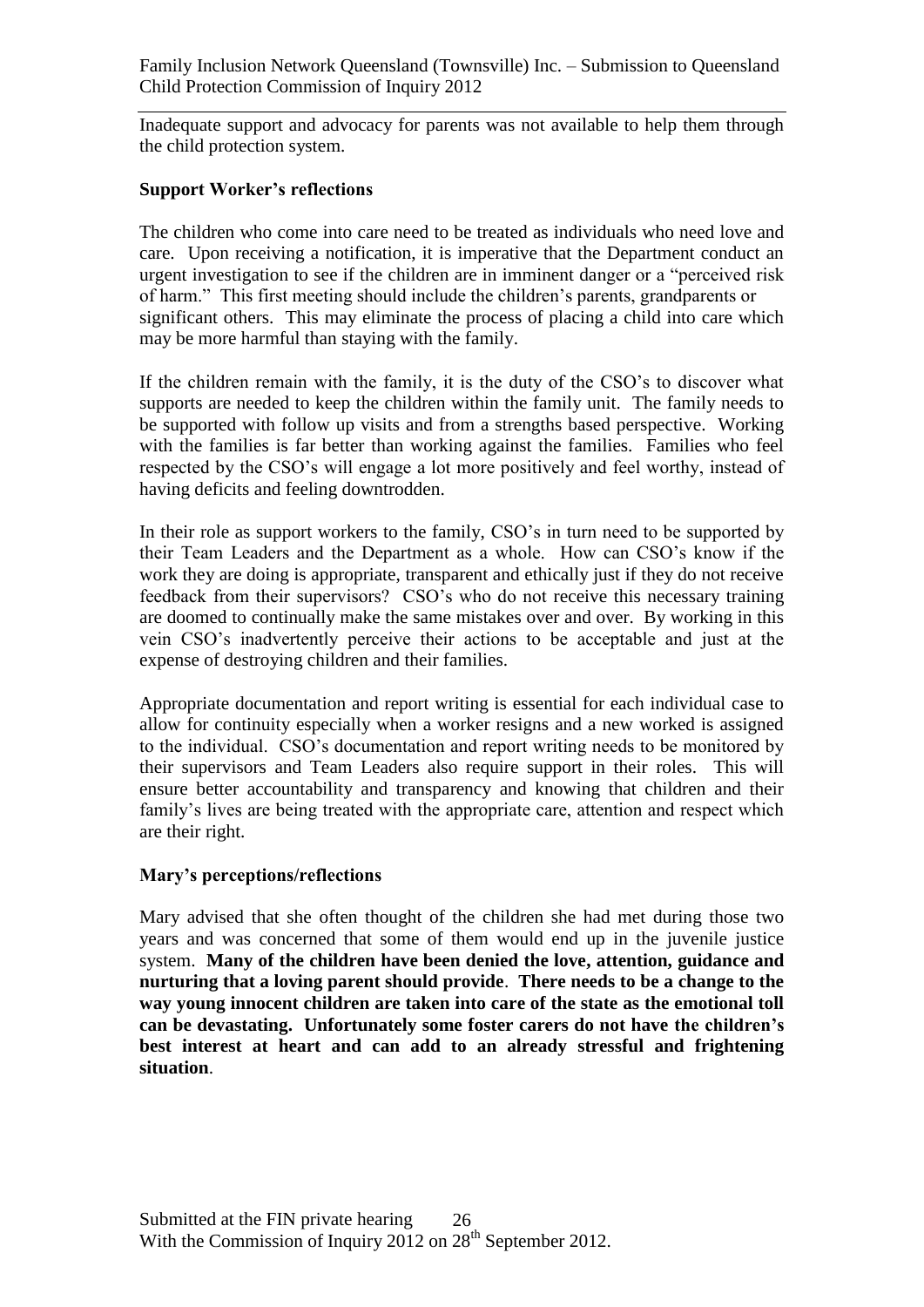Mary had considered being a foster carer when her own children grew up, but her experience in the Department has destroyed the idea. One of the things she often heard from colleagues was that "all foster carers will have a notification at some point," however when it is not substantiated the Department never apologies for the trauma it has put the family through for false allegations. Child Safety needs to be reviewed and staffed with people who are compassionate, professional, respectful and accountable for the decisions they make which will impact on the innocent for the rest of their lives.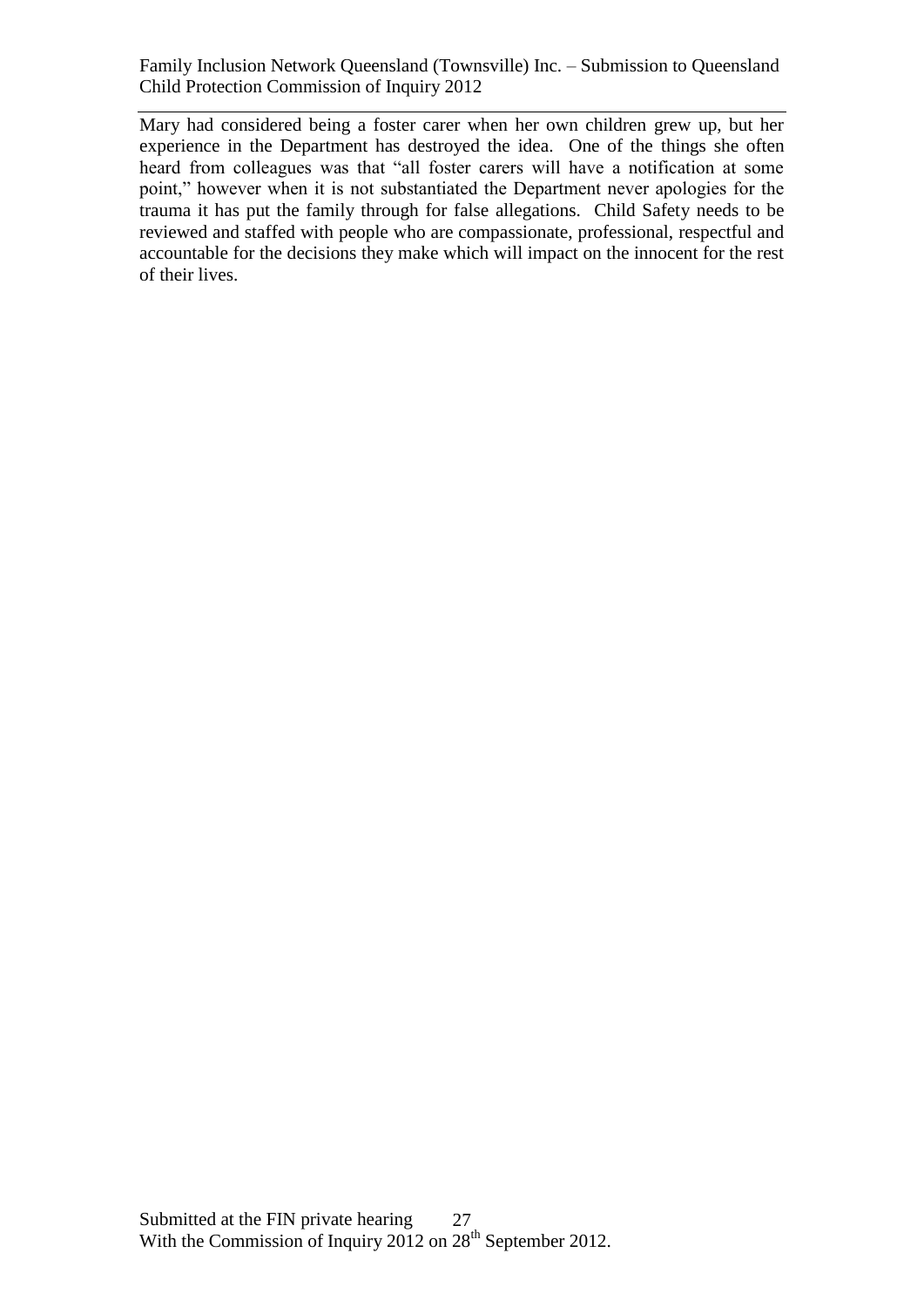#### **APPENDIX B**

#### **Practitioner's Case Study:**

#### **Case context**

Jason is a tradesman and is aged in his mid to late 30's. He has two children and each child has a different mother. One child lives with one of the mothers and the other child lives with the father in a shared care arrangement with his ex-defacto.

#### **Case details**

One morning in April 2011, Jason's daughter told him that she had something to tell him after school. During the day at school, the child revealed information to the teacher about another family member of a sexual nature. The teacher was mandated to report this to the Department of Child Safety and the child was then immediately placed into foster care.

Both parents were extremely distressed to hear this, especially the father at having his daughter taken from his care, having been with her since her birth, and not knowing her whereabouts. At the court hearing the child's mother had legal representation through legal aid. The **father could not afford his own legal counsel and was told by Legal Aid that they could not support him** because his ex-defacto had already made an application. Eventually, the child too was given her own legal counsel. Many courses later, family meetings and interviews with psychologists and social workers, the child was returned to her father. This was in fact **10 months after** the child was initially put into foster care.

This father **endured many sleepless nights** worrying about his daughter's welfare and this contributed to him being **unable to maintain employment for 10 months**. During a supervised visit with his daughter, the father stated to the caseworker that he and his daughter **would never forget the Department of Child Safety's intrusion** into their lives. At this the caseworker wrote negative comments in her case notes and the **return of his daughter was further delayed**.

#### **Key Issues**

Clinical assessments found that the child responded more positively to the father. This could have been ascertained a lot sooner than months later if a discussion had taken place instead of the investigative process.

The person responsible for the sexual allegation and child's removal was no longer in the picture and was forgotten about by the Department of Child Safety and the Children's Court.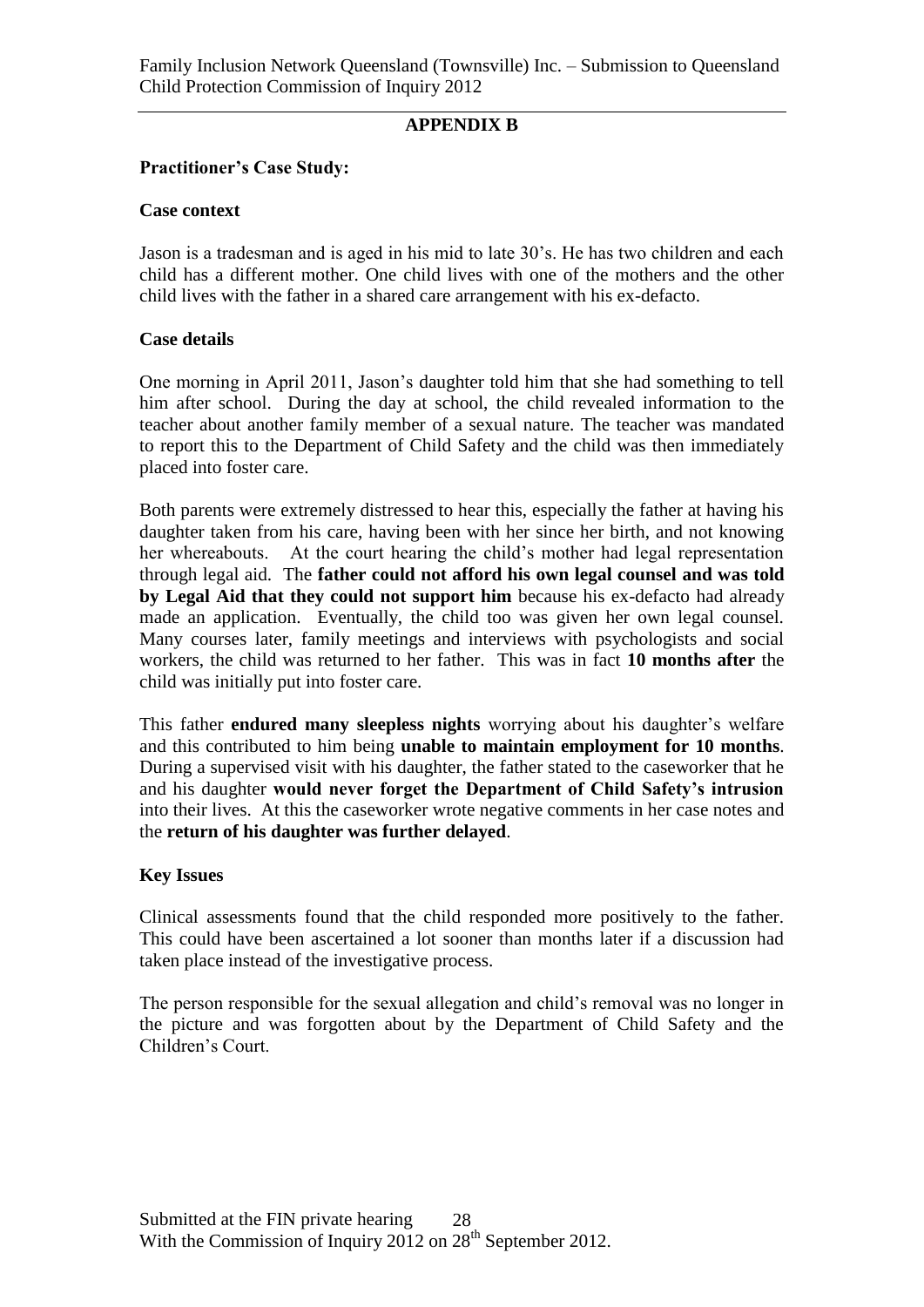#### **Concerns Identified**

Jason identified that the longer his child stayed in care with the foster carers who were affluent, the more difficult it was going to be on the child's return home. He felt that **the relationship** that he and his child had had pre-removal **would be changed** because the foster carers could afford more luxuries than he ever could, and that **he would still not be able to afford such luxuries.**

After the return of his daughter Jason has stated on many occasions that the relationship with his daughter is very different to pre foster care.

#### **Systemic Issues Identified**

The Department of Child Safety and the Court were no longer concerned by the alleged perpetrator. Each parent had to be assessed separately and then individually with the child and as a family unit upon which a report was written.

#### The **Department** of Child Safety's **continual requests for adjournment dates because they did not have their paperwork in order, interfered with the child's return which could have been sooner instead of later.**

The Department of Child Safety refused to include Jason's mother who is a significant figure in the child's life in the decision making process. The Department also refused to give the child to the grandmother in kinship care. This would have caused less angst and grief for all family members involved.

Inadequate support and advocacy for these parents navigating the child protection system was noted.

#### **Support worker's reflections**

#### *How could things have been done better to return the child to her parents quicker?*

A **discussion** with both parents by the Department **before considering removing** the child, would have caused much less grief for the parents and the child. The child was never in danger from the father and he could have continued to protect her. The alleged perpetrator did not live with him.

The **Department's failure** to do this not only **caused much unnecessary grief**, but wasted taxpayer's money. The Department placed the child with **foster carers**, who involved themselves and who **made comments to the child** when she relayed what transpired between herself and her parent/s during supervised visits. This **confused the child further.** 

The Department of Child Safety due to their "one size fits all" for risk of harm failed in their duty of care and welfare for the child concerned and the parents.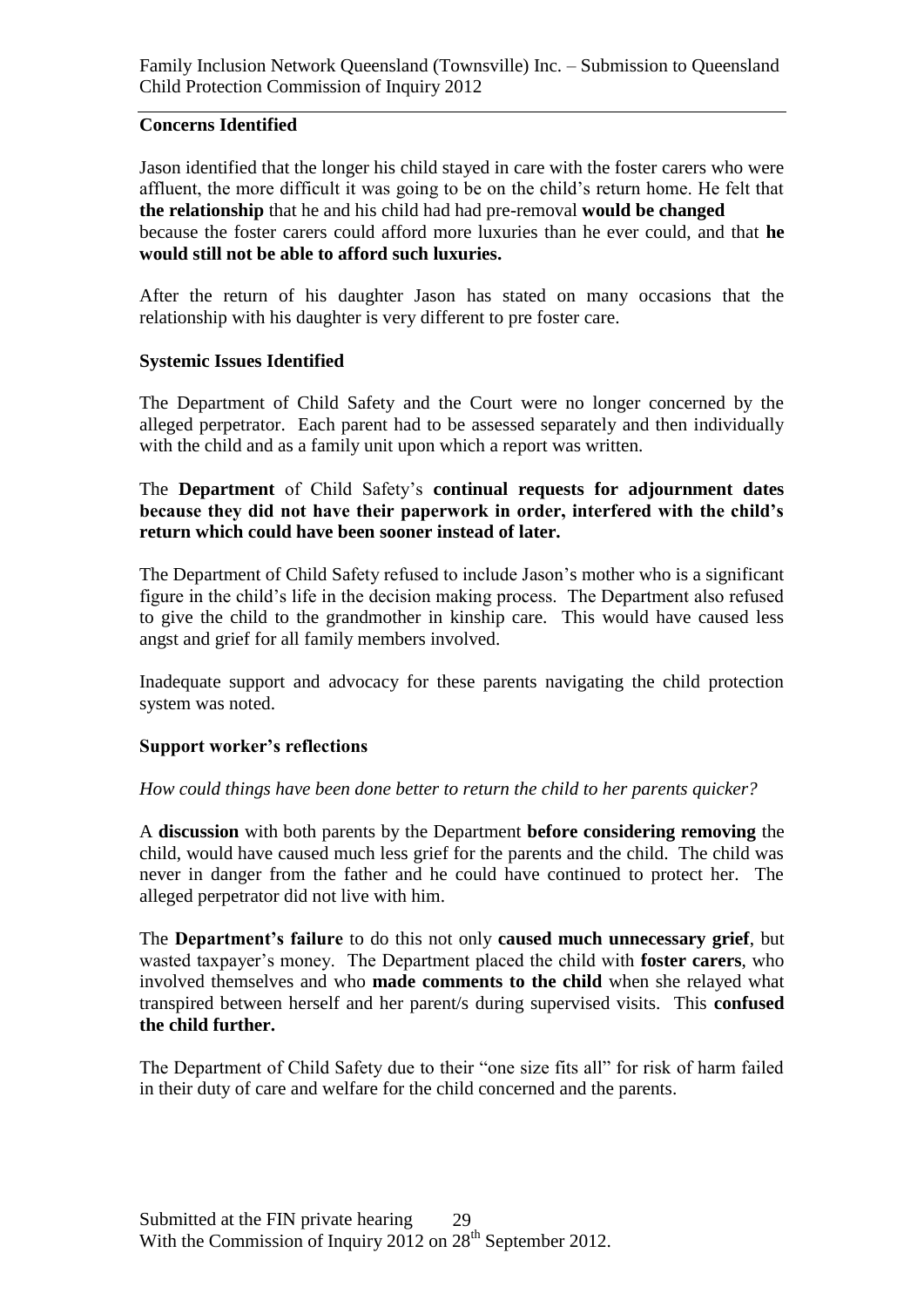#### **Jason's perceptions/reflections**

I did every single course the Department asked me to do. My emotions were shot to pieces throughout the whole time my child was away from me. I could not hold a job due to sleepless nights worrying about her welfare. The **caseworkers** were young people who had never had children of their own and did **not understand the meaning of attachment between parents and their children.** At times I felt that the supervised visits between my child and myself were like A battle ground because the caseworkers listened to everything we said and wrote it down. I remember one visit when I explained to my daughter that I was working with a parent support and advocacy group and that I was doing everything to get her out of foster care, that the caseworker approached me and said that if I did not change the nature of the conversation that our visit would be terminated. I believe that **this conduct was one of many breaches that the caseworkers performed** in my case.

The **mandatory reporting** needs to be changed. Instead of ripping my child out of my life it would have been better to do a quick assessment of the nature of the allegation, leave the child in my care and then undertake a collective investigation involving myself, my child and her mother. Mandatory reporting needs to be changed as persons who are mandated to report to the Department do not have the skills to assess each individual case appropriately. Taxpayers money is unnecessarily being wasted on lengthy investigations instead of the children who are in urgent need of protection. This proves that caseworkers do not have the necessary skills and tools to treat each case as an individual and not as one size fits everyone.

My child and I will never forget the Department's intrusion into our lives. And for me and my child "it's not over when it's over" resonates throughout our every day life. It is a nightmare that will not go away and the memory of it still affects us to this day. **It is unjust that I could not have my own legal counsel as I feel that this would have assisted me greatly to get my message across better**. Due to representing myself in court, there were times when my emotions overtook me and I was left bereft of speech and unable to state to the magistrate what I wanted him to know. With no legal counsel of my own I was further limited in not having my views represented vocally but also in written format as I am not that proficient in this area. This experience has cost the immediate family horrendous emotional grief which could have been avoided.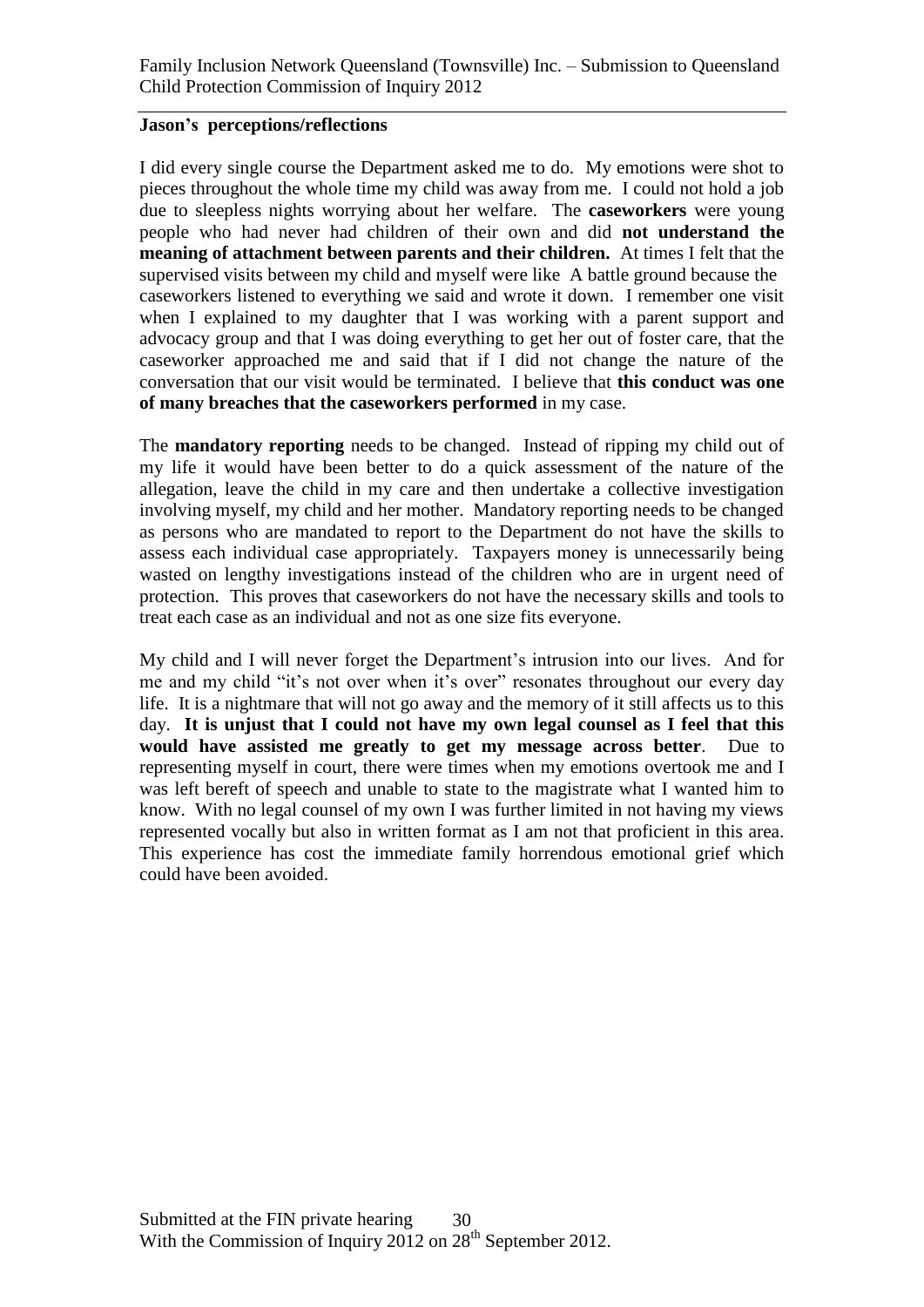#### **Appendix C**

#### **Support Worker's Case Study:**

#### **Case context**

Tim is aged in his late 40's and is on a disability pension due to being set upon by vigilantes. He has five biological children and one step daughter. As a child Tim was an alumni of the Westbrook Centre, where it was reported that the resident children suffered emotional, physical, social and systems abuse (Forde Inquiry Report 1999). He successfully reared a son until adulthood, before embarking on a new relationship. Tim has tried to build a family and has been denied multiple times by the Department who has come and taken his children away and subsequently destroyed relationships with his partners. To date he does not have contact with any of his children.

#### **Case details** .

Through Freedom of Information (FOI) it was discovered that at Departmental SCAN meetings Tim was referred to as a convicted paedophile. He was imprisoned for having carnal knowledge with a young woman aged 15 years 11 months. This young woman's mother lodged a complaint two years after the event, due to her own relationship breakdown with Tim. At the time of this event Tim was suffering severe depression as a result of the death of an infant son from a former relationship. Authorities diagnosed Tim's infant son's death as "cot death" but to this day he claims that his partner suffocated the baby. The Department states:

*Paedophiles are people who sexually abuse CHILDREN of either or of both sexes. They are usually men who are sexually attracted to children and who often abuse a large number of them over a lifetime. Sometimes paedophiles are called child molesters. The word molest is used to mean all forms of sexual activity and includes fondling and touching private parts of the body, masturbating and sexual kissing, as well as sexual intercourse.* (Department of Communities 2011)

The misuse of medical terminology causes great angst to persons convicted of carnal knowledge. Most offenders who sexually abuse pre-pubescent children are paedophiles. Primary sexual interest in  $11 - 14$  year old young people is known as hebephilia. Ephebophilia describes sexual interest in mid to late adolescents (15 – 19) years) (Wikipedia 2011).

Tim believes a breach of confidentiality by a Departmental worker stating that he was a "paedophile" occurred as she lived beside the vigilante's home. He was subsequently assaulted by neighbourhood vigilantes for which attack he was awarded significant victim's compensation. Tim's attempts at forming a relationship and a having a family have been squashed by the Department on three occasions.

In 2003 a relationship was destroyed by a vexatious notification by a jealous exboyfriend who continually performed domestic violence on his partner. The perpetrator's partner sought refuge at Tim's home on many occasions with her three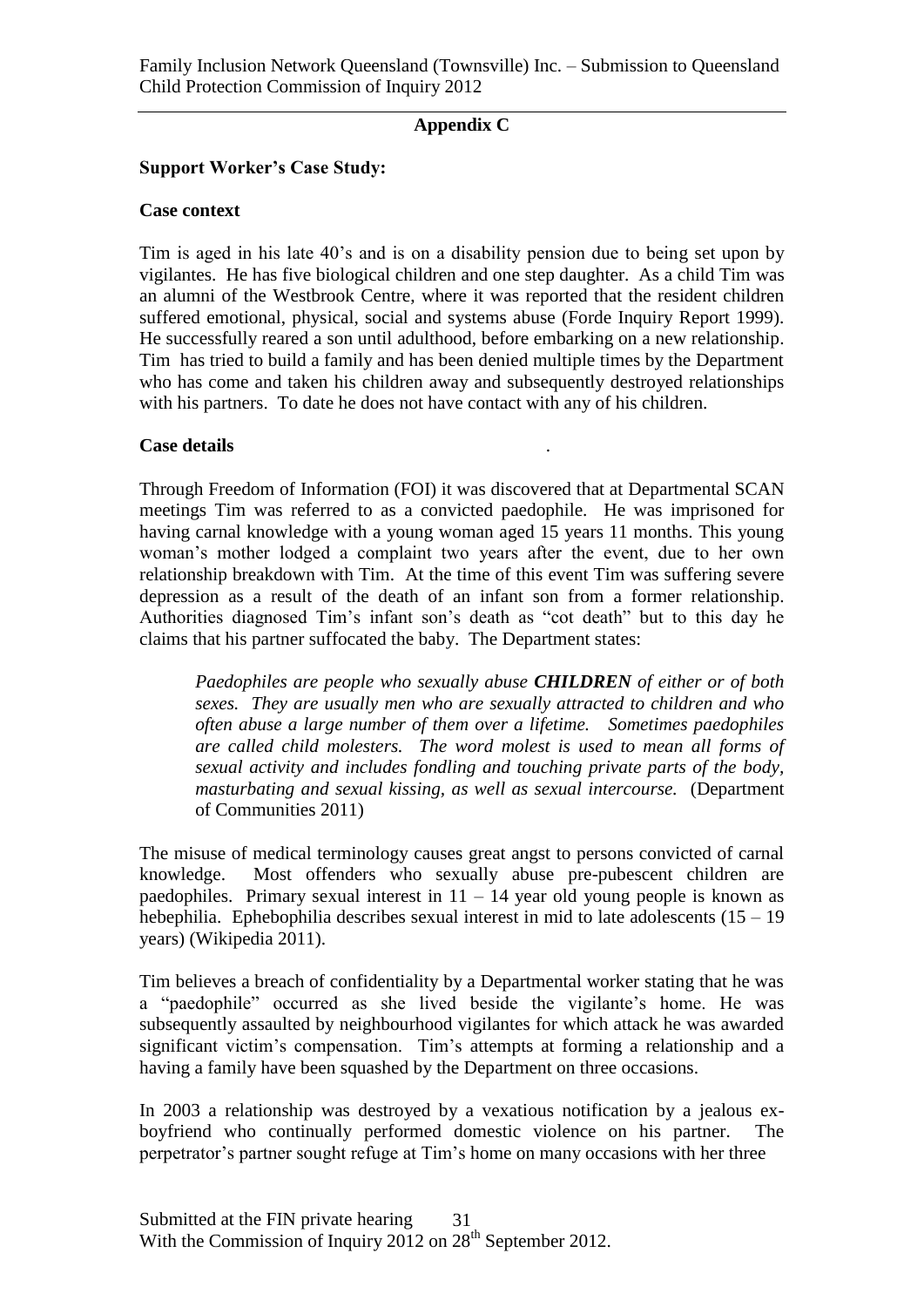children. The Department came and took two children away because Tim was an unsuitable father figure. They left the baby who was being breast feed in the mother's care and that of Tim. Eventually this woman was forced to leave him and went back to her former partner who perpetrated domestic violence. It is evident from this account that the Department preferred this woman to go back to her abusive former partner than remain with Tim.

In 2004 – 2006 another relationship formed and a child was born. This child was removed three days after birth and the client was sited as not being an appropriate father figure. The woman was encouraged to leave the relationship or lose the child. The child lived in kinship care with the grandmother, and the woman lived with them. The father was prohibited from visiting unless supervised. As a result of falling pregnant a second time and the fear of having the child taken away by the Department, this relationship also ended. The Department did not make any attempts to assist the family to become a unit by implementing prevention, intervention and reunification processes.

In 2006 – 2007 Tim formed a relationship with a woman and together they had a child. The child and his partner approached the Department during the pregnancy to try and help them to keep their baby. The Department refused to work with them throughout the whole of the pregnancy. The baby was removed by the Department 20 minutes after the birth and placed into foster care. The father was escorted from the hospital surrounded by police. As a result this relationship also ended because the Department told the woman if she wanted to keep the child she could not have the client in her life.

#### **Key Issues**

Tim **could not afford legal representation and was refused it from Legal Aid** as his partners had already made application. He was not represented properly in the Children's Court and **was not able to express his concerns including the reasons the Department had refused to work with him and his partner**, when he had made contact with them to let them know that they were having a baby **before the birth, so not to take away a further baby.** 

The Department failed to advise Tim in what manner he was a risk of physical and emotional harm and risk of emotional and sexual abuse to his infant son at 20 minutes old. In view that Tim had successfully raised a former son to adulthood, suggests that the Department did not investigate his history appropriately nor did they include comments made by other caseworkers who wrote more positive comments in his file. This supports the notion that some caseworkers reporting style needs to be upgraded to a more acceptable standard. And not one that is subject to cutting and pasting and fabrication of false evidence only. Caseworkers need more supervision and held accountable for making wrong decisions. The Department of Child Safety needs to be overseen by a separate entity that is viewed as fair, approachable, transparent, accountable and socially just.

All of Tim's partners were encouraged to leave him by the Department if they wanted to have the children returned in their care. He had supervised visits at intervals. As a result of the Department's intrusion into his life by taking away his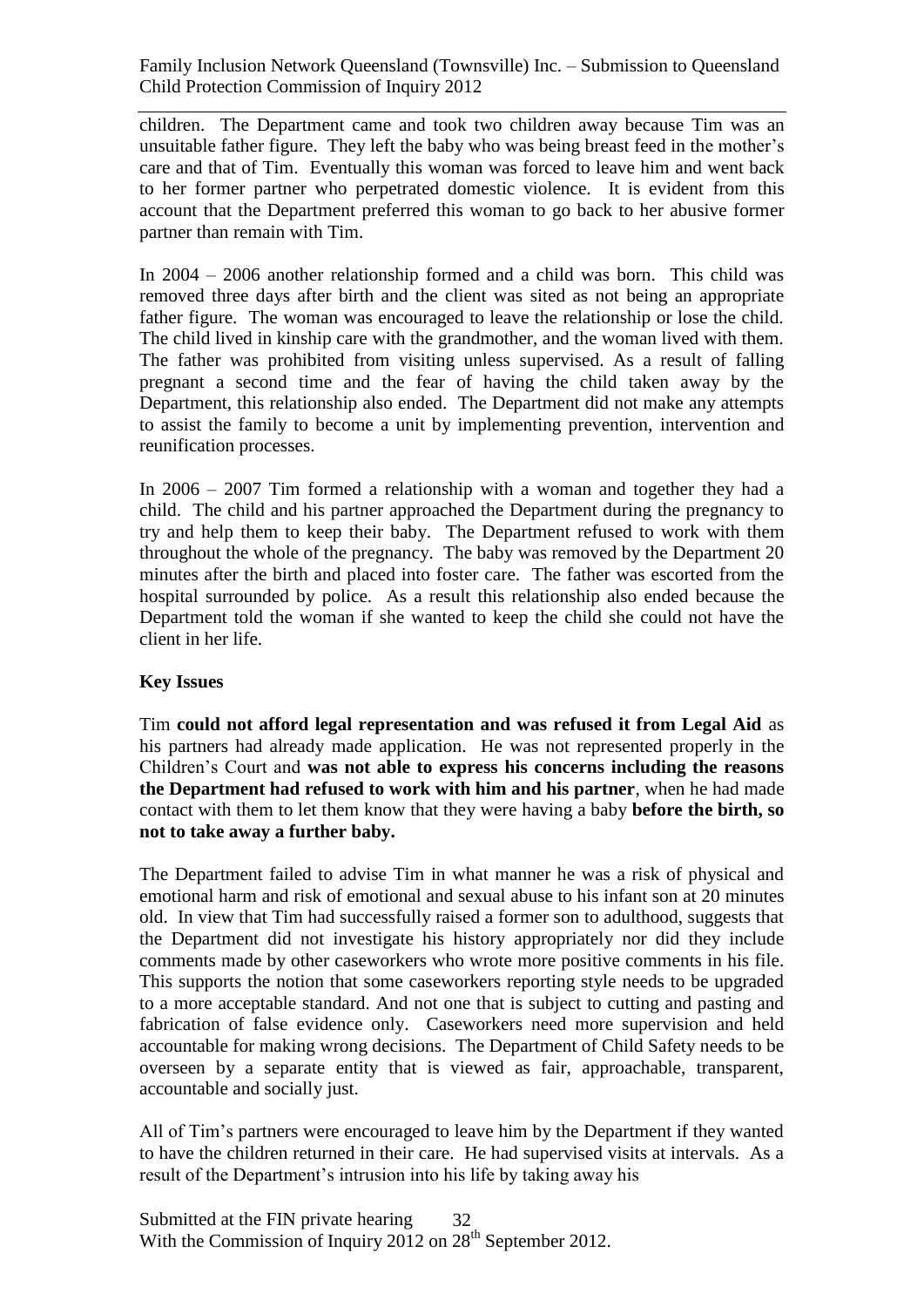partners and children, he became very emotional and blamed the Department for destroying his life.

The client has written to many authorities including the Prime Minister, Premier, Department of Child Safety, Members of Parliament, and Ombudsman, Crime and Misconduct Commission and many others. To date he has not been given an answer as to why his families were destroyed. In one instance according to the FOI, a Departmental worker has advised the client that unless he is able to prove that the Department has made wrong decisions about himself and his family, it may not be possible to argue the case further. This is difficult to ascertain when a parent's perception of what is a wrong decision made by the Department is not in keeping with the Department's decision making.

#### **Concerns Identified:**

Tim has not had any contact with any of his children for many years. He has been deprived this right through his partners. His right has also been deprived by the Department who have failed to understand his anger at losing his partners and children and documented this a negative in his files rather than a normal human reaction to loss. They have continued to write negative things in their affidavits causing further alienation to Tim and his partners and children. The Department did not at any time implement prevention, intervention and reunification processes at any stage with any of the relationships.

Tim lives in hope that he may be reunited with his children one day. He lives most days in a state of chronic sorrow at the loss of his partners and children. As an alumni and now as a parent who has been denied the right to be a parent, his voice has been ignored and silenced.

Tim states that some of his criminal history as documented by the Department is wrong and that this information in fact belongs to someone else.

Tim's letter writing has been caught up in a system that refers one Department to another, and where non-transparent and socially unjust investigation has been undertaken by the Department and not an independent entity.

#### **Systemic Issues Identified:**

Tim has been incorrectly branded a paedophile even though he is clearly not one and not listed on any registers in Queensland. A Member of Parliament stated that Departmental records cannot be altered and advised the client to make an amendment under Information Standard No 42, Information Privacy Principle 7. The FOI revealed that Departmental staff may be in breach of Principle 1 – Manner and purpose of collection of personal information:

- 1. Personal information shall not be collected by a collector for inclusion in a record or in a generally available publication unless:
- (a) The information is collection for a purpose that is a lawful purpose directly related to a function or activity of the collector; and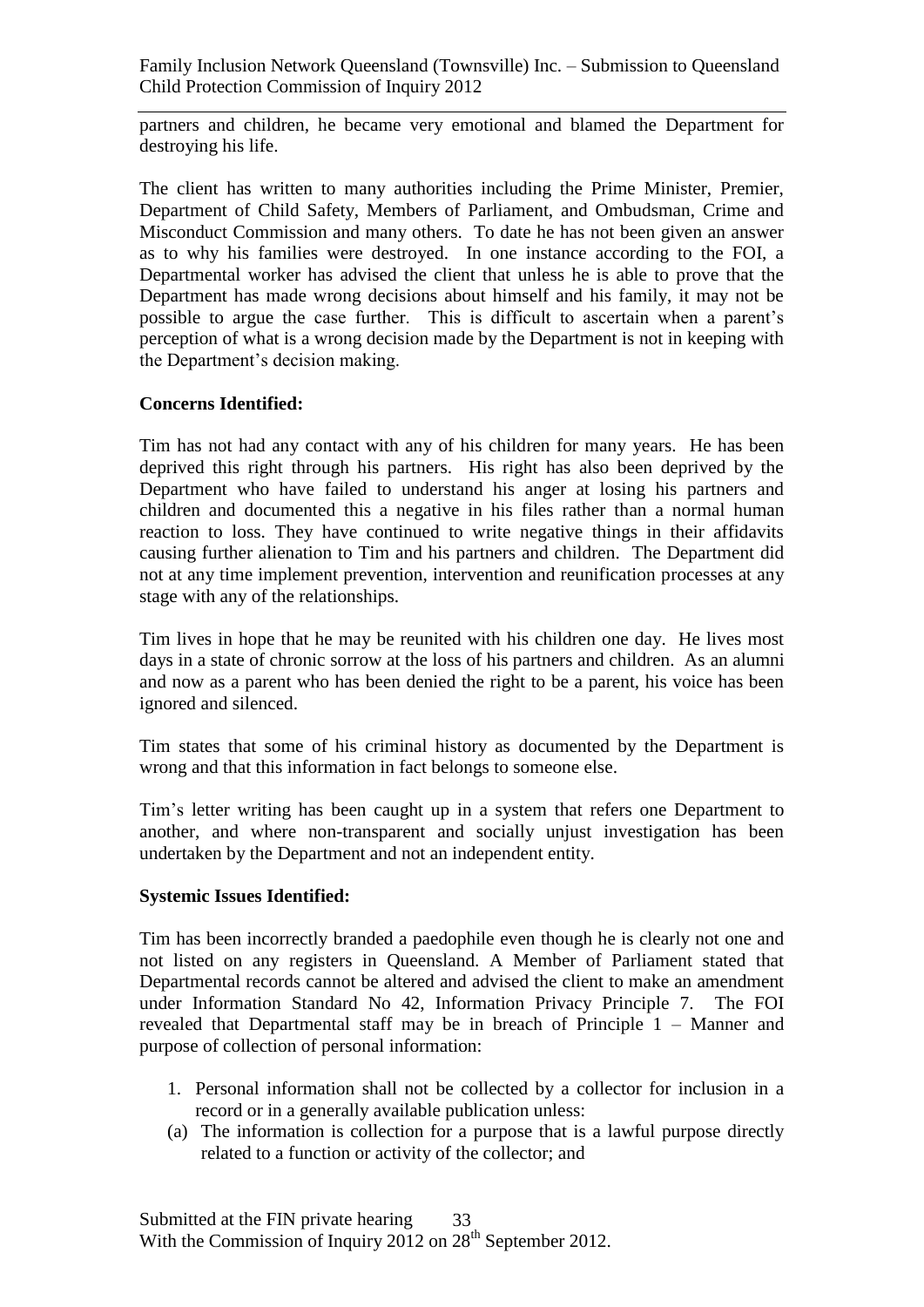- (b) The collection of the information is necessary for or directly related to that purpose.
- 2. Personal information shall not be collected by a collector by unlawful or **unfair means** (Privacy Act 1988 – Sect 14, p 57).

The FOI revealed many instances of Tim's childhood as an alumni and also some criminal behaviour when he was a teenager. **It is unclear how such repetitive information used by the Department in their affidavits, can assist the client, his partners or his children.** The FOI revealed there was never any assistance given to him when he left institutional care. Although the criminal behaviour happened in his teens, the **Department has refused to consider him rehabilitated**. The evident cutting and pasting by the Department of his childhood and past criminal behaviour in affidavits detract him from being viewed as a person who is worthy, is entitled to be respected, acknowledged that he has human rights and has some strengths to have survived thus far. **To date there is no evidence which states that a person with a criminal past is not entitled to have a family life, but yet the Department continues to vilify anyone who has a criminal history who comes to their attention**. This has been done with many removals of babies minutes, hours and days after their birth. It appears that Australia's historical penal mentality is firmly entrenched in some of Australia's government departments.

The Ombudsman advised that he has no power to investigate QPS actions, no jurisdiction to review deliberative decisions of courts or tribunals or no power to consider decisions or actions of agencies in other states or the Commonwealth. In view that this is the case, it is questionable how the client will ever be in a position to voice his concerns when the Complaints, Case Review and Investigation Branch are part of the Department of Child Safety. This investigation process lacks transparency, accountability and evidence based practice, especially when the Crime and Misconduct Commission (CMC) requests the Department to partake in such investigations and there is no evidence as to the CMC's monitoring role, apart from the Department submitting their findings back to the CMC and then the CMC writing to Tim.

There is inadequate support and advocacy, actually virtually none, available to parents navigating the child protection system and family courts.

#### **Support Worker's reflections:**

How improved outcomes could have been achieved for this father/children/family

A different professional or systemic response may have led to improved outcomes in this case. Were these issues a result of legislation or systemic issues such as program design or service delivery or was an individual practitioner operating outside the bounds of acceptable practice?

The interpretation of The Child Protection Act 1999 is subject to each individual **caseworker and team leader**. This is evident when they **fail to include parents in the decision making process of their children**, and incorporate further punitive measures when parents display emotionality at the loss of their children into care. Tim was never given support and advocacy of any kind at any time and his human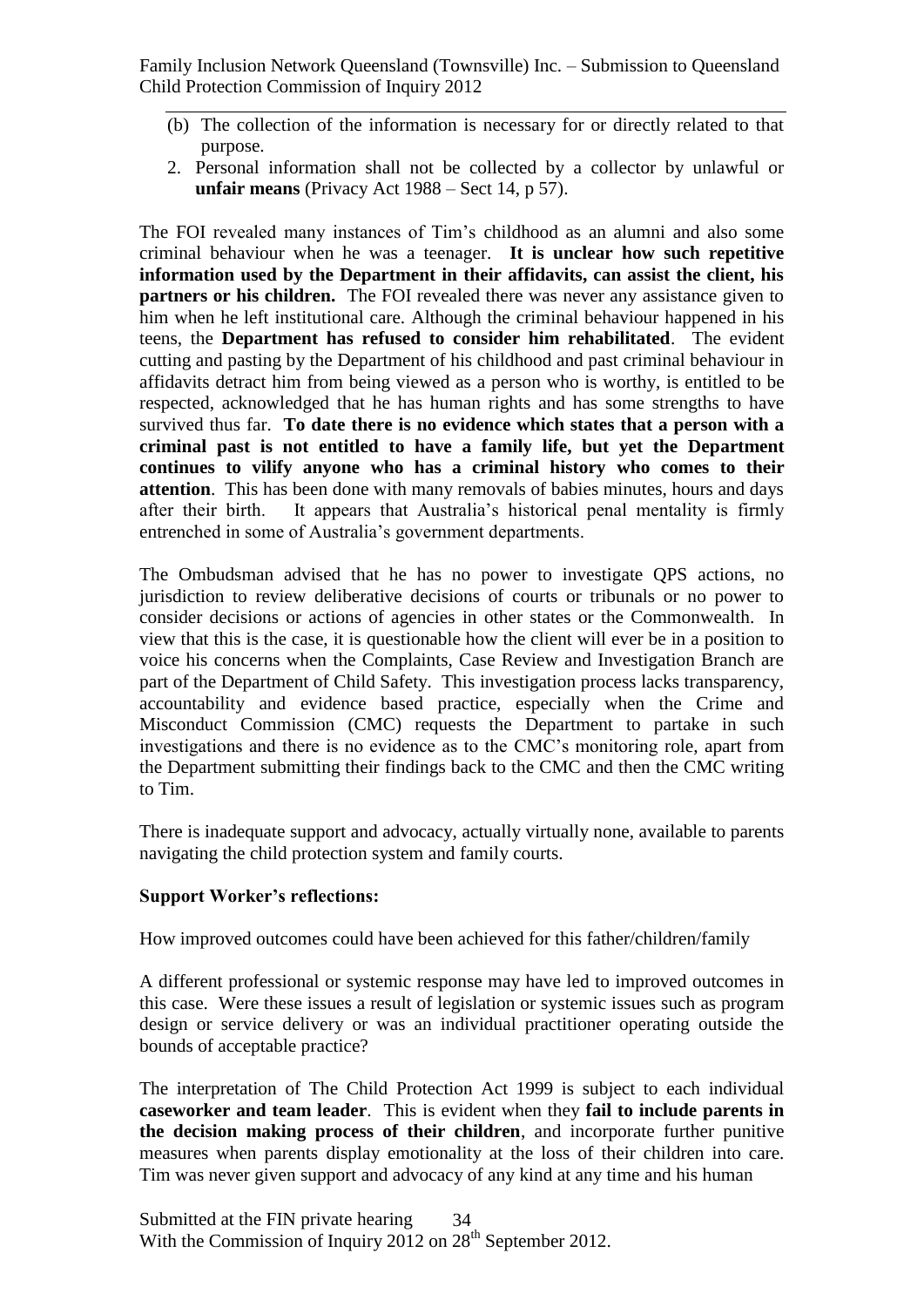rights were denied. This made it easier for him to lose his children. Tim was **unable to afford legal counsel or apply for Legal Aid the Department's interpretation of the Act remained and was not challenged.** 

The Department failed to implement prevention, intervention and reunification processes to ensure that the family would stay together. The Department failed to act and co-operate with Tim and his partners when they informed the Department that they were having a baby, and for negotiations to take place so that they could keep the child and remain a family. Instead the Department bided their time and pounced on the new family on the day of the birth, i.e. 20 minutes, 4 hours and 7 hours after each child's birth.

By doing this the Department ensured the promotion and the beginning of the family's destruction and the loss of parental bonding with their child. As a result Tim does not know his children because his partners are too afraid if they get caught by the Department. Some of them have left town and their destination is unknown to Tim.

The FOI revealed some extreme unprofessionalism displayed by caseworkers and team leaders when dealing with this client. Some of these comments were made in the Department's planning stages of removing his children: "Police will remove baby and advise parents that the baby has been removed, however baby may only be moved to the special care unit….**Parents will just be told that the baby has been placed, they do not need to be told where"** and; "**He sounds like the type who would really argue the toss and we need to keep things really tight**. Are you able to change the letter?" And **"Good luck troopers…And what a shame I won't be here for the ride."** Since when has destroying a family been simply "a ride"?! In particular one caseworker was noted to revel in Tim's distress in a phone call, telling him that he would never see his children because he was a paedophile. It is noted that this caseworker progressed to team leader status in a short time, and it is questionable whether the criteria to this elevated position included a **covert culture of using their position of power** to take satisfaction in rendering parents such as Tim to a life of continual chronic sorrow.

Tim's request of the Crime and Misconduct Commission to investigate his matter leads to lack of accountability and transparency. The CMC's request of the Department to conduct a review of its files and give a report back to the CMC inadvertently protects Child Safety Officers, who may in fact be guilty of writing false information. Section 387, meaning of taking a reprisal includes:

- (1) A person takes a reprisal if
	- (a) the person causes, or attempts or conspires to cause, detriment to another person; and
	- (b) a substantial reason for the person doing the thing mentioned in paragraph (a) is the belief that the other person or someone else –
		- (i) has made, or may make, a complaint to the commission; or
		- (ii) has helped, or may help, the commissioner

(Commission for Children and Young People and Child Guardian Act 2000).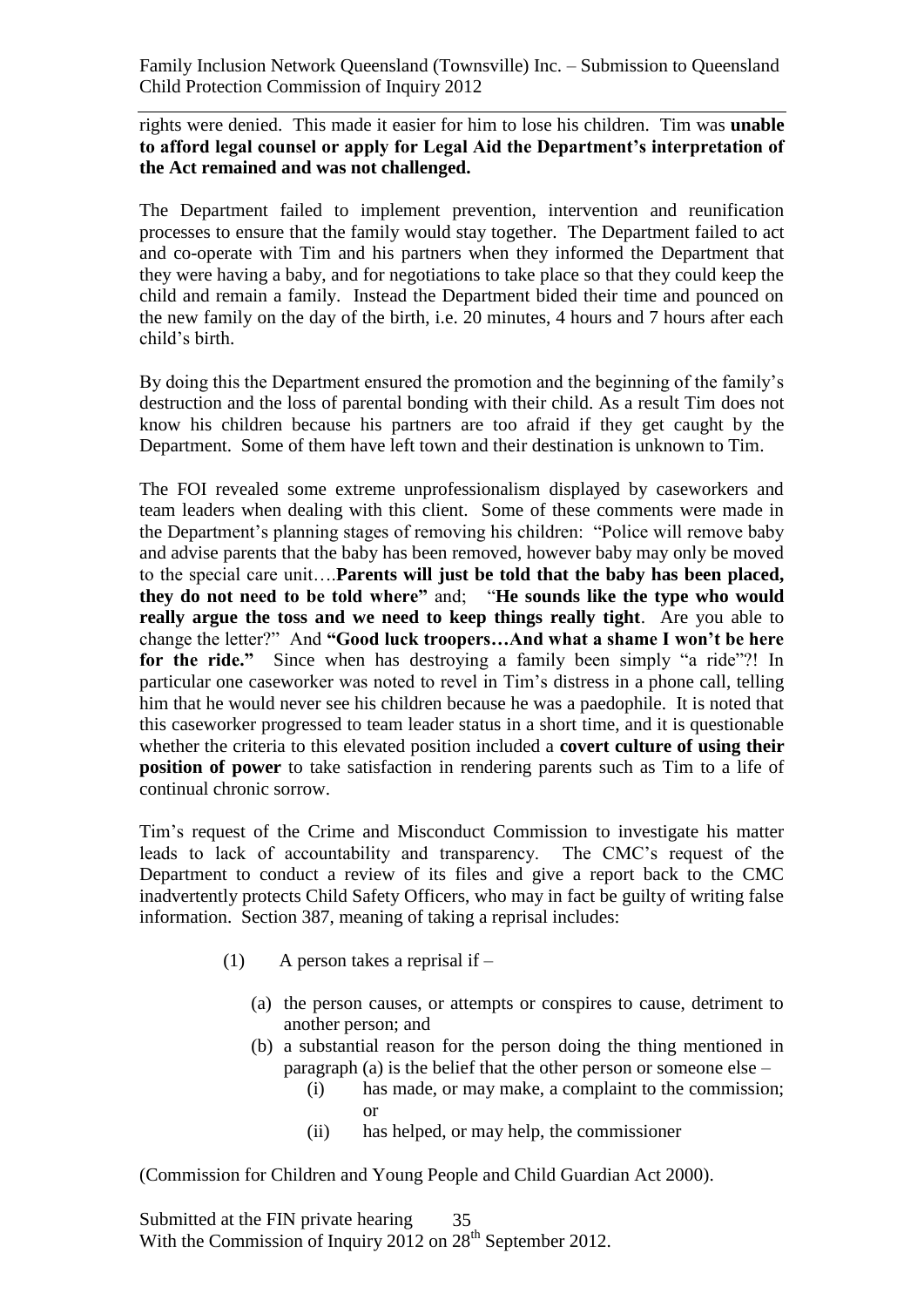With reference to (1) (b) (i) and (ii), **it is questionable how any Departmental worker can be considered to be helping the commissioner, when inaccurate information is initially recorded and then presented as evidence.** 

It is without a doubt that the Department of Child Safety needs to be monitored by a separate entity that works towards discovering the truth as far as possible, and incorporating and listening to parent's complaints and treating them as serious. Parents need to be respected and included in all decision making processes as stated in The Child Protection Act 1999. They need to be respected and viewed as people with some strengths and not just deficits. **A better working relationship between Departmental staff and parents, grandparents and significant others is essential to collectively achieve the best interests of the child.** 

#### **Tim's perceptions/reflections**

#### *Endless Time in my World*

I am in the death struggle with self: God and Satan fight for my soul, as I sit in emptiness and deliver upon self memories of Pandora Box.

And thus I pray as I try to slumber with magnitudes of Thoughts of past to present to a Future now uncertain and unforeseen.

And thus the break of slumber is the same method of entry to a painful world, my world.

My day is meaningless with a zero motivation as I sit at my desk and enter my world of make believe, The Net.

I bury myself within games to build a blockade around Pandora's Box, But to little of no avail as a mere word or a song or a memory will Ignite to burning flames of the Abuse to life and floods ever thought that can ever be thought, pours into a very tiny place, My Heart and this will burst into whatever it feels like.

I look at four walls as being my bestest of friend as they never leave me.

I daydream of my children to where I will see them running and playing in my empty house, I hear empty laughter as it fades to tears.

I hug affectionately the image of the women that once loved me, The love I earned and not once abused and this shatters my very soul.

I know I did Nothing, Nothing to ever lose that Love. but lost it, No, stolen by people that have lost all Humanism about themselves, for with just mere, mere words, Love is Murdered.

I think many thinks to how I can mend the err? And each time I try by the use of the law of the land, I am just shoved away.

I have zero defence to the attacks and my body and mind and soul can't take no more of the beating that I have to endure every single day of my life.

I am Always alone for those Special days others just take for granted, Christmas, Easter, Fathers Day and my Birthday, the one day I really do dislike the most next to Fathers Day.

I know this is all due to just one Entity to have these chains around my neck that is placed there by the Department of Child Safety.

Then I can clearly see the links to the covering up of myself that starts at the very bottom of the Child Safety System to the very top of the System. (It is in plain view). Then many thoughts grow to try to understand how this came about to the many rejections when seeking support to seek justice.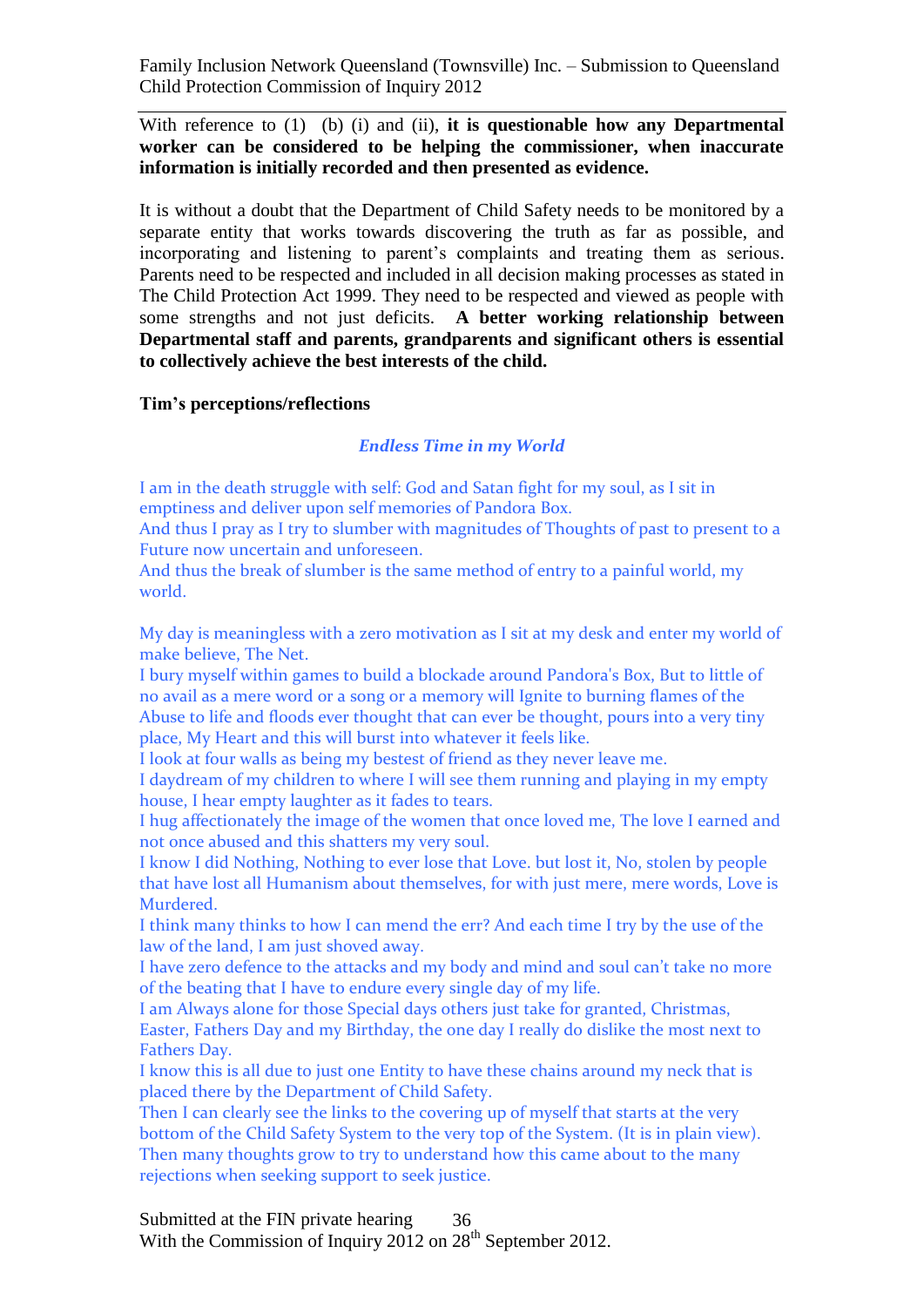And before I know it, I am flooded with hate and with hurt and with the beginning to it all, Z's death, I being attacked by cops for nothing, S doing what she did that made it three time more hell.

It all floods me, it all drowns my thoughts everyday and every night and I see no end to it, Unless I take the matter in my own hands.

I know I can't and I won't hurt people due to what others have done upon myself, just hurt me, hardly eat and hardly sleep and isolation from society that just don't care. I have Zero real true friend, but I do have people that seem to care enough to visit and I will spill my guts out to these people.

Sometimes I find a relationship from this and thinking I can escape my hell I do the best I can to show the other my interest and my intentions.

and that too does not last long due to the chain around neck. So.

Not all days were as such, Recently, I was happy and my days were a little bit of sunshine, but as always the black clouds comes and it will just pour as before. I am haunted by events that I have no control over that will come as a thief and steals a morsel of hope.

I analyse everything to the finest points to see it in all views.

And again I am left with but one door and that's the battle within everyday, every night, while in slumber, I fight myself to be strong not to do anything wrong. I miss my kids so very much, I miss my love I once had, and I miss the family I tried so hard to build.

I yearn in every breath to every heart beat just to have what was stolen.

Now I have to deal with I am not even classified as a Human.

#### **REFERENCE LIST**

Commission for Children and Young People and Child Guardian Act 2000.

Department of Communities (2011). General Parenting. Information for Queensland families about paedophiles. Information sheet. www.communities.qld.gov.au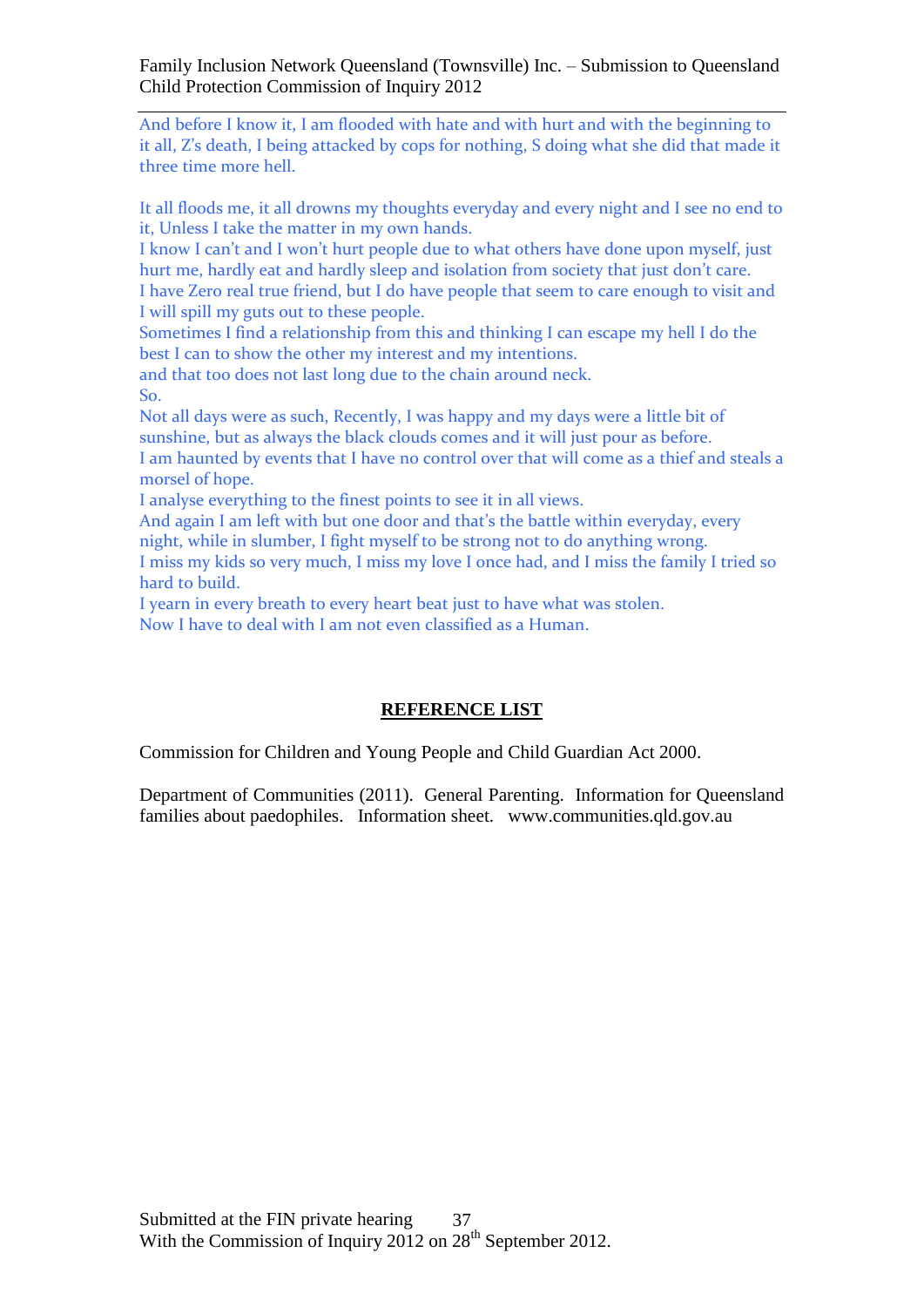#### **APPENDIX D**

#### **Support worker's Case Study:**

#### **Case Context**

Sally is aged in her late 20's to early 30's, she has completed senior education, she has 3 children under the age of 10 years. These children are aged 3, 6 and 10 years and are the product of three separate relationships. Her last partner committed domestic violence on the eldest child, and as a result all the children are now in kinship care with Sally's mother. Sally's ex-partner has now left town.

#### **Case details**

The police have been called to Sally's residence numerous times over the years mainly by her mother. One of these times was when the youngest child's father committed domestic violence on the eldest child. The police made a notification to the Department of Child Safety and immediately the two eldest children were removed and placed in foster care. When this occurred the perpetrator had two of his children from a previous relationship in attendance. Four months later when the baby was 7 days old they took her too. When the CSO came to take the baby away Sally was crying and the CSO said to her **"You've had her for 7 days isn't that enough?"** 

Eventually Sally's partner left town. She put out an DVO on him. **Six weeks later Sally heard that her ex-partner was granted shared custody of two children from a former relationship.** At this Sally worked hard to ensure that she would be able to get her children back to her. She participated and undertook all courses that the Department of Child Safety asked of her. Sally has supervised visits with her two youngest children at weekly intervals at a local park. **She has not had supervised visits with her eldest son for about 6 months as he refuses to see his mother. Sally has asked the Department to help her to work out her relationship with her son, but to no avail.** Sally believes that her mother with whom the children are in kinship care has been encouraging her grandson not to see his mother. Her mother has stated on many occasions that she would prefer to adopt this child.

Sally never had a good relationship with her mother. The relationship has worsened since Sally's mother has made further notifications and complaints to the Department of Child Safety that, the ex-partner has come back to town and is living with her daughter, that Sally takes illicit drugs, which is another lie and where she has had to be drug tested at random. The tests have come back negative. **The Department has advised her that she cannot have the children returned in her care because she cannot protect them from the ex-partner.** Sally feels that she is living in a Web of Nightmares between her own mother making vexatious complaints about her and the Department telling her that she needs to develop a relationship with her mother if she wants her kids returned in her care. Sally has noted that as it nears the time that the protection orders are due to run out, her mother puts in fresh complaints about her daughter. Sally feels that the Department is listening and believing her mother over her own explanations.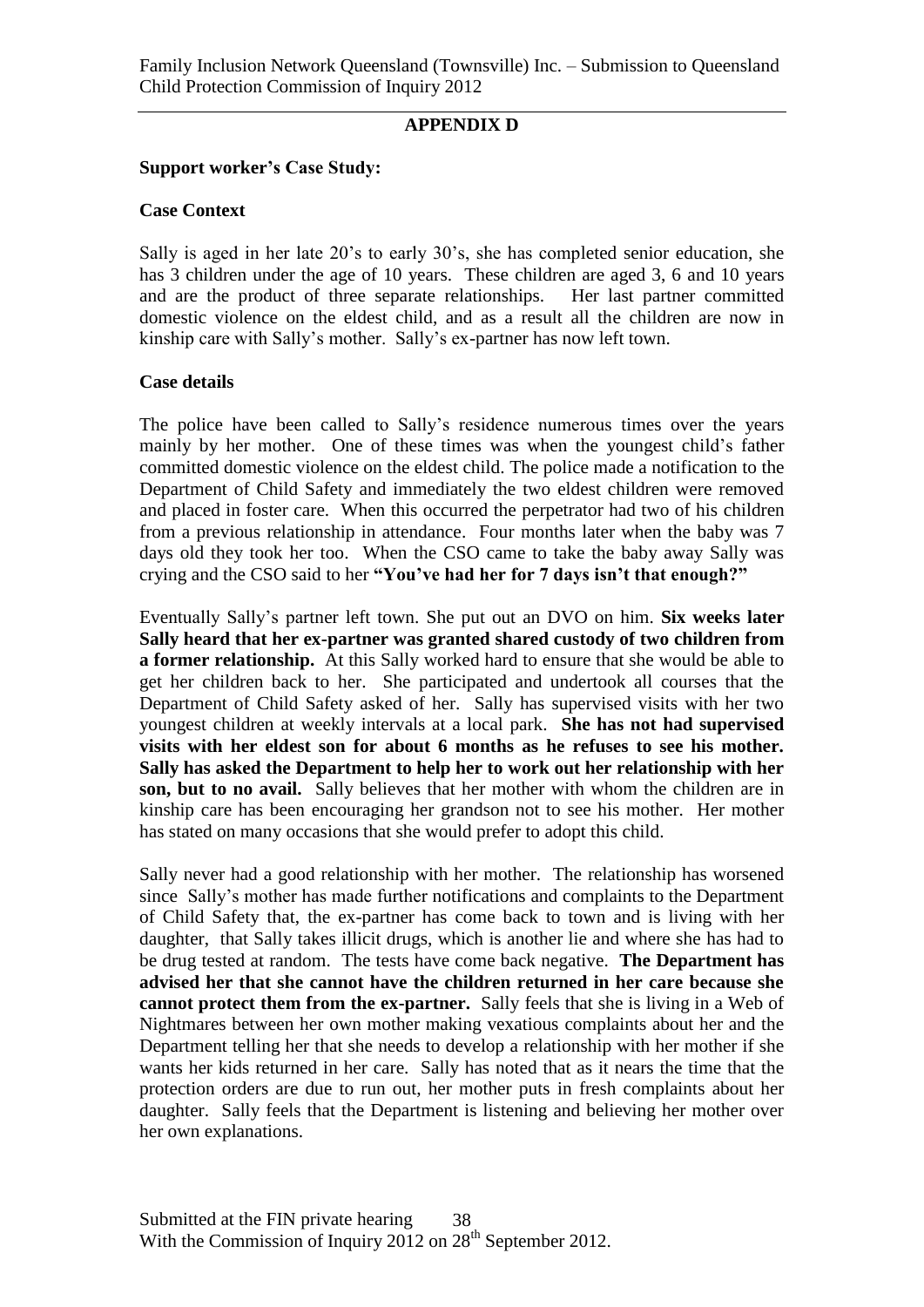As well as encouraging Sally's eldest son not to attend supervised visits to see her daughter, the grandmother buys this child with gifts and rewards. This kinship carer has asked that Sally give her permission so that she and her grandson can go to the Gold Coast during the school holidays. Sally has not given her permission to do so because she feels that the school holidays is when she can see her children more**. At this the Department has told Sally that she needs to work with her mother if she wants to get her children back, and that if she did not consent to this request that Sally would not be able to see her other two children during the school holidays.** 

Sally has noted during child assessments done by professionals that they have not written down what the children have said, such as **"I want to go home to mummy."** She has also noted that these professionals prefer to write negative things about her. Mostly the CSO's she encountered have been young women who have no experience of their own family, and their failure to understand the attachment that is present between parents and their children has exacerbated the situation. Confidential information she shared with a counsellor also ended up in Affidavits wich again was presented in a negative way.

Sally's partner continues to come back to town, breaks into the house and commits domestic violence on her. The last time he came back and took the car which was hers, Sally rang the police and told them about it but they did nothing about it.

**The kinship carer's neighbours have reported to Sally that some nights they have heard the children crying as they have been locked out of the house.** Sally has told these people to report it to the Department. Sally's youngest child is still in nappies and has a series of continual rashes in the groin area. She has also noticed that her children's hair is infested with hair nits. Sally has told the Department that the nappy rash is not healthy for her child and that she should be toilet trained and wearing clean underwear. She has also told the Department of her concern regarding the perpetual hair nits in her children's hair. The Department has not heeded her concerns and have brushed them aside as the child still wears nappies and the children still have nits in their hair.

#### **Key issues**

The first team leader in this case took Sally's ex-partners threats personally and removed the children from Sally's care. The Team Leader went away for a few months and another Team leader was installed who allowed the children to go home to Sally. This order was reversed when the first team leader came back to work.

Presently Sally is only seeing two of her children on supervised visits. The Department has been slow in obtaining appropriate counselling and mediation sessions to help repair the relationship Sally has with her eldest son.

**The DVO is not worth the paper it's written on** as when it is breached the police do not take up the matter with the perpetrator. The Department says that as long as her ex-partner comes back, Sally is not able to keep her children safe**. It is questionable how Sally can be expected to know and monitor her ex-partner's movements at all times of the day when they are separated and when he is expected to break in**.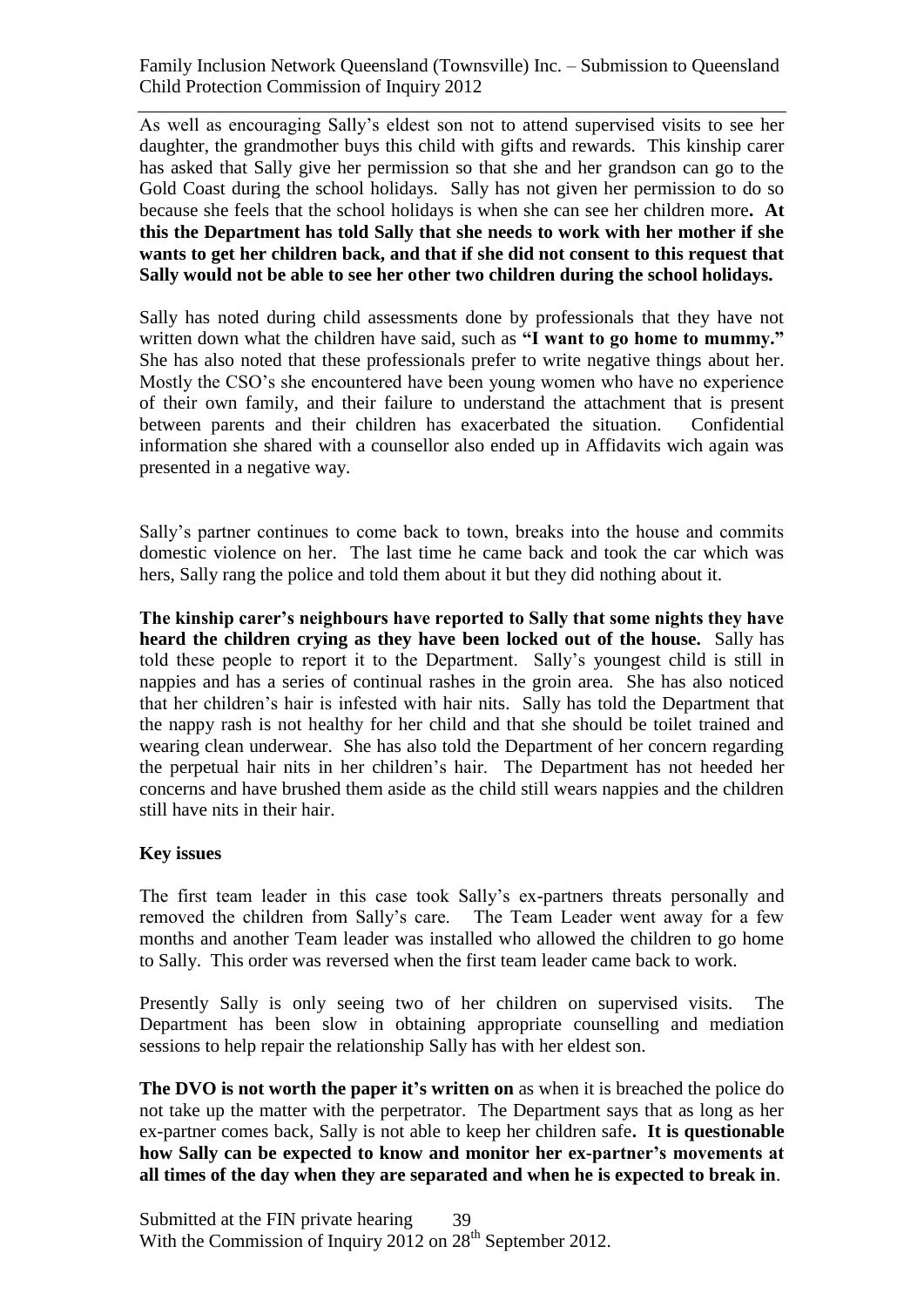Sally has asked the Department to help her relocate to a place where her ex-partner cannot find her and the children, even to another Australian State. The Department has been slow to help her find a safe environment for her and her children.

Sally has been granted legal aid and with the assistance of her Solicitor is hoping to set a hearing for a trial date.

#### **Concerns identified:**

Sally continues to live in fear of her ex-partner. **The Department's present status in not allowing her to have her children with her, will be overthrown by the Family Court when this matter goes to a hearing.** Sally will not be safe wherever she relocates, as her ex-partner will be given her address by the Family Law Court.

That the Department hold Sally responsible and use the mantra of **"failing to protect her children"** to keep her children in kinship care . Departmental workers have told her that if Sally's partner does not keep away she cannot have her kids returned to her. In view that this is the case, **the Department and the Police are equally responsible in not being able to protect the children either, because the perpetrator could quite easily go to the kinship carer's residence. The Department's present reasoning is absolutely ludicrous.** 

Sally also fears that her mother will continue to interfere in her life and not allow her to be a mother to her children. If Sally is to protect the children from domestic violence neither her ex-partner nor her mother can be given her relocation details

#### **Systemic issues identified:**

**The Department has failed to work with Sally as is her right as the mother of her children and as stated in The Child Protection Act 1999.** Although the children have been assessed by a professional, the professionals have failed to report what the children have stated in these interviews. Children saying things like "I want to go home to mummy" have not been included in their reports. This alludes to the fact that most professionals employed by the Department write what is preferred by the Department, that is negative things and not the truth as stated by Sally and her children.

The abuse of power by the Departmental workers in their many dealings with Sally, such as laughing and sniggering at her in a phone link up, and Sally's mother's control over the situation has been allowed to escalate and not monitored appropriately by the Department and higher up the chain.

The Department's failure to notify Sally of appropriate times and procedures has been unethical and unprofessional. An example of this was when Sally waited outside the court house for a mention/hearing for a number of hours. The mention was in the form of a phone link up between the Department, the Magistrate and Sally's Solicitor. This all happened whilst Sally was waiting outside the court room.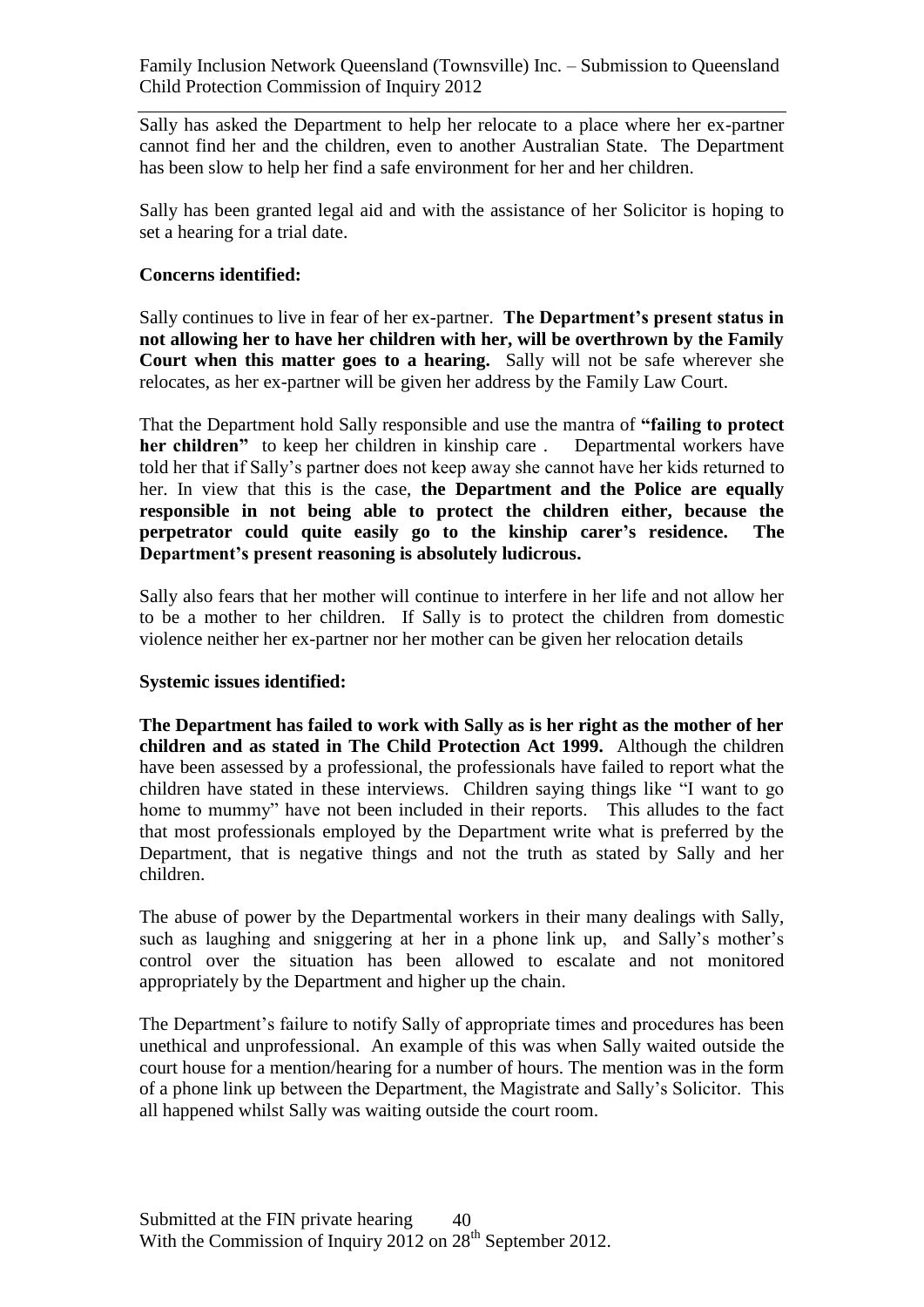The Department has failed to view Sally as someone who has strengths and not just deficits. This alludes to bad practice and punitive measures to keep Sally under their control.

The Department's failure to assist Sally to relocate to a safe place has prolonged the time that she has missed out on being with her children and being a family unit once again. And the fact that she has told the Department that if her children had been placed with a different foster carer, Sally would have had her children returned to her by now.

The Department's preference to believe everything that Sally's mother reports to them is concerning. **Their failure to investigate why this grandmother is acting this way supports the emotional harm that Sally and her children endure whilst they are apart.** Sally has endured further emotional harm when the kinship carer has wanted to take the eldest child out of town in the school holidays, and the CSO told Sally if she did not agree, that she would not be allowed to see her other two children. The kinship carer has allowed Sally's ex-partner to speak to the children without the Department's knowledge.

#### **Support Worker's reflections:**

I have known Sally for a while now and each time we meet she becomes emotionally upset because her children are still not in her care. She relates to me the time she spends with them in supervised visits and how much she enjoys spending time with her children. It has taken me a long time to build trust with this young woman as she finds it difficult to trust people. The Department has been slow to bring the reunification process to a head. Sally did as the Department requested and left the expartner, but to date the children have not been returned to her care.

The Department is not returning the children on the premise that Sally cannot keep them safe in case her ex-partner comes back to town and breaks into her house. **The Department fails to see that once the case goes to the Family Law Court that all of their punitive efforts will be for nothing, a waste of Sally's time that she could of spent with the children and a waste of tax payers money in allowing the children to be in kinships care where they are obviously not safe either.** 

#### **Sally's perceptions/reflections**

I have lived in a Web of Nightmares for many years now. I cannot understand why the Department holds me responsible for my ex-partners behaviour. They do nothing about his behaviour and neither do the police. **The children belong to me, not to the Department or my mother.** I believe that she does not want to give them back to me because she gets income for looking after them. Recently she bought an expensive car to drive around in. I don't even have a car because the ex-partner stole it from me.

I have done every single course the Department has asked me to do. At intervals they have asked me to sign blank documents which I have refused to do. They have continued to write negative comments in their notes which then ends up in the Court Affidavits. They are not listening to me and they don't care about what I have to say. They don't treat me with respect or even that I am a human.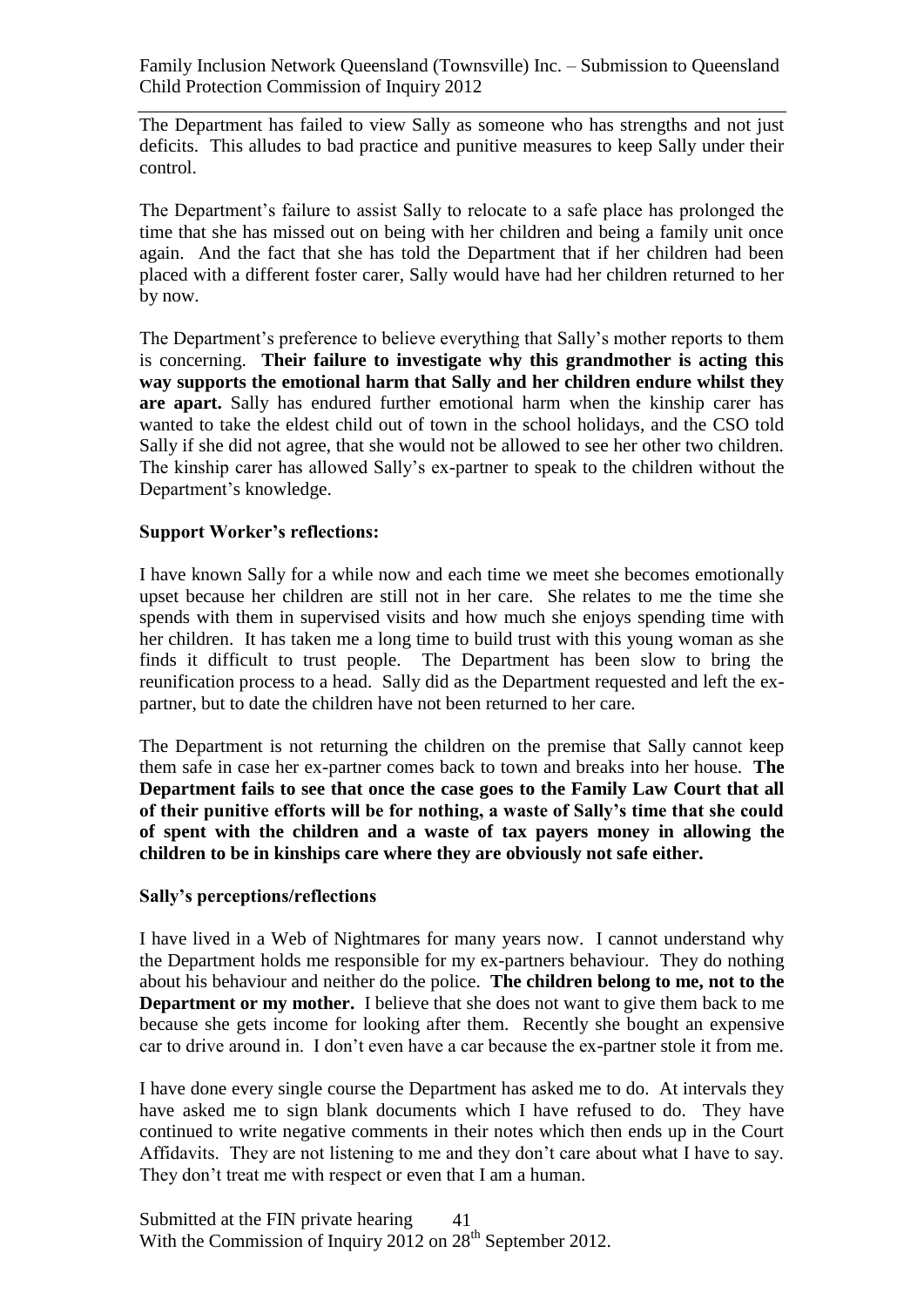**How can I ever get out of this mess that my mother has helped to create and maintains it for her own personal gain? How can I ever make the Department listen to me and that what I am saying is the truth? How can I ever get the police to help me when they ignore my ex-partner's behaviour when he breaks the DVO? When will I ever be allowed to live my life and be with my children again?**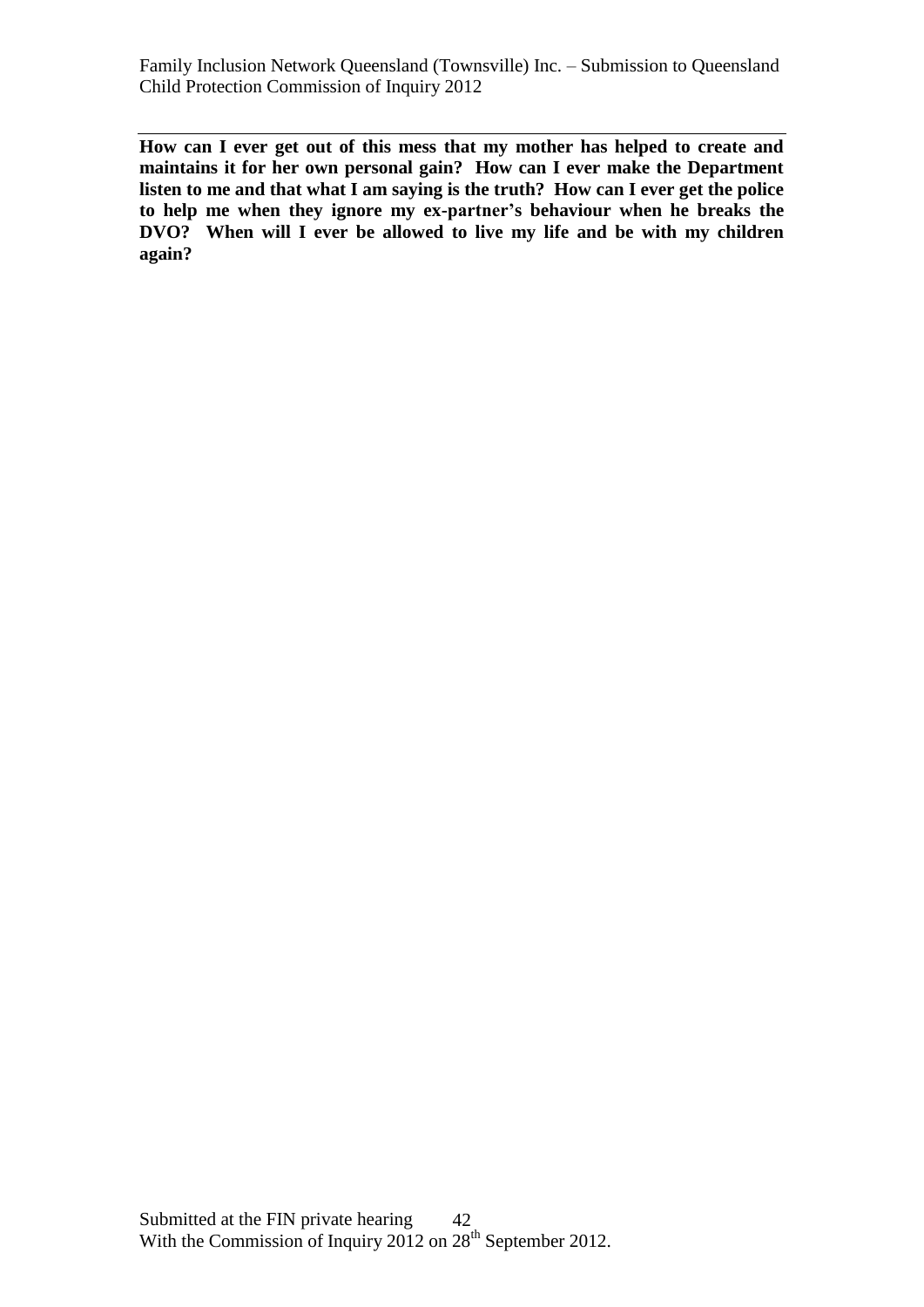#### **APPENDIX E**

#### **Support Worker's Case Study:**

#### **Case context**

Beverley is aged in her early 50's, she has a tertiary education and has been employed in numerous human resource positions and is presently director of her own training services. Her little grandson Ben now lives with her. Beverly's daughter is not able to take care of her son due to mental health issues.

#### **Case details**

Approximately 6.5 years ago the police arrived at Beverley's daughter's home due to domestic violence. The police made a notification to the Department and Ben was placed into foster care. At the time Beverley was not aware that any of this had occurred as she had lost touch with her daughter for a little while. Ben suffered the effects of drug abuse caused during in gestation.

When Beverley heard of her grandson's plight she attempted to make contact with Department. She made arrangements to travel from afar to attend meetings with the Department, only to be told on her arrival that they had been cancelled. After spending thousands of dollars on legal representation, Beverley was allowed to be Ben's kinship carer aged 18 months. In order to do this Beverley had to live in an Australian state that was not considered as remote.

Upon having Ben into her care Beverley noted that he was not able to walk properly and that he swayed from side to side. After taking him to an Ear Notice and Throat specialist, Ben was identified as needing grommets in his ears. **This problem went undetected whilst Ben was with the foster carers.** 

When Ben was 3.5 years old, Beverley suffered a heart attack. As a result, her grandson was put into foster care. Gradually Beverley recuperated from her heart attack and valiantly tried to keep in touch with her grandson. She asked that she be allowed to see her grandson for 2 hours every Friday and a sleep over once every three weeks, which happened for a time.

The foster carers were known to Beverley having had previous work relations. For a while the pick up and drop off point for Beverley was at the foster carer's home, but this changed to a public place. This was the beginning of the dictatorial terms in which the foster carers operated thereafter. The pick up and drop off points greatly affected the time Beverley and Ben spent together in that the 1 ¼ hours was mainly taken up by travelling to and from the pick up points. **The foster carers' dictatorship** included when they asked Beverley **to have Ben, bathed and fed before he went back to them,** and when the **foster carer** stated she spoke to the **school teacher** and that they **made a decision that Beverley could not have Ben on Fridays. The foster carers took delight in gloating and upsetting Beverley** further by recounting what a wonderful time they had had at school, particularly "Mother's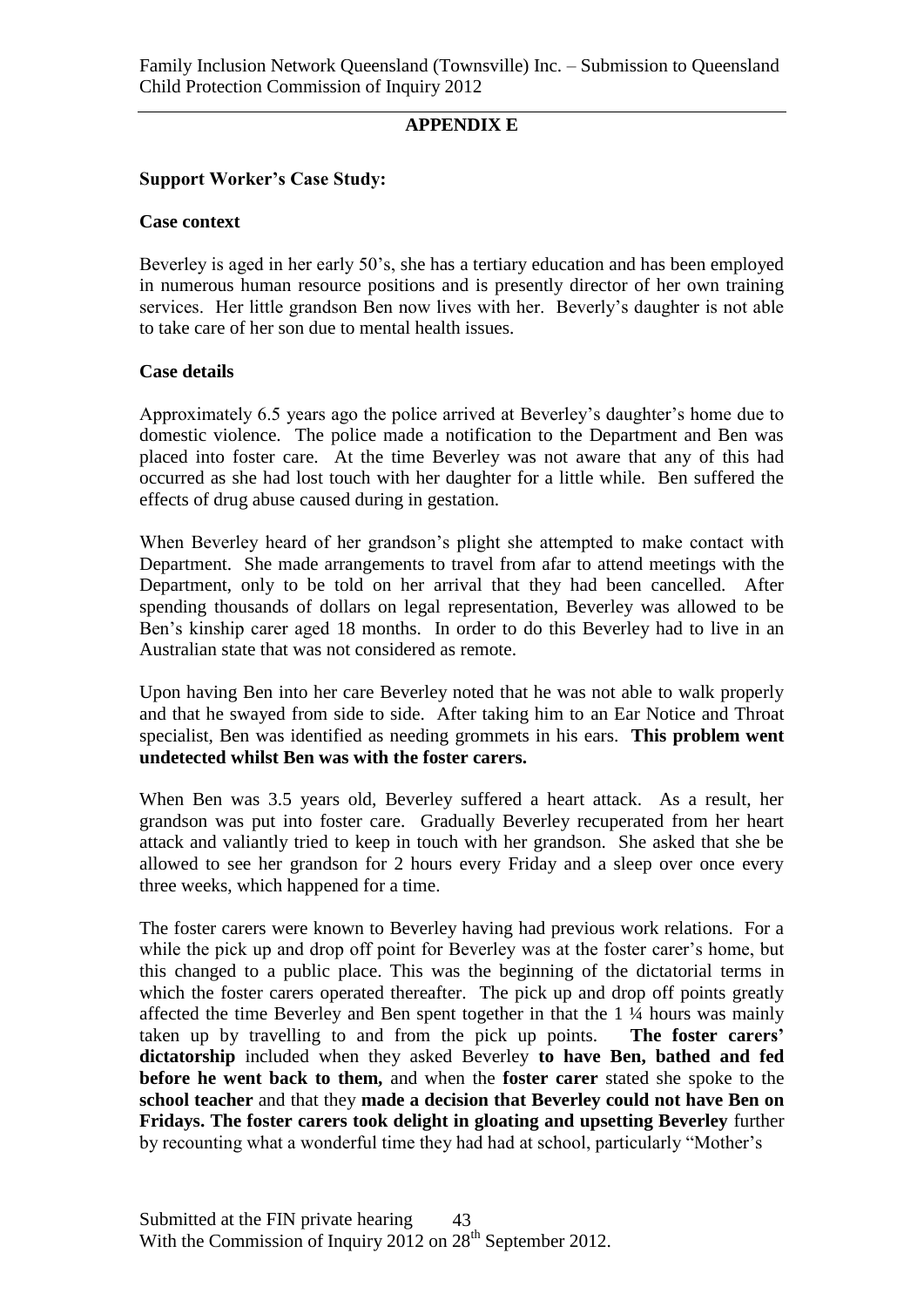Day" or "Grandparent's Day" to which Beverley was never invited. Beverley texted the foster carers to find out about Ben's welfare when a cyclone hit the region and did not receive a response until three days later. **This was supported by the Team Leader and the CSO.** 

The foster carers moved house many times throughout Ben's placement which caused him more distress. The foster carers took significant breaks and placed Ben in alternative care with other respite carers sometimes without the Department's knowledge. At these times Beverley was told that Ben was too ill or that his behaviour had been too bad and that she could not see him. After one of these times, Beverley happened to be on the road and noted that the foster carers were out and about with Ben. She later found out that they had been on another break and had left Ben with the respite carers again. Upon viewing **Ben's school report card it was noted that he only had 3 sick days, yet the times that she was not allowed to see him or have contact with him were much more than that.** 

.At the end of each visit with her grandson, Beverley noted that Ben made many excuses in order for him to stay, and often asked her did he have to go back to the foster carers. He also relayed to Beverley some of the nasty things that the foster carers had said about Beverley to which she did not reply. The foster carers reported any discussions which they thought they understood from Ben when he visited with Beverley to the Department. One instance was leading to a sexual nature, which definitely was not, but interpreted by the foster carers for their benefit. Beverley noted the **foster carers' behaviour** when she took Ben back to their home or pick up point, especially when she had not abided by their wishes and bathed Ben. At these times **they displayed much anger in front of Ben and told him to get in the car. When they arrived home, Ben later told Beverley that he would be chastised further and sent to his room.** The foster carers also took delight in spoiling the surprise of Beverley buying Ben a bike for his birthday by telling him beforehand.

In order that Ben would know who his family members were, Beverley organized to have pictures given to him. At this the foster cares told Beverley that she was not to do this because the paediatrician had stated this. When Beverley checked with the CSO she found out that this was incorrect information.

The foster carers complained to the Department that after each contact visit with Beverley, Ben displayed disruptive behaviour. **The Team leader decided to terminate the visits between Beverley and Ben. Beverley rang the Department on many occasions and left messages which were never returned**. Beverley never received correspondence from the Department because they were sent to the wrong address.

Eventually she met with Team Leader and raised issues such as the number of times that Ben was sent to stay with someone who had performed domestic violence and other respite carers. Beverley also stated her concerns about the continuous excuses on why she could not see her grandson and why her visitation rights had been ceased. Beverley stated her intention of applying for application for long term support and the Team Leader said that such an application would not be considered, but that an application for respite care would be. Beverley made an application as a respite carer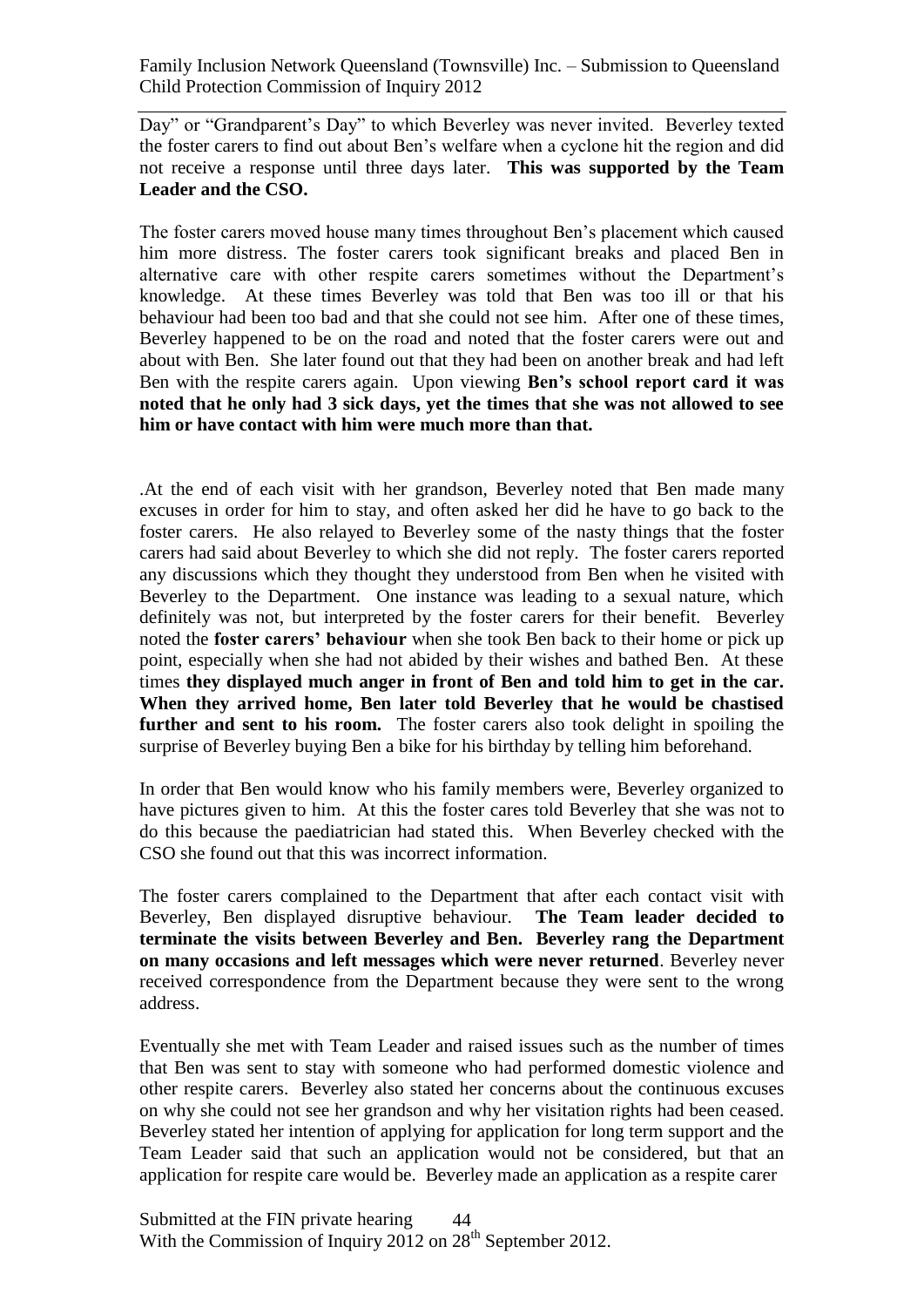but was not processed by the Department. Nearing expiry date Beverley applied again for respite carer on line.

Eventually she contacted FIN and with their assistance went to a family meeting. At one of these meetings there were 14 people at that table, including the foster carers, Life without Barriers, Department's team leader and CSO's and workers from Evolve. If it was not for FIN Beverley would have been unrepresented and unsupported at this meeting. Beverley discovered at this meeting that Ben was being given medication for sedation. She also heard the foster carers talk about the possibility of adoption, which Beverley had never agreed to. At this meeting it was decided that Beverley would resume her visitation with Ben on that Friday. Two hours before the scheduled meeting time, the foster carers cancelled sighting that they did not feel comfortable about this.

At this Beverley had a phone link up with Regional Director to find out what was happening and why. After this meeting, the foster carers deemed that Ben's placement with them had broken down and he was put into alternative care. It is alleged that Ben trashed his room at the foster carer's home, became very upset, swore and self inflicted some injuries onto himself. The police, ambulance and LWB worker were called to escort the child from the house. From November 2011 until February 2012 Ben lived in 7 placements.

Eventually Beverley was given kinship care of **Ben. The first thing he said to her when he saw her was "I missed you nanny."** Today Ben lives with his grandmother and has made huge improvements whilst in her care. Beverley has been on the receiving end of Ben's after foster care experience which has at times been very trying and difficult to endure. Beverley receives some respite care for Ben and other support.

#### **Key Issues**

Although Beverley succumbed to ill health, **it was never her intention to relinquish her contact and visiting time with her grandson to the foster carers or the Department.** Beverley applied to be a respite carer and her application was ignored by the Department. It was after she made a second application for respite carer on line, that the foster carers became more agitated.

The fact that the **foster carers had so much control over Beverley's visiting rights** is concerning. It was discovered that the reason that this was allowed **was because of the foster carers' and Team leader's private relationship.** Hence the Team Leader kept the foster carer's well informed of all of the updates concerning Ben, but failed to support Beverley and her access rights as stated in The Child Protection Act 1999.

#### **Concerns Identified:**

**The mental abuse that Ben received at the hands of the foster carers was never monitored by the Department.** As a child with special needs he was not given the support that was needed to assist him to cope in his daily life. Ben was able to recite every conceivable swear word known to man whilst in the carers' home. The reason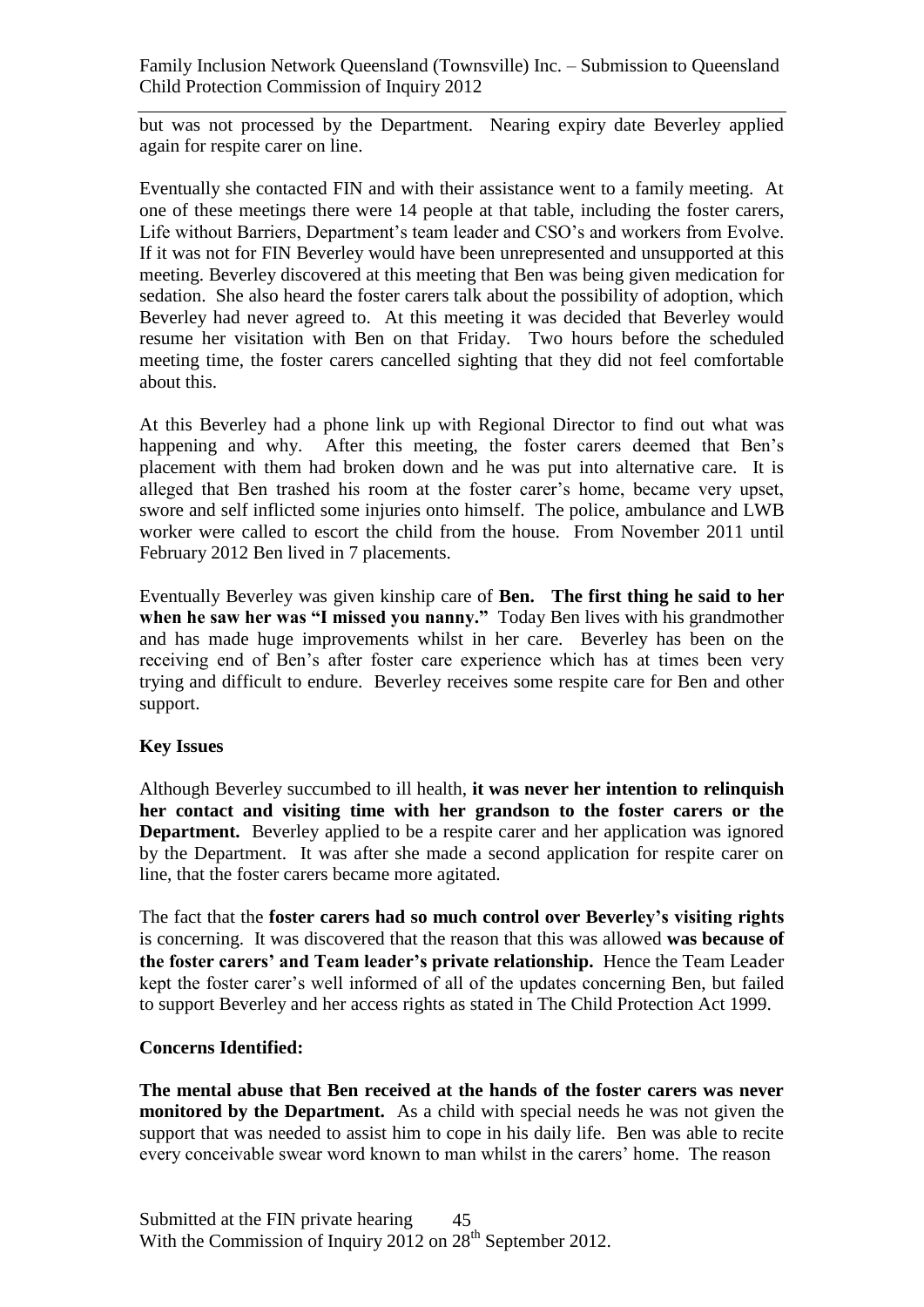being, that the foster carers chastised him by sending him to his room, swearing directly to him and also Ben witnessing domestic violence between the carers.

The foster carers did not have the appropriate training to take care of a child such as Ben. The Department initially ordered that Ben would need the full attention of both carers and not have other children put in the same house. This later changed and two more children were added to the household. This agitated Ben more because he could not cope with having to share his toys with these new children. Ben was told that these two children were his new brother and sister. This confused Ben more as he could not understand how they could be his siblings when they were not nonindigenous.

#### **Systemic Issues Identified:**

**There was no adequate support and advocacy for Beverley** navigating the child protection system and the children's court.

**There was a disconnect between the Department of Child Safety and Beverley** in that letters sent by the Department were undelivered/lost and that Beverley's phone calls and emails were never returned.

That Beverley as a very close and significant member of Ben's family, someone he obviously loves and has knowledge for most of his life was not treated with respect by the Department and the foster carers.

That the Department failed to investigate the real reason Ben was upset after every visit with Beverley and that it had nothing to do with Beverley but with the foster carer's behaviour and also the other two children in care, but that they perceived that Beverley was the problem.

That the Department failed to investigate the foster carer's and the real reasons for the failure to honour Beverley's visitation rights.

That the Department failed to monitor the power and control of the Team Leader involved who favoured foster carers requests and not the grandmother.

That the obvious monitoring, reporting and control of the Regional Director was not evident in this case.

#### **Support worker's reflections**

How improved outcomes could have been achieved for Beverley and Ben?

How different professional or systemic responses may have led to improved outcomes in this case. Were these issues a result of legislation or systemic issues such as program design or service delivery or was an individual practitioner operating outside the bounds of acceptable practice?

The legislative issues in this case, are that The Child Protection Act 1999, states law and procedures in some areas in brief terms, but not in detail. This allows CSO's the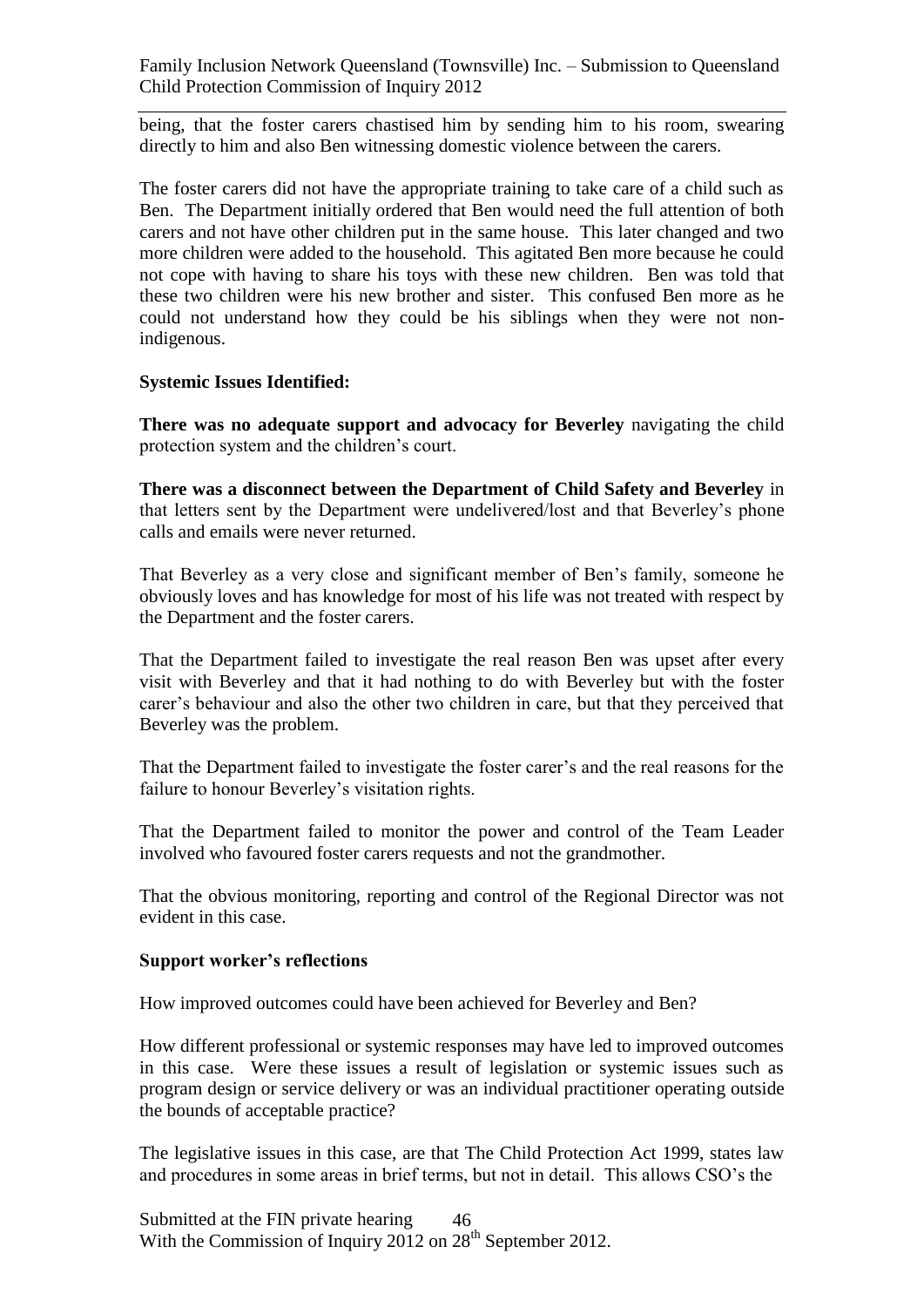right to interpret the law at their leisure and make decisions based on their interpretations of this law, not necessarily as stated in the Act. **This indicates a real problem especially when CSO's and Teram Leaders are not trained in the legal field**. The Child Protection Act 1999 fails to include the course that will be taken when a Departmental officer fails to abide by such legislation. For example, **where does it state in this Act that a Team Leader can protect the interests of the foster carer over that of the parents/grandparents? Who is the regional director accountable to when they fail to monitor and supervise their staff?** A clause inserted explaining the process and procedures undertaken of failures such as these may assist CSO's, Team Leadrs and Regional Directors in working more ethically and just to all parties involved. This case proves that many systemic issues were at play here, namely, the Team Leaders power and control over the case and the crossing of her professional and personal boundaries.

The failed service delivery included the Team Leader and CSO's failure to report and contact Beverley when she rang, emailed or sent those letters. This caused much emotional harm and abuse to Beverley and Ben. Appropriate monitoring and inclusion in the decision making process would have allowed Ben and Beverley the right to be heard, their wishes adhered to and an earlier reunification.

The old adage of "one size fits all" can be seen at work again in this instance. The investigation process was not adequate to suit Ben and Beverley's needs. The lack of such investigation may mean that Departmental workers are failing to do their work properly or working so that their interests, that is covering themselves, comes first and foremost before any child, parent, grandparent or significant others.

#### **Beverley's perceptions/reflections**

## **ALL I WANT**

**To love and be loved is all I want To know I'm ok and to enjoy my day is all I want To have family, cuddles and kisses is all I want To know who I am where I am from is all I want To be normal is all I want To enjoy the freedom of life is all I want To say, this is my mum is all I want To talk to who I want to talk to is all I want To be a kid and not a number is all I want**

**All I want is my grandson to experience the joy of family All I want is for him to be able to say what he wants All I want is for him to be happy All I want is for this system to support**

**What we don't want is history repeating itself. All I ever wanted was to know is where am I from.**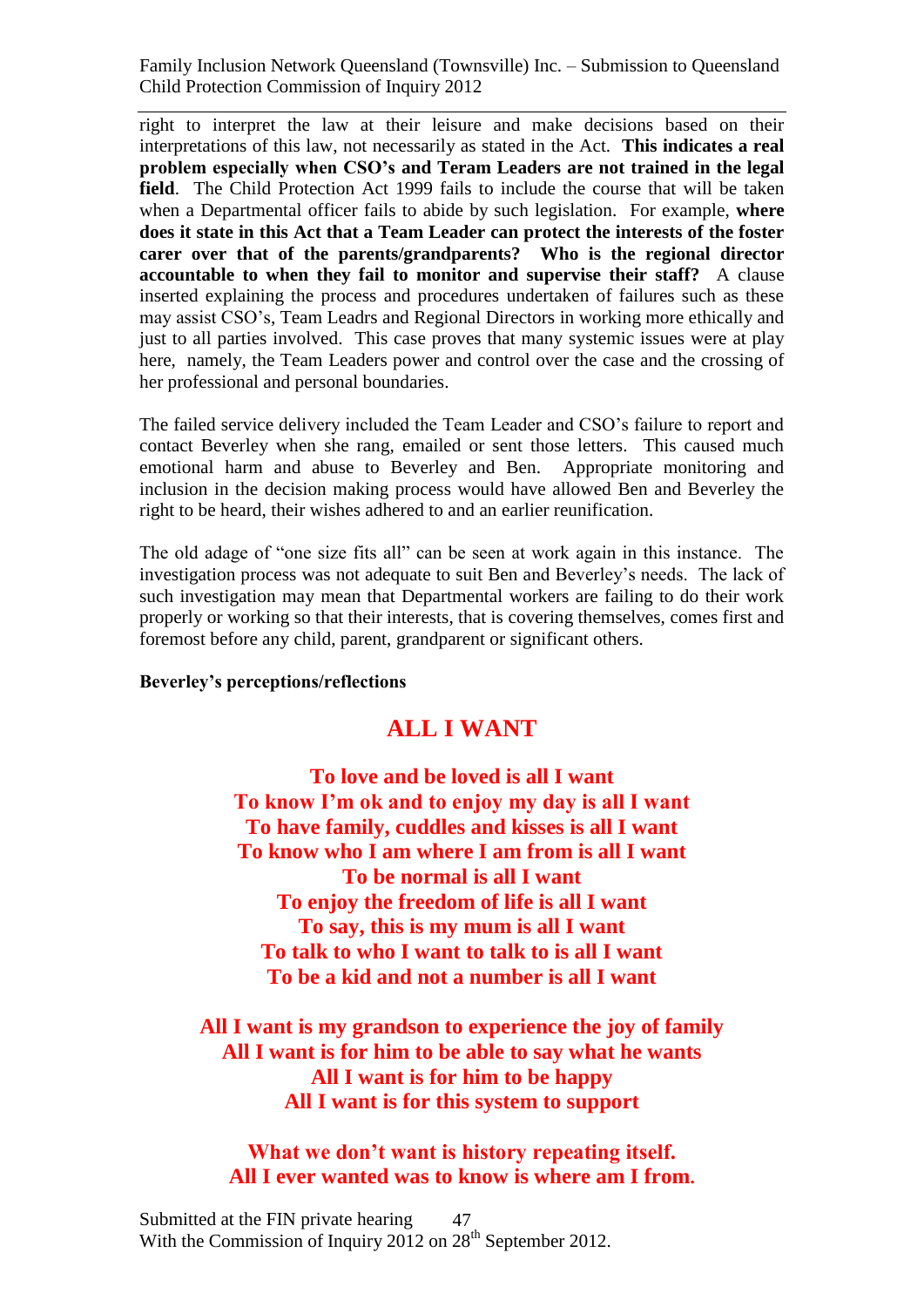#### **RECOMMENDED READINGS**

Ainsworth, F., & Hansen, P. (2006). **Five tumultuous years in Australian child protection: little progress.** *Child and Family Social Work.* 11 (1), pp 33-41.

Alaggia, R., Jenney, A., Mazzuca, J. & Redmond, M. (2007). **In Whose Best Interest?** A Canadian Case Study of the Impace of Child Welfare Policies in Cases of Domestic Violence. *Brief Treatment and Crisis Intervention.* 7(4), pp 275-290.

Alpert, L.T. (2005). Research Review: Parents' service experience – a missing element in research on foster care case outcomes. *Child and Family Social Work.*  10(4), pp 361-366.

Alpert, L.T. (2005). Social Workers' Attitudes Toward Parents of Children in Child Protective Services Evaluation of a Family-Focused Casework Training Program. *Journal of Family Social Work.* 9(1), pp 33-64

Arad-Davidson, B., Peled, E., & Leichtentritt, R. (2008). Representations of fathers and mothers in court petitions for dependent minor stats for children at risk. *Child and Youth Services Review.* 30 (8), pp 893-902.

Balen, R. & Masson, H. (2008). The Victoria Climbie' case: social work education for practice in children and families' work before and since. *Child and Family Social Work.* 13(2), pp 121-132.

Barratt, S. (2012). Incorporating multi-family days into parenting, assessments: the Writtle Wick Model. *Child and Family Social Work 2012.* 17, pp 222-232.

Barton, A., & Welbourne, P. (2005). Context and its significance in identifying **'what works' in child protection**. *Child Abuse Review.* 14(3), pp 177-194.

Benbenishty, R., Osmo, R., & Gold, N. (2003). Rationales Provided for Risk Assessments and for Recommended Interventions in Child Protection: A Comparison between Canadian and Israeli Professionals. *British Journal of Social Work, 33*(2), 137-155.

Bennett, D., & Sadrehashemi, L. (2008). *Broken Promises: Parents Speak about B.C's Child Welfare System*. Vancouver: Pivot Legal Society.

Berridge, D. (2007). Theory and explanation in child welfare: education and lookedafter children. *Child & Family Social Work, 12*(1), 1-10.

Beyer, M. (2008). Visit Coaching: **Building on Family Strengths** to Meet Children's Needs. *Juvenile and Family Court Journal, 59*(1), 47-60.

Boylan, J., & Ing, P. (2005). **'Seen but not heard'** - young people's experience of advocacy. *Journal of Social Welfare, 14*(1), 2-12.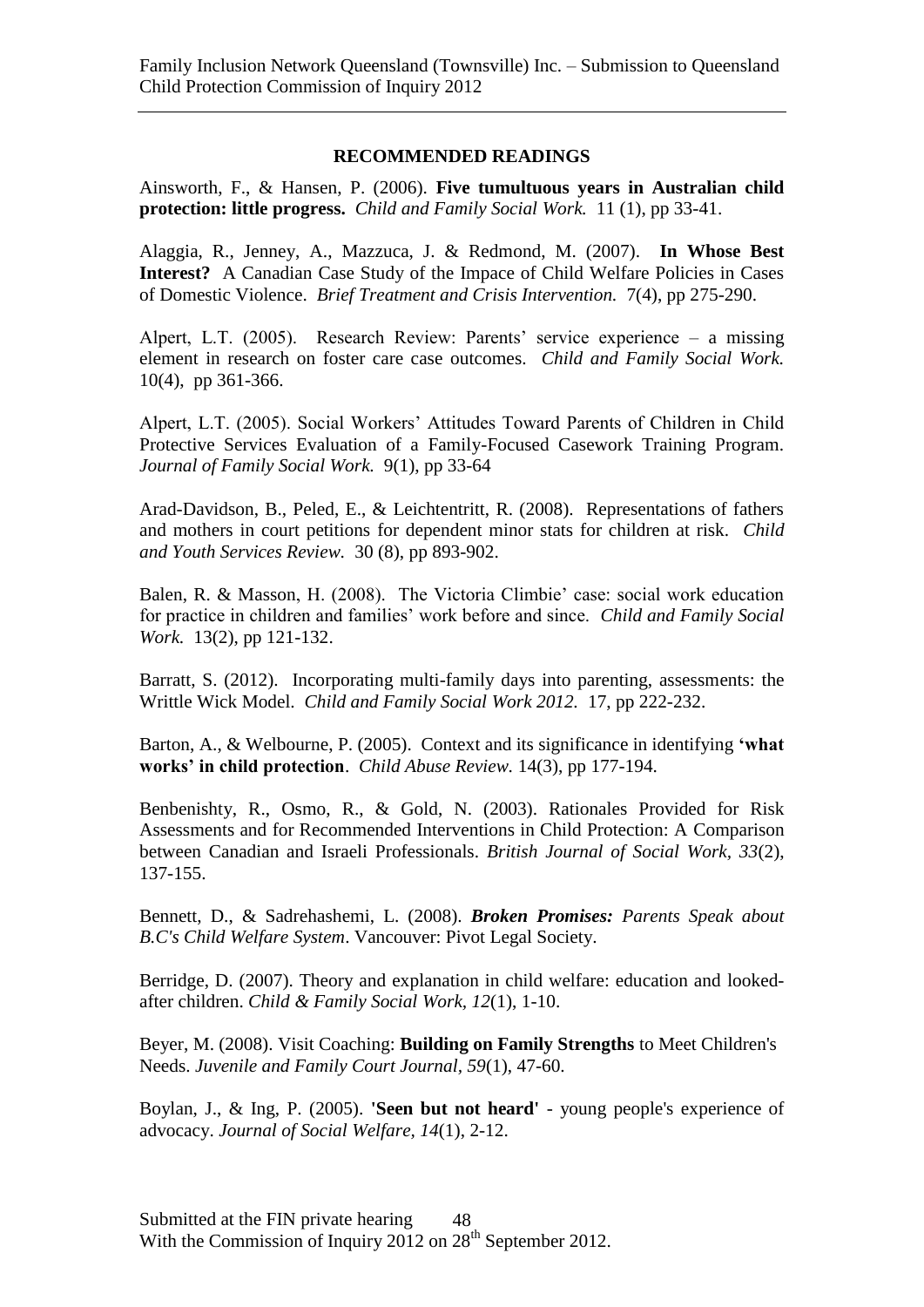Bromfield, L., & Arney, F. (2008). Developing a road map for research: Identifying the priorities for a national child protection research agenda. *Child Abuse Prevention Issues, 28*, 1-14.

Bromfield, L., & Arney, F. (2008). Developing a road map for research: Identifying the priorities for a national child protection research agenda. *Child Abuse Prevention Issues, 28*, 1-14.

Bundy-Fazioli, K., Briar-Lawson, K., & Hardiman, E. R. (2008). A Qualitative Examination of Power between Child Welfare Workers and Parents. *British Journal of Social Work*, 1-18

Burgheim, T. (2005). **The Grief of Families Whose Children Have Been Removed**: Implications for Workers in Out-of-home Care. *Developing Practice: The Child,Youth and Family Work Journal*(13), 57-61.

Cleaver, H., & Walker, S. (2004). From policy to practice: The implementation of a new framework for social work assessments of children and families. *Child and Family Social Work, 9*, 81-90.

Coady, N., & de Boer, C. (2003). *Good Helping Relationships in Child Welfare: Coauthored stories of success*. Waterloo, Ontario: Wilfrid Laurier University.

Connolly, M. (2006). Up Front and Personal: Confronting Dynamics in the Family Group Conference. *Family Process, 45*(3), 345-357.

DePanfilis, D., & Girvin, H. (2005). Investigating child maltreatment in out-of-home care: Barriers to effective decision-making *Children and Youth Services Review, 27*(4), 353-374.

Doyle, J. J., Jr. (2007). Child Protection and Child Outcomes: Measuring the Effects of Foster Care. *The American Economic Review, 97*(5), 1583-1610.

Dumbrill, G. C. (2006). **Parental experience of child protection intervention:** A qualitative study. *Child Abuse & Neglect, 30*(1), 27-37.

Farrell, A.F., Luhan, M.L., Britner, P.A., Randall, K.G. & Goodrich, S.A. (2012). 'I am part of every decision': client perceptions of engagement within a supportive housing child welfare programme. *Child and Family Social Work 2012.* 17, pp 254- 264.

Featherstone, B. & Fraser, C. (2012). I'm just a mother. I'm nothing special, they're all professionals': parental advocacy as an aid to parental engagement. *Child and Family Social Work 2012.* 17, pp 244-253

FIN (Family Inclusion Network) (2007). Supporting Families, Stronger Futures: Ensuring the Safety and Wellbeing of Children and Young People in the Queensland Child Protection System: Report to the Queensland Department of Child Safety: Brisbane Family Inclusion Network. **Attached with submission**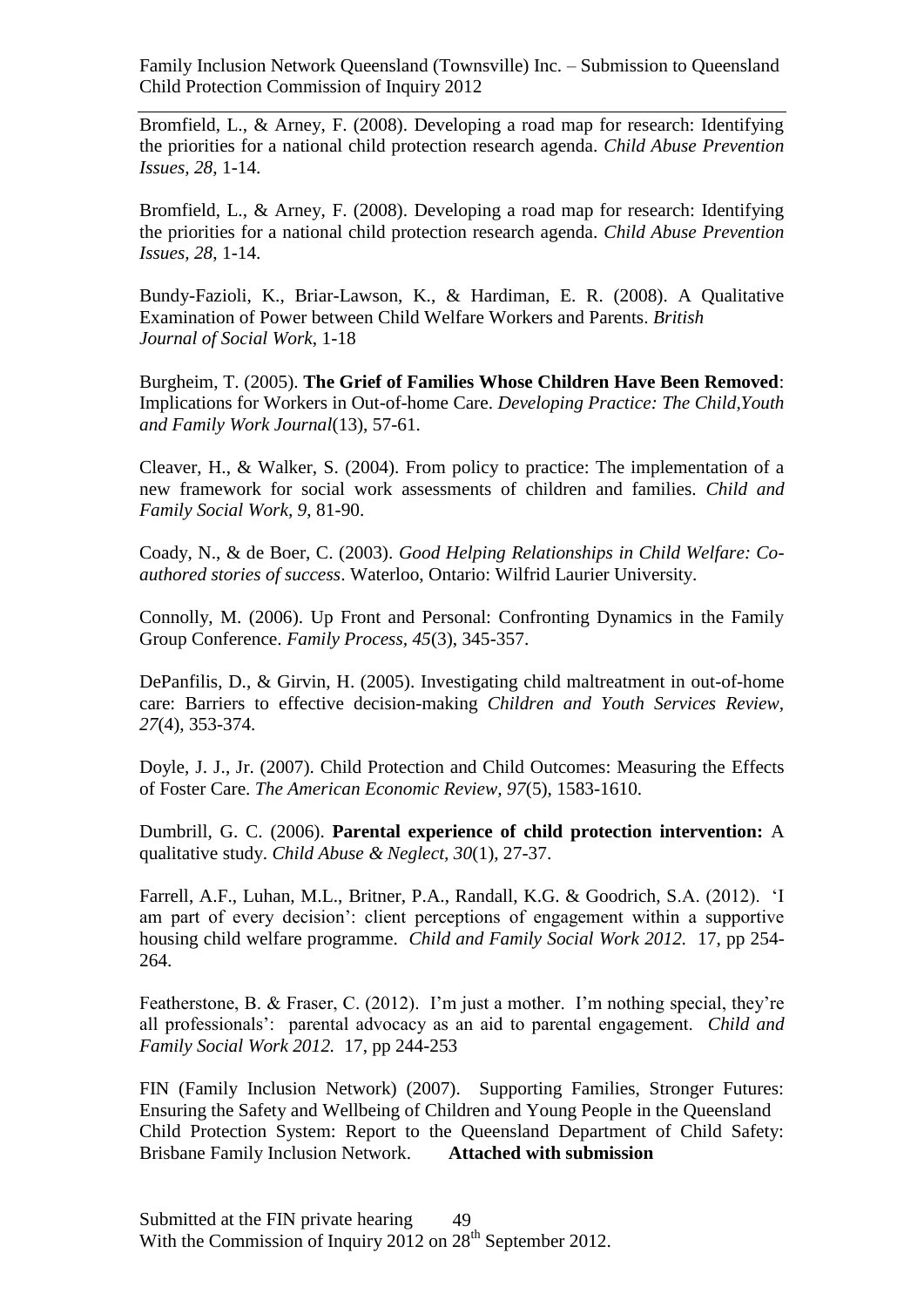Fine, M., & Mandell, D. (2003). *Family talk: Parents and children involved with the child welfare and children's mental health systems*. Waterloo, Ontario: Lyle S. Hallman Faculty of Social Work, Wilfrid Laurier University.

Forrester, D., Kershaw, S., Moss, H., & Hughes, L. (2008). **Communication skills** in child protection: how do social workers talk to parents? *Child & Family Social Work, 13*(1), 41-51

Forrester, D., Westlate, D. & Glynn, G. (2012). Parental resistance and social worker sills. Towards a theory of **motivational social work**. *Child and Family Social Work 2012.* 17, pp 118-129

Freymond, N. (2003). *Mothers' everyday realities and child placement experiences*. Waterloo, Ontario: Lyle S. Hallman Faculty of Social Work, Wilfrid Laurier University.

Freymond, N. C. (2007). *Mothers of children placed in out-of-home care: Everyday realities and child placement experiences.* Unpublished Ph.D., Wilfrid Laurier University (Canada), Canada.

Gibbs, J.A. (2001). Maintaining front-line workers in child protection: a case for **refocusing supervision**. *Child Abuse Review.* 10(5), pp 323-335.

Gilbert, R., Kemp, A., Thorburn, J., Sidebothan, P., Radford, L., Glaser, D & MacMillan, H.L. (2008). Child Maltreatment 2: Recognising and responding to child maltreatment. *[www.thelancet.com](http://www.thelancet.com/)* **Attached with submission**

Gillingham, P. (2006). Risk Assessment in Child Protection: Problem Rather than Solution? *Australian Social Work, 59*(1) 86-98

Gruber, K. J., & Fleetwood, T. W. (2004). In-home continuing care services for substance use affected families. *Substance Use & Misuse, 39*(9), 1379-1403.

Guerts, E.M.W., Boddy, J. Noom, M.J. & Knorth, E.J. (2012). Family-centred residential care: the new reality? *Child and Family Social Work, 2012,* 17, pp 170- 179.

Harris, N. (2012). Assessment: when does it help and when does it hinder? Parents' experiences of the assessment process. *Child and Family Social Work.* 17, pp 180- 191

Hession, G. A. (2008). Whose Children Are They, Anyway? *The New American, 24*(13), 21-24.

Huebner, M., Werner, M., Hartwig, S., White, S., & Shewa, D. (2008). Engaging fathers: needs and satisfaction in child protective services. *Administration in Social Work, 32*(2), 87-103.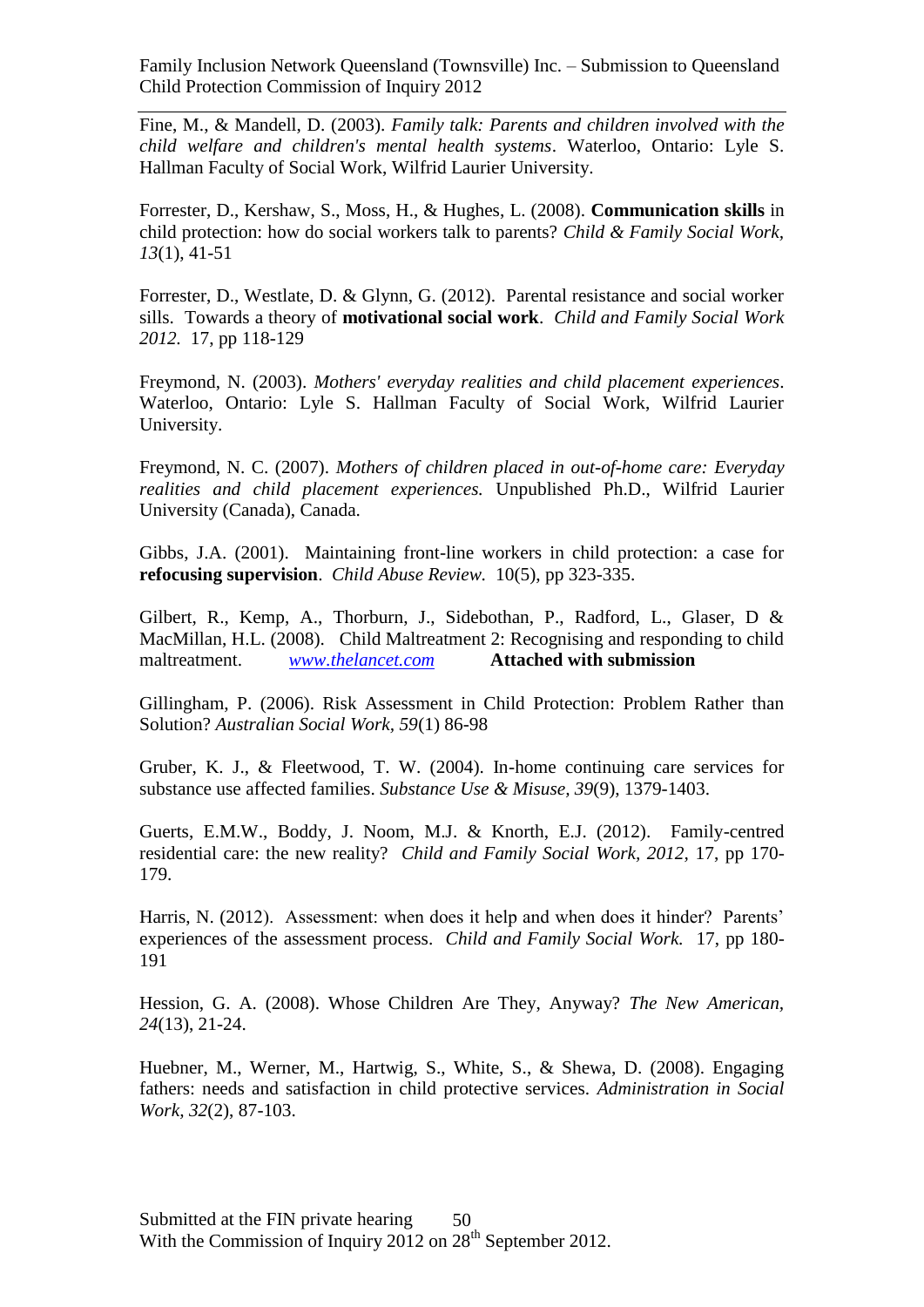Jkimbrough-Melton, R., & Campbell, D. (2008). Strong Communities for Children: A **Community-wide Approach** to Prevention of Child Abuse and Neglect. *Family and Community Health, 31*(2), 100-112

Johnson, S. P., & Sullivan, C. M. (2008). How Child Protection Workers Support or Further Victimize Battered Mothers. *Affilia, 23*(3), 242-258.

Kojan, B.H. & Lonne, B. (2012). A comparison of systems and outcomes for safeguarding children in Australia and Norway. *Child and Family Social Work*. 17, pp 96-107. **Attached with submission**

Kroll, B. (2007). A family affair? Kinship care and parental substance misuse: some dilemmas explored. *Child & Family Social Work, 12*(1), 84-93.

Kufeldt, K., Simard, M., Thomas, P., & Vachon, J. (2005). A grass roots approach to influencing child welfare policy. *Child & Family Social Work, 10*(4), 305-314.

Lau, A., Litrownik, A., Newton, R. R., & Landsverk, J. (2003). Going home: the complex effects of reunification on internalizing problems among children in foster care. *Journal of Abnormal Child Psychology, 31*(4), 345-358.

Lightfoot, E. B., & LaLiberte, T. L. (2006). Approaches to child protection case management for cases involving people with disabilities. *Child Abuse & Neglect, 30*(4), 381-391.

Lonne, B., Parton, N., Thomson, J., & Harries, M. (2008). *Reforming Child Protection*: Routledge.

McDaniel, M. K. (2003). *Attracting the attention of child protective services: The added risk of major life events for low-income families.* Unpublished Ph.D Northwestern University, Illinois.

Mederos, F., & Woldeguiorguis, I. (2003). **Beyond cultural competence**: What child protection managers need to know and do. *Child Welfare, 82*(2), 125-142.

Melton, G. B. (2005). Mandated reporting: A policy without reason. *Child Abuse & Neglect, 29*(1), 9-18

Moore, T., & McArthur, M. (2007). **We're all in it together**: supporting young carers and their families in Australia. *Health & Social Care in the Community, 15*(6), 561- 568.

Moran, P., Jacobs, C., Bunn, A., & Bifulco, A. (2007). Multi-agency working: implications for an **early-intervention** social work team. *Child & Family Social Work, 12*(2), 143-151.

Munro, E. (2004). A simpler way to understand the results of risk assessment instruments. *Children and Youth Services Review, 26*(9), 873-883.

Nathanson, D., & Tzioumi, D. (2007). **Health needs of Australian children** living in out-of-home care. *Journal of Paediatrics and Child Health, 43*(10), 695-699.